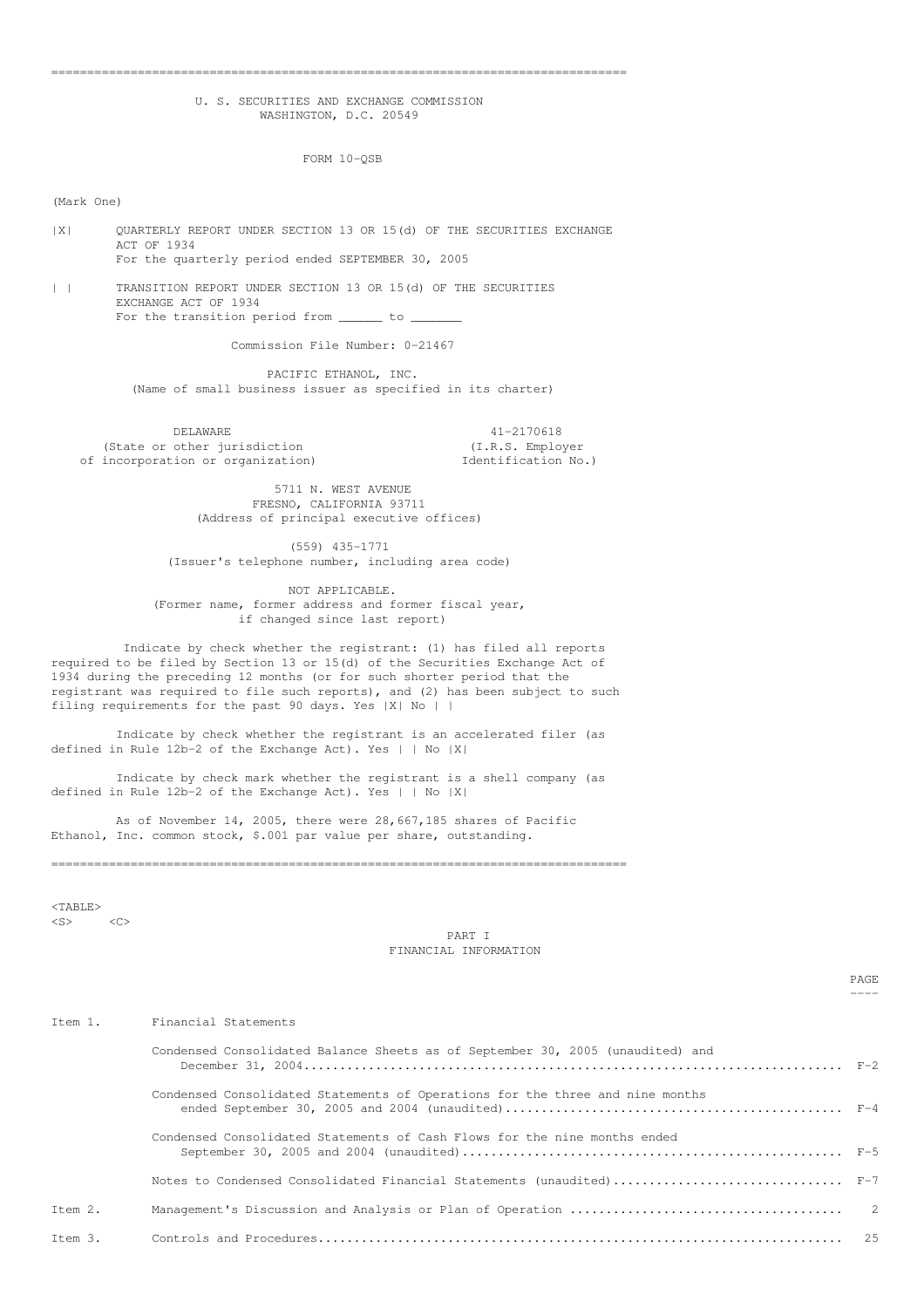## PART II OTHER INFORMATION

| Item 2.    |                                                           |  |
|------------|-----------------------------------------------------------|--|
| Item 3.    |                                                           |  |
| Item 4.    |                                                           |  |
| Item 5.    |                                                           |  |
| Item 6.    | $Exhibits, , , , , , , , , , , , , , , , , , , , , , , ,$ |  |
| Signatures |                                                           |  |

 $F-1$ 

# PART I - FINANCIAL INFORMATION

ITEM 1. FINANCIAL STATEMENTS.

PACIFIC ETHANOL, INC. AND SUBSIDIARIES CONDENSED CONSOLIDATED BALANCE SHEETS AS OF SEPTEMBER 30, 2005 AND DECEMBER 31, 2004

|                                                                                                     | September 30,<br>2005<br>(unaudited) |                          | December 31,<br>2004 |                           |
|-----------------------------------------------------------------------------------------------------|--------------------------------------|--------------------------|----------------------|---------------------------|
| ASSETS                                                                                              |                                      |                          |                      |                           |
| CURRENT ASSETS:                                                                                     |                                      |                          |                      |                           |
| Cash and cash equivalents                                                                           |                                      | $$11,344,034$ \$         |                      | 42                        |
| Accounts receivable (including \$396,129 and \$0 as<br>of September 30, 2005 and December 31, 2004, |                                      |                          |                      |                           |
| respectively, from a related party)                                                                 |                                      | 2,418,598                |                      | 8,464                     |
| Inventories                                                                                         |                                      | 633,691                  |                      |                           |
| Prepaid expenses                                                                                    |                                      | 1,303,150                |                      |                           |
| Prepaid inventory                                                                                   |                                      | 593,636                  |                      | 293, 115                  |
| Other current assets                                                                                |                                      | 59,811<br>-------------- |                      | 484,485<br>-------------- |
| Total current assets                                                                                |                                      | 16,352,920               |                      | 786,106                   |
| PROPERTY AND EQUIPMENT, NET                                                                         |                                      | 13,416,453               |                      | 6,324,824                 |
| OTHER ASSETS:                                                                                       |                                      |                          |                      |                           |
| Debt issuance costs, net                                                                            |                                      | 53,333                   |                      | 68,333                    |
| Deposits                                                                                            |                                      | 14,086                   |                      |                           |
| Intangible assets, net                                                                              |                                      | 10,508,082               |                      |                           |
| Total other assets                                                                                  |                                      | 10,575,501               |                      | 68,333                    |
| TOTAL ASSETS                                                                                        | \$                                   | 40,344,874 \$ 7,179,263  |                      |                           |
|                                                                                                     |                                      | ---------------          |                      | ================          |

See accompanying notes to condensed consolidated financial statements.

# $F-2$

PACIFIC ETHANOL, INC. AND SUBSIDIARIES CONDENSED CONSOLIDATED BALANCE SHEETS AS OF SEPTEMBER 30, 2005 AND DECEMBER 31, 2004 (CONTINUED)

|                                      |   | September 30,<br>2005<br>(unaudited) |    | December 31,<br>2004 |
|--------------------------------------|---|--------------------------------------|----|----------------------|
| LIABILITIES AND STOCKHOLDERS' EQUITY |   |                                      |    |                      |
|                                      |   |                                      |    |                      |
| CURRENT LIABILITIES:                 |   |                                      |    |                      |
| Accounts payable - trade             | Ŝ | 2,400,739                            | S. | 383,012              |
| Accounts payable - related party     |   | 1,294,566                            |    | 846,211              |
| Accrued retention - related party    |   | 505,385                              |    |                      |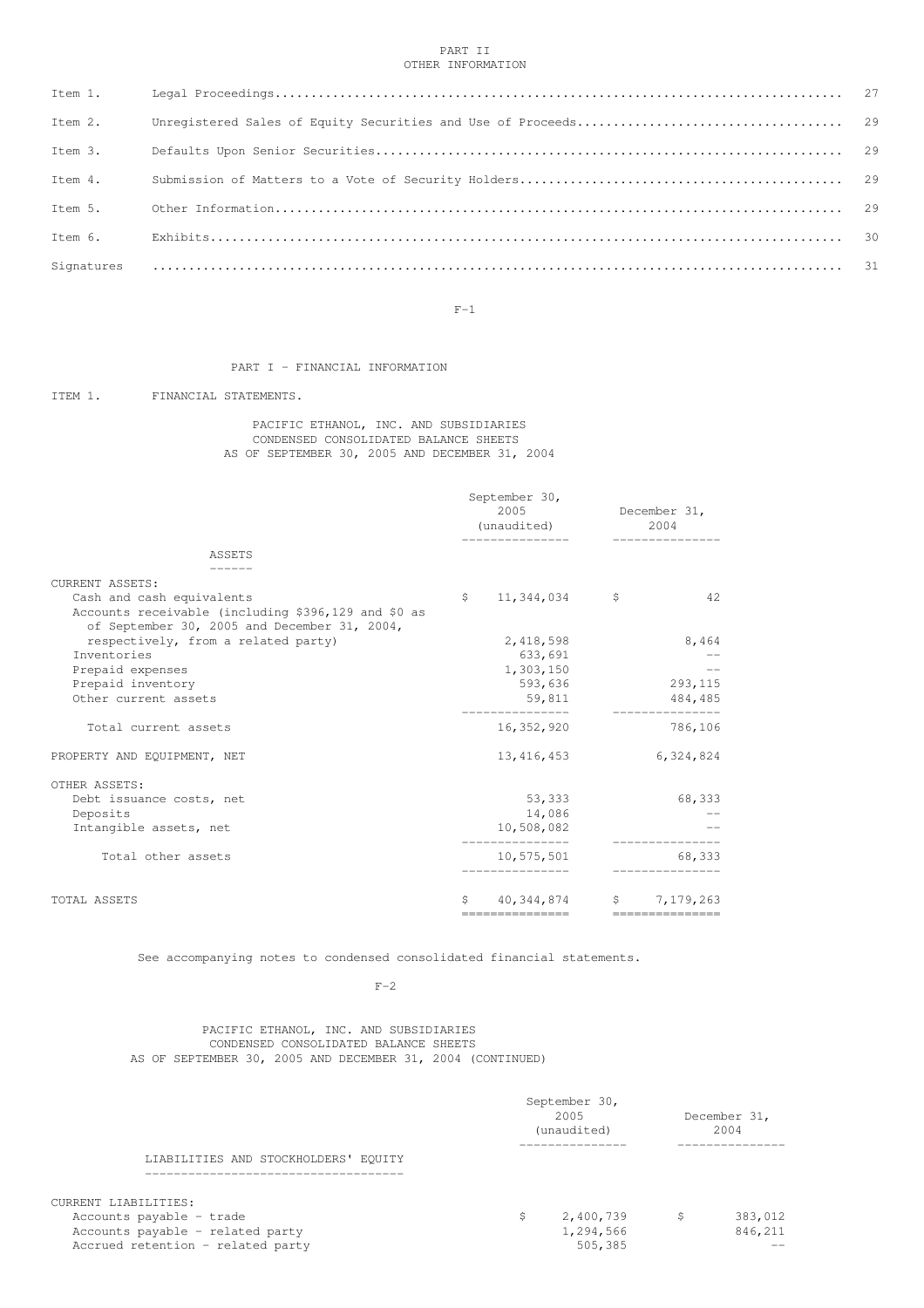| Accrued payroll                                         |                                 | 18,963                      |
|---------------------------------------------------------|---------------------------------|-----------------------------|
| Accrued interest payable                                |                                 | 30,864                      |
| Other accrued liabilities                               | 845,306                         | 531,803<br>-----------      |
| Total current liabilities                               | 5,045,996                       | 1,810,853                   |
| RELATED-PARTY NOTE PAYABLE                              | 2,948,081                       | 4,012,678                   |
| COMMITMENTS AND CONTINGENCIES (NOTES 4 AND 5)           |                                 |                             |
| STOCKHOLDERS' EOUITY:                                   |                                 |                             |
| Preferred stock, \$0.001 par value; 10,000,000 shares   |                                 |                             |
| authorized, no shares issued and outstanding as of      |                                 |                             |
| September 30, 2005 and December 31, 2004                |                                 |                             |
| Common stock, \$0.001 par value; 100,000,000 shares     |                                 |                             |
| authorized, 28,667,185 and 13,445,866 shares issued and |                                 |                             |
| outstanding as of September 30, 2005 and December 31,   |                                 |                             |
| 2004, respectively                                      | 28,667                          | 13,446                      |
| Additional paid-in capital                              | 42,374,060                      | 5,071,632                   |
| Unvested consulting expense                             | (1, 583, 739)                   |                             |
| Due from stockholders                                   | (600)                           | (68, 100)                   |
| Accumulated deficit                                     | $(8, 467, 591)$ $(3, 661, 246)$ |                             |
| Total stockholders' equity                              | 32,350,797                      | 1,355,732<br>-------------- |
| TOTAL LIABILITIES AND STOCKHOLDERS' EOUITY              | 40,344,874 \$ 7,179,263         |                             |
|                                                         | ---------------                 | ================            |

See accompanying notes to condensed consolidated financial statements.

# $F-3$

# PACIFIC ETHANOL, INC. AND SUBSIDIARIES CONDENSED CONSOLIDATED STATEMENTS OF OPERATIONS FOR THE THREE AND NINE MONTHS ENDED SEPTEMBER 30, 2005 AND 2004 (UNAUDITED)

|                                                                                                                                                     |                            | Three Months Ended<br>September 30,                       | Nine Months Ended                                 | September 30,               |
|-----------------------------------------------------------------------------------------------------------------------------------------------------|----------------------------|-----------------------------------------------------------|---------------------------------------------------|-----------------------------|
|                                                                                                                                                     | ____________               | --------------------------------<br>2005 2004             | ----------------------------<br>2005 - 100        | 2004                        |
| Net sales (including \$2,165,315 and<br>\$4,017,322 for the three and nine months<br>ended September 30, 2005, respectively,<br>to a related party) |                            | $$26,414,305$ $$829$                                      | \$51,530,735                                      | \$16,832                    |
| Cost of goods sold                                                                                                                                  | 24,778,592<br>____________ | -------------                                             | $--$ 49,695,870 10,789                            | ------------                |
| Gross profit                                                                                                                                        | 1,635,713                  | 829 — 10                                                  | 1,834,865                                         | 6,043                       |
| Operating expenses:                                                                                                                                 |                            |                                                           |                                                   |                             |
| Selling, general and administrative<br>expenses                                                                                                     | 2,206,985                  | 287,672 3,999,653                                         |                                                   | 714,730                     |
| Services rendered in connection with<br>feasibility study                                                                                           | $\qquad -$                 | $- -$                                                     | 852,250                                           |                             |
| Non-cash compensation and consulting<br>fees                                                                                                        | -------------              | 406,331 345,000 1,749,967 862,500<br>____________         | ------------                                      |                             |
| Loss from operations                                                                                                                                |                            | $(977, 603)$ $(631, 843)$ $(4, 767, 005)$ $(1, 571, 187)$ |                                                   |                             |
| Other income (expense):                                                                                                                             |                            |                                                           |                                                   |                             |
| Other income                                                                                                                                        | 872                        | 2,317 27,267 2,368                                        |                                                   |                             |
| Interest income (expense)                                                                                                                           | 54,947<br>-------------    | (148, 731)<br>-------------                               | (61, 007)<br>____________                         | (415, 726)<br>------------- |
| Loss before provision for income taxes                                                                                                              |                            | $(921, 784)$ $(778, 257)$ $(4, 800, 745)$ $(1, 984, 545)$ |                                                   |                             |
| Provision for income taxes                                                                                                                          | 800<br>-------------       | 6,000<br>____________                                     | 5,600<br>-------------                            | 8,400<br>------------       |
| Net loss                                                                                                                                            | \$ (922, 584)              |                                                           | $\frac{1}{2}$ (784,257) $\frac{1}{2}$ (4,806,345) | \$(1, 992, 945)             |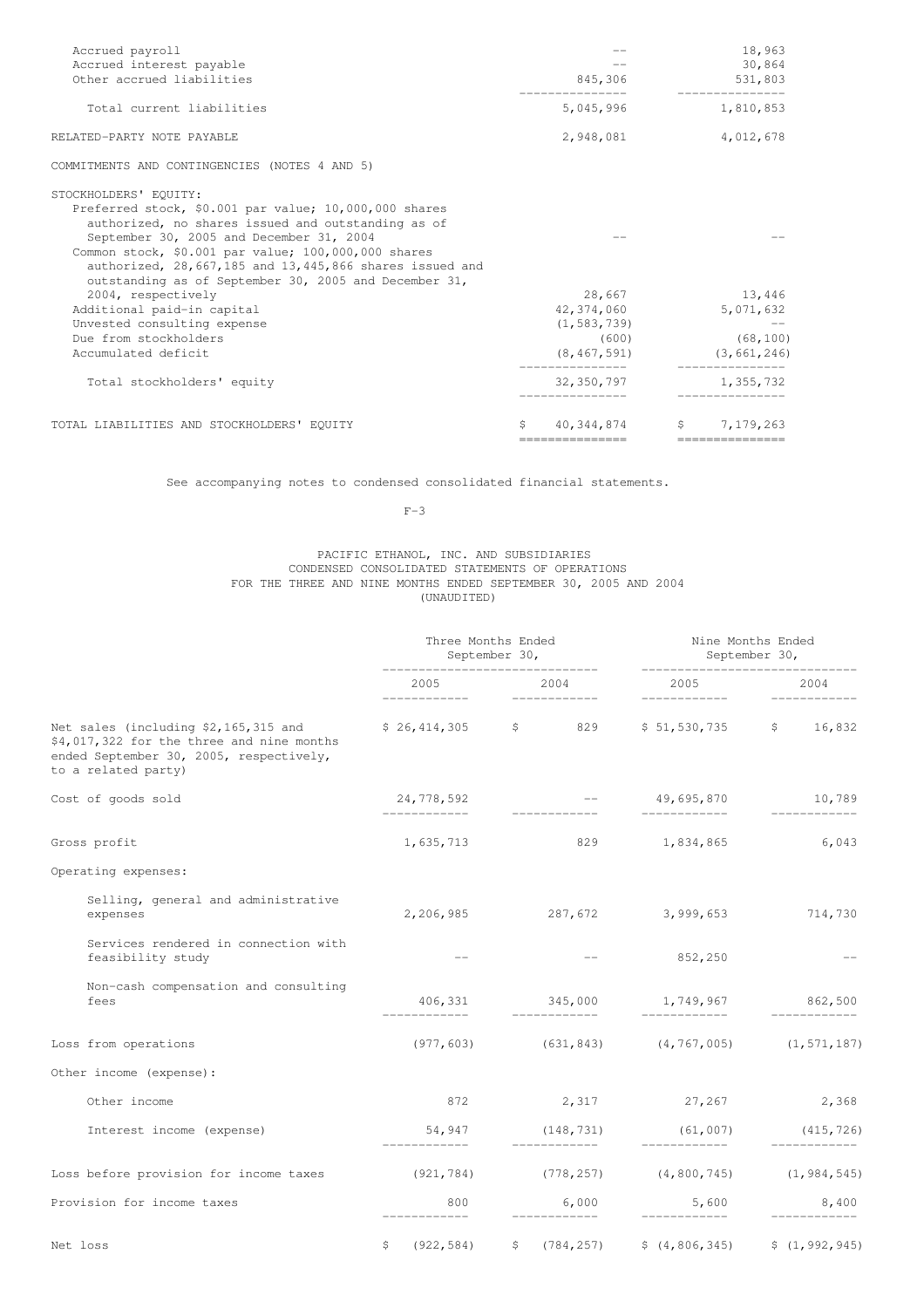|                                     | ____________              |            | ____________ |            | ____________   |            | _________ |            |
|-------------------------------------|---------------------------|------------|--------------|------------|----------------|------------|-----------|------------|
| Weighted Average Shares Outstanding | ____________              | 28,614,819 |              | 12,334,591 |                | 23,841,380 |           | 12,064,684 |
| Net Loss Per Share                  | ____________<br>_________ | (0.03)     |              | (0.06)     | S<br>_________ | (0.20)     |           | (0.10)     |

See accompanying notes to condensed consolidated financial statements.

## $F-4$

## PACIFIC ETHANOL, INC. AND SUBSIDIARIES CONDENSED CONSOLIDATED STATEMENTS OF CASH FLOWS FOR THE NINE MONTHS ENDED SEPTEMBER 30, 2005 AND 2004 (UNAUDITED)

|                                                                            | Nine Months Ended             | September 30,                                       |
|----------------------------------------------------------------------------|-------------------------------|-----------------------------------------------------|
|                                                                            | ------------                  | 2004<br>------------                                |
| Net loss                                                                   |                               | $\frac{1}{2}$ (4,806,345) $\frac{1}{2}$ (1,992,945) |
| Adjustments to reconcile net loss to<br>cash used in operating activities: |                               |                                                     |
| Depreciation and amortization of intangibles                               | 488,861                       | 58,894                                              |
| Amortization of debt issuance costs                                        | 15,000                        | 15,000                                              |
| Interest expense relating to amortization of debt discount                 | 180,403                       | 180,402                                             |
| Non-cash compensation expense                                              | 951,706                       | $\sim$ $-$                                          |
| Non-cash consulting expense                                                | 798,261                       | $\mathbb{R}^2$<br>862,500                           |
| Services rendered in connection with feasibility study                     | 702,250                       | $\sim$ $-$                                          |
| (Increase) decrease in:                                                    |                               |                                                     |
| Accounts receivable                                                        | 101,525                       | 15,551                                              |
| Inventories                                                                | (52, 126)                     | $\sim$ $-$                                          |
| Prepaid expenses and other assets                                          | (1, 181, 449)                 | (13, 558)                                           |
| Prepaid inventory                                                          | (286, 074)                    |                                                     |
| Other receivable                                                           | (319)                         | 224,490                                             |
| Increase (decrease) in:                                                    |                               |                                                     |
| Accounts payable                                                           | 177,564                       | (106, 141)                                          |
| Accounts payable, related party                                            |                               | 448, 355 325, 035                                   |
| Accrued retention, related party                                           | 505,385                       | and the state of the state of                       |
| Accrued payroll                                                            |                               | $(18, 963)$ $(3, 579)$                              |
| Accrued interest payable                                                   | (31, 315)                     | (131, 574)                                          |
| Accrued liabilities                                                        | 277,993<br>____________       | 444,934<br>_____________                            |
| Net cash used in operating activities                                      | ____________                  | $(1, 729, 288)$ $(120, 991)$<br>_____________       |
| Cash flows from Investing Activities:                                      |                               |                                                     |
| Additions to property, plant and equipment                                 | (7, 146, 598)                 | (688, 727)                                          |
| Payment on related party notes receivable                                  | $\sim$ $-$                    | 199,812                                             |
| Payment on deposit                                                         | (4,086)                       | and the state of the state of                       |
| Payment on option to acquire site                                          | (10, 000)                     | $- -$                                               |
| Net cash acquired in acquisition of Kinergy, ReEnergy                      |                               |                                                     |
| and Accessity                                                              | 1,146,854                     |                                                     |
| Costs associated with share exchange transaction                           | (307, 808)<br>------------    | (265, 217)<br>-------------                         |
| Net cash used in investing activities                                      | (6, 321, 638)<br>____________ | (754, 132)                                          |
|                                                                            |                               |                                                     |
| Cash flows from Financing Activities:                                      |                               |                                                     |
| Proceeds from sale of stock, net                                           |                               | 18,879,749 846,855                                  |
| Proceeds from exercise of stock options                                    | 447,669                       | 92                                                  |
| Receipt of stockholder receivable                                          | 67,500<br>------------        | ------------                                        |
| Net cash provided by financing activities                                  | 19,394,918<br>------------    | 846,947<br>------------                             |
| Net increase (decrease) in cash and cash equivalents                       | 11,343,992                    | (28, 176)                                           |
| Cash and cash equivalents at beginning of period                           | 42                            | 249,084                                             |
| Cash and cash equivalents at end of period                                 | ------------<br>\$11,344,034  | ------------<br>220,908<br>Ş                        |
|                                                                            | ============                  | ==========                                          |

See accompanying notes to condensed consolidated financial statements.

 $F-5$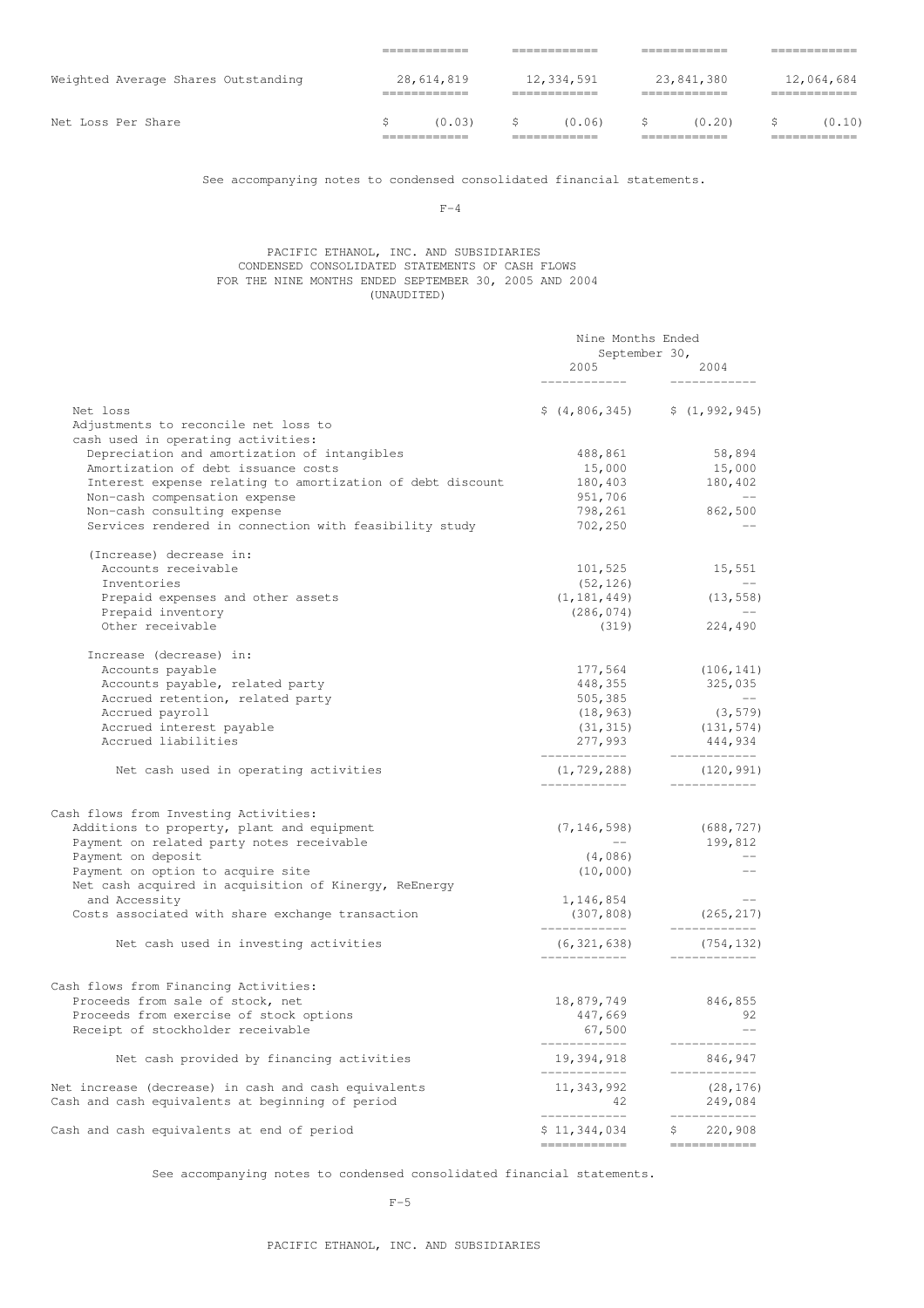## CONDENSED CONSOLIDATED STATEMENTS OF CASH FLOWS NINE MONTHS ENDED SEPTEMBER 30, 2005 AND 2004 (CONTINUED) (UNAUDITED)

|                                                                              | Nine Months Ended<br>September 30, |                             |    |                         |
|------------------------------------------------------------------------------|------------------------------------|-----------------------------|----|-------------------------|
|                                                                              |                                    | 2005                        |    | 2004                    |
| Non-Cash Financing and Investing activities:<br>Conversion of debt to equity |                                    | 1,245,000<br>------------   | S. | 240,000<br>============ |
| Issuance of stock for receivable                                             | Ŝ                                  | ============                | S  | 68,100<br>----------    |
| Purchase of ReEnergy with Stock                                              | Ŝ.                                 | 316,250<br>____________     | Ŝ  |                         |
| Shares contributed by stockholder in purchase<br>of ReEnergy                 | Ŝ.                                 | 506,000<br>------------     | Ŝ  |                         |
| Shares contributed by stockholder in purchase<br>of Kinergy                  |                                    | \$1,012,000<br>============ | Ŝ  |                         |
| Purchase of Kinergy with Stock                                               | S.                                 | 9,803,750                   |    |                         |
| Stock returned to the Company as payment for<br>stock option exercise        |                                    | 1,213,314                   | Ŝ  |                         |

See accompanying notes to condensed consolidated financial statements.

 $F-\tilde{6}$ 

 $\langle$ /TABLE>

# PACIFIC ETHANOL, INC. AND SUBSIDIARIES

### NOTES TO CONDENSED CONSOLIDATED FINANCIAL STATEMENTS SEPTEMBER 30, 2005 AND 2004 (UNAUDITED)

#### 1. REPORT BY MANAGEMENT:

---------------------

The condensed consolidated financial statements include the accounts of Pacific Ethanol, Inc., a Delaware corporation, and its wholly-owned subsidiaries (collectively, the "Company"). All significant transactions among the consolidated entities have been eliminated upon consolidation.

The condensed consolidated financial statements have been prepared by the Company and include all adjustments consisting of only normal recurring adjustments which are, in the opinion of management, necessary for a fair presentation of the financial position of the Company as of September 30, 2005 and the results of operations and the cash flows of the Company for the three and nine months ended September 30, 2005 and 2004, pursuant to the rules and regulations of the Securities and Exchange Commission. Accordingly, the condensed consolidated financial statements do not include all of the information and footnotes required by accounting principles generally accepted in the United States of America for annual consolidated financial statements. The Company's results of operations for the nine months ended September 30, 2005 are not necessarily indicative of the results of operations to be expected for the full fiscal year ending December 31, 2005.

The preparation of financial statements in conformity with accounting principles generally accepted in the United States of America requires management to make estimates and assumptions that affect the reported amounts of assets and liabilities at the date of the financial statements and the reported amounts of revenues and expenses during the reporting periods. Actual results could differ from those estimates.

STOCK-BASED COMPENSATION - As permitted under Statement of Financial Accounting Standards No. 123 ( FAS 123), Accounting for Stock-Based Compensation, the Company has elected to follow Accounting Principles Board Opinion No. 25 (APB No. 25), Accounting for Stock Issued to Employees in accounting for stock-based awards to its employees and directors. Accordingly, the Company accounts for grants of stock options to its employees and directors according to the intrinsic value method and, thus, recognizes no stock-based compensation expense for options granted with exercise prices equal to or greater than the fair value of the Company's common stock on the date of grant. The Company records deferred stock-based compensation when the market of the Company's common stock exceeds the exercise price of the stock options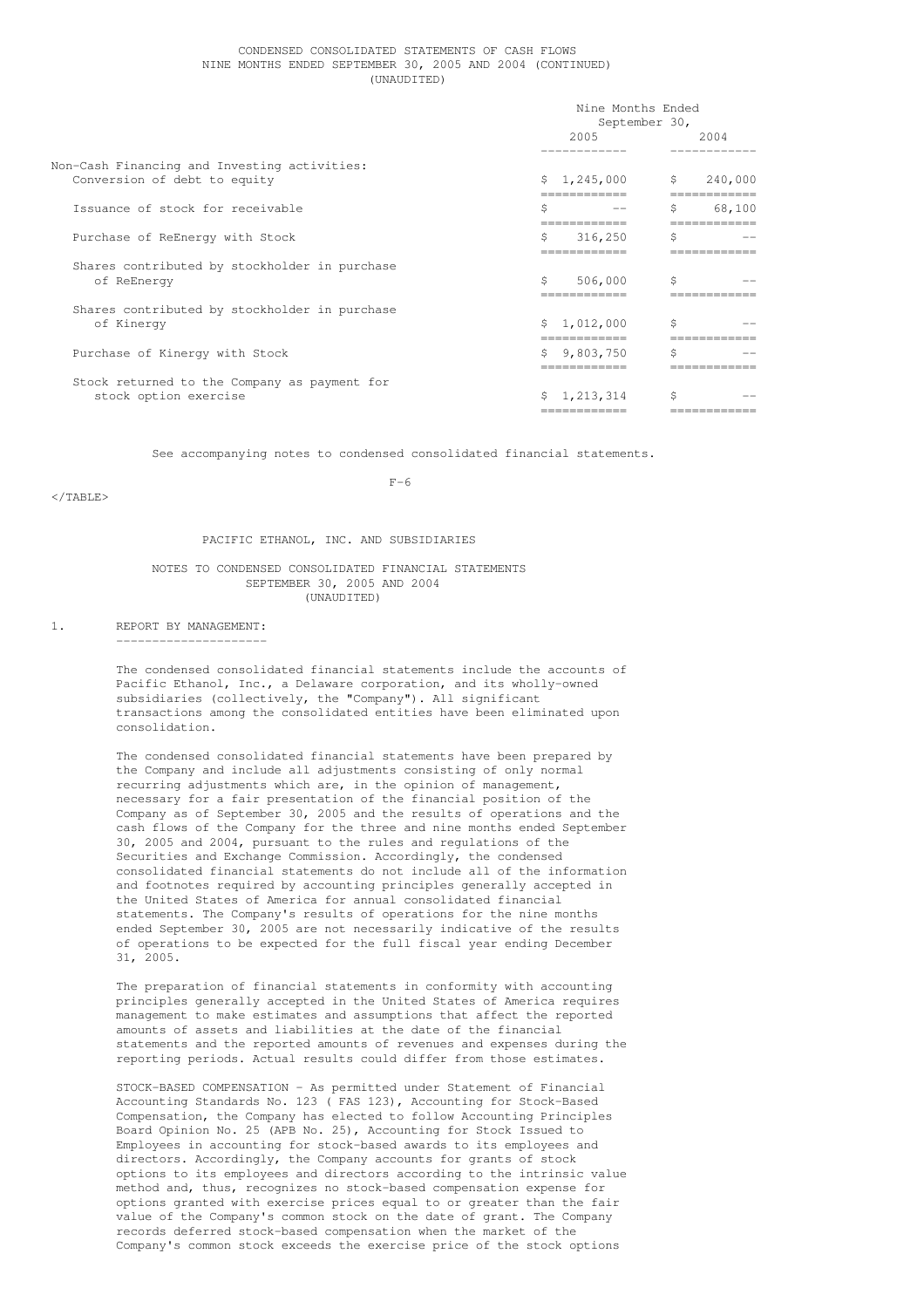or purchase rights on the measurement date (generally, the date of grant). Any such deferred stock-based compensation is amortized ratably over the vesting period of the individual options.

Options granted to non-employees are accounted for at fair value using the Black-Scholes Option Valuation Model in accordance with FAS 123 and Emerging Issues Task Force Consensus No. 96-18, and are subject to periodic revaluation over their vesting terms. The resulting stock-based compensation expense is recorded over the service period in which the non-employee provides services to the Company.

Pro forma net loss information using the fair value based method of accounting for grants of stock options to employees and directors is included in the table shown below for the three months and nine months ended September 30, 2005 and 2004:

# $F-7$

#### PACIFIC ETHANOL, INC. AND SUBSIDIARIES

### NOTES TO CONDENSED CONSOLIDATED FINANCIAL STATEMENTS (CONTINUED) SEPTEMBER 30, 2005 AND 2004 (UNAUDITED)

<TABLE>

|        |                                                                                         | Three Months<br>Ended September 30, |                                           |    | Nine Months<br>Ended September 30,             |                     |                                 |                     |                                |
|--------|-----------------------------------------------------------------------------------------|-------------------------------------|-------------------------------------------|----|------------------------------------------------|---------------------|---------------------------------|---------------------|--------------------------------|
|        |                                                                                         |                                     | ---------------------------------<br>2005 |    | 2004                                           |                     | -----------------------<br>2005 |                     | 2004                           |
| $<$ S> |                                                                                         | $\langle C \rangle$                 | -----------                               | << | ------------                                   | $\langle C \rangle$ | -----------                     | $\langle C \rangle$ | -----------                    |
|        | Net loss attributable to common<br>stockholders, as reported                            |                                     | \$ (922, 584)<br>===========              |    | $$(784, 257)$ $$(4, 806, 345)$<br>============ |                     | ------------                    |                     | \$(1, 992, 945)<br>=========== |
|        | Add: stock-based employee<br>compensation cost included in<br>determination of net loss |                                     | 68,456                                    |    | $- -$                                          |                     | 68,456                          |                     |                                |
|        | Deduct: fair value compensation cost<br>under FAS 123                                   |                                     | (507, 825)                                |    | ------------                                   |                     | (507, 825)<br>-----------       |                     | -----------                    |
|        | Pro forma net loss                                                                      |                                     | \$(1, 361, 953)                           |    | 5(784, 257)                                    |                     | \$(5, 245, 714)<br>-----------  |                     | \$(1, 992, 945)                |
|        | Loss per share:<br>Weighted average shares outstanding,<br>as reported                  | Ŝ.                                  | (0.03)<br>===========                     | S. | (0.06)<br>============                         |                     | $\sin(0.20)$<br>===========     | S.                  | (0.17)                         |
|        | Weighted average shares outstanding,<br>pro forma                                       | Ŝ.                                  | (0.05)<br>==========                      | S. | (0.06)<br>============                         | S.                  | (0.22)<br>===========           | S.                  | (0.17)<br>==========           |

## $\langle$ /TABLE>

Fair market value of stock-based compensation has been estimated using the Black-Scholes option pricing model. Inputs into the pricing model include the underlying stock price at the time of fair market value measurement, the exercise price of the granted options, the remaining time to expiration from the date of grant, the underlying stock's estimated annualized volatility, and a discount rate based on the ten year treasury note yield. Annualized volatility has been estimated under the guidelines of FAS 123 and is based on the variance of historical returns of an appropriate proxy company.

REVENUE RECOGNITION - The Company recognizes revenue in accordance with SEC Staff Accounting Bulletin No. 104, Revenue Recognition, and the related Emerging Task Force Issue No. EITF 99-19, Reporting Revenue Gross as a Principal Versus Net as an Agent, or EITF 99-19.

The Company derives revenue primarily from sales of ethanol. The Company's sales are based upon written agreements or purchase orders that identify the amount of ethanol to be purchased and the purchase price. Revenue is recognized, gross, upon delivery of ethanol to a customer's designated ethanol tank. Shipments are made to customers, variously, directly from suppliers and from the Company's inventory to the Company's customers by truck or rail. Ethanol that is shipped by rail originates primarily in the Midwest and takes from 10 to 14 days from date of shipment to be delivered to the customer or to one of four terminals in California and Oregon. For local deliveries the product is shipped by truck and delivered the same day as shipment

In accordance with the criteria outlined in EITF 99-19, the Company records ethanol sales revenue at gross. The Company generally takes title to the ethanol, has the contractual obligation to deliver ethanol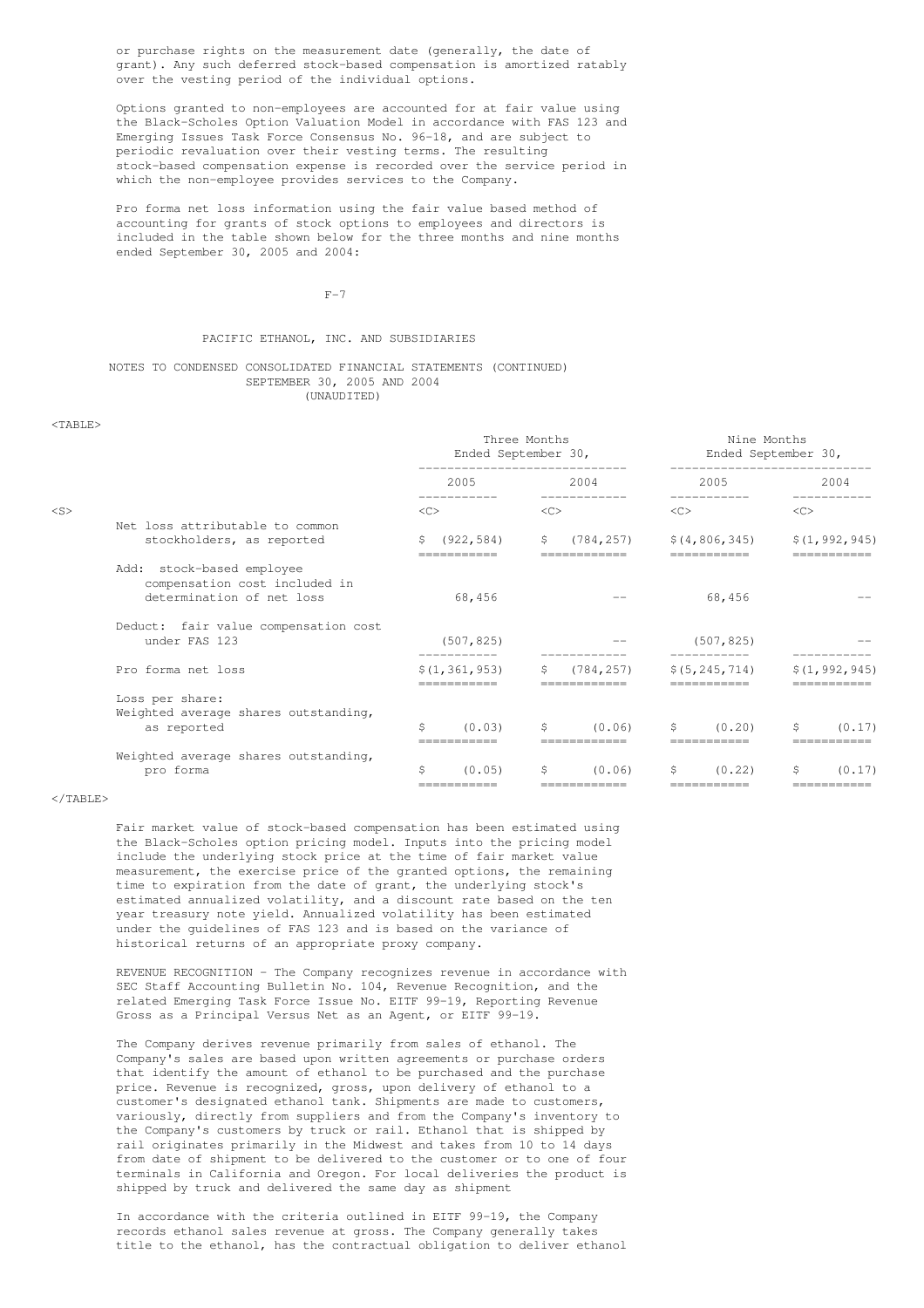that meets certain specifications (hence to determine the nature, type, characteristics, or specifications of the product or services ordered by the customer), negotiates the price of the ethanol, is responsible for assuring fulfillment of the amount to be delivered, selects the

## $F - 8$

## PACIFIC ETHANOL, INC. AND SUBSIDIARIES

### NOTES TO CONDENSED CONSOLIDATED FINANCIAL STATEMENTS (CONTINUED) SEPTEMBER 30, 2005 AND 2004 (UNAUDITED)

supplier and makes the decision as to which available inventory is matched to which sales fulfillment (not always the same customer) and assumes credit risk for the amount billed to the customer. The presence of the combination of these factors indicates that the Company has the risks and rewards of a principal in these transactions and therefore the Company records revenue at the gross amount.

## 2. ORGANIZATION AND NATURE OF OPERATIONS: --------------------------------------

SHARE EXCHANGE TRANSACTION - On March 23, 2005, the Company completed a share exchange transaction with the shareholders of Pacific Ethanol, Inc., a California corporation that was incorporated on January 30, 2003 ("PEI California"), and the holders of the membership interests of each of Kinergy Marketing, LLC, an Oregon limited liability company that was organized on September 13, 2000 ("Kinergy") and ReEnergy, LLC, a California limited liability company that was organized on March 7, 2001 ("ReEnergy"), pursuant to which the Company acquired all of the issued and outstanding capital stock of PEI California and all of the outstanding membership interests of Kinergy and ReEnergy (the "Share Exchange Transaction"). In connection with the Share Exchange Transaction, the Company issued an aggregate of 20,610,987 shares of common stock to the shareholders of PEI California, 3,875,000 shares of common stock to the sole limited liability company member of Kinergy and an aggregate of 125,000 shares of common stock to the limited liability company members of ReEnergy.

Immediately prior to the consummation of the Share Exchange Transaction, the Company's predecessor, Accessity Corp., a New York corporation ("Accessity"), reincorporated in the State of Delaware under the name "Pacific Ethanol, Inc" through a merger of Accessity with and into its then-wholly-owned Delaware subsidiary named Pacific Ethanol, Inc., which was formed for the purpose of effecting the reincorporation (the "Reincorporation Merger"). In connection with the Reincorporation Merger, the shareholders of Accessity became stockholders of the Company and the Company succeeded to the rights, properties and assets and assumed the liabilities of Accessity.

Immediately prior to the consummation of the share exchange transaction, Accessity divested its two operating subsidiaries. Accordingly, effective as of the closing of the share exchange transaction, Accessity did not have any ongoing business operations. Assets consisting primarily of cash and cash equivalents totaling approximately \$3.7 million were acquired and certain current liabilities of approximately \$300,000 were assumed from Accessity. Since Accessity had no operations and only net monetary assets, the Share Exchange Transaction is being treated as a capital transaction, whereby Pacific Ethanol acquired the net monetary assets of Accessity, accompanied by a recapitalization of Pacific Ethanol. As such, no fair value adjustments were necessary for any of the assets acquired or liabilities assumed.

The Share Exchange Transaction has been accounted for as a reverse acquisition whereby PEI California is deemed to be the accounting acquiror. As a result, the Company's results of operations for the three and nine months ended September 30, 2004 consist only of the operations of PEI California. The Company has consolidated the results of PEI California, Kinergy and ReEnergy beginning March 23, 2005, the date of the Share Exchange Transaction. Accordingly, the Company's

## $F-9$

#### PACIFIC ETHANOL, INC. AND SUBSIDIARIES

NOTES TO CONDENSED CONSOLIDATED FINANCIAL STATEMENTS (CONTINUED) SEPTEMBER 30, 2005 AND 2004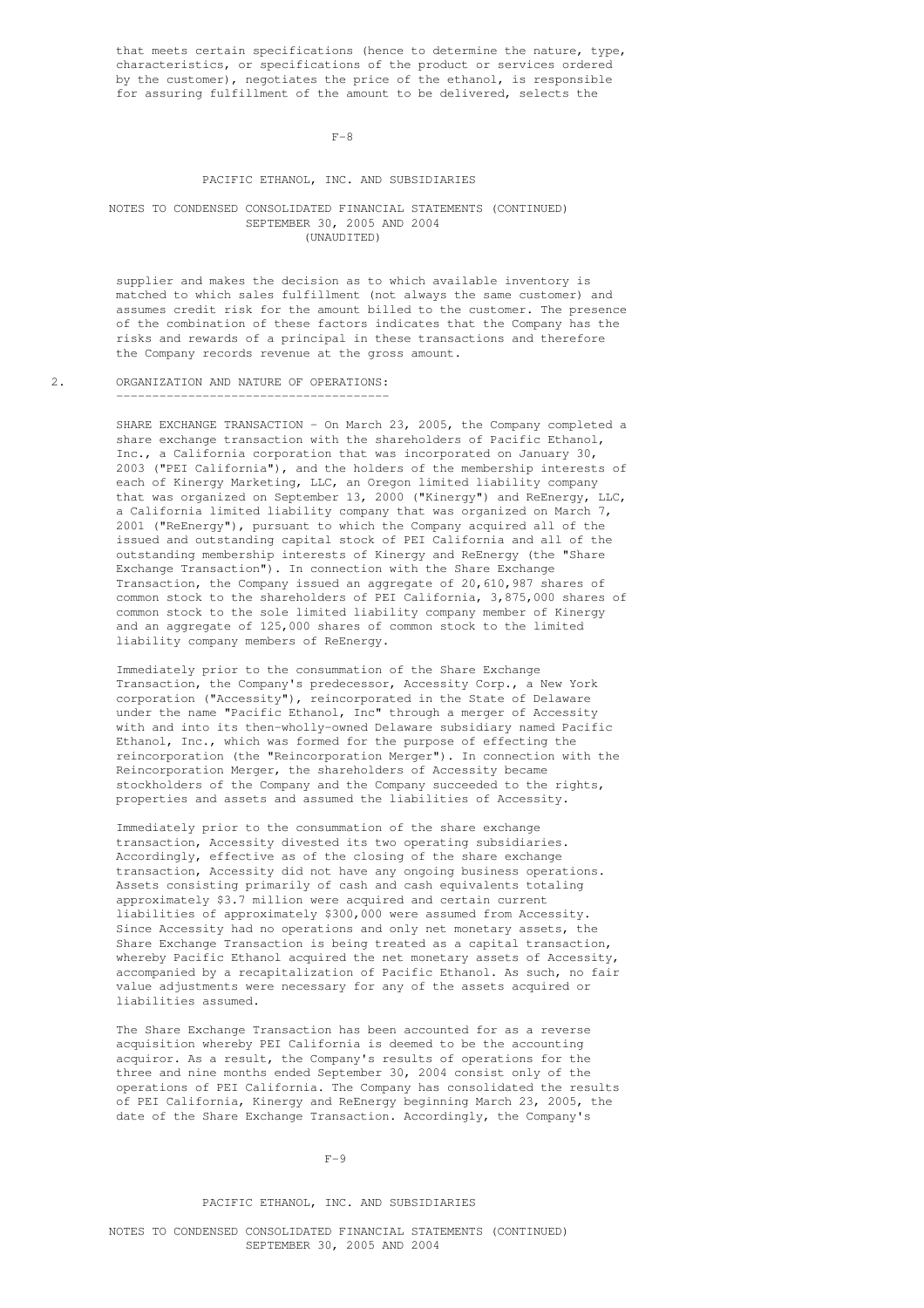#### (UNAUDITED)

results of operations for the three and nine months ended September 30, 2005 consist of the operations of PEI California for the entire nine month period and the operations of the Company, Kinergy and ReEnergy from March 23, 2005 through September 30, 2005.

The following table summarizes the unaudited assets acquired and liabilities assumed in connection with the Share Exchange Transaction:

| Current assets                  | \$ | 7,014,196   |
|---------------------------------|----|-------------|
| Property, plant and equipment   |    | 6,224       |
| Intangibles, including goodwill |    | 10,935,750  |
|                                 |    |             |
| Total assets acquired           |    | 17,956,170  |
| Current liabilities             |    | 4, 253, 177 |
| Other liabilities               |    | 83,017      |
|                                 |    | ----------- |
| Total liabilities assumed       |    | 4,336,194   |
|                                 |    |             |
| Net assets acquired             | Ŝ. | 13,619,976  |
|                                 |    | ---------   |
| Shares of common stock issued   |    | 6.489.414   |
|                                 |    |             |

The purchase price represented a significant premium over the recorded net worth of the acquired entities' assets. In deciding to pay this premium, the Company considered various factors, including the value of Kinergy's trade name, Kinergy's extensive market presence and history, Kinergy's industry knowledge and expertise, Kinergy's extensive customer relationships and expected synergies among Kinergy's and ReEnergy's businesses and assets and the Company's planned entry into the ethanol production business.

In connection with the Share Exchange Transaction and the Company's acquisition of Kinergy and ReEnergy, the Company engaged a valuation firm to determine what portion of the purchase price should be allocated to identifiable intangible assets. Through that process, the Company has estimated that for Kinergy, the distribution backlog is valued at \$136,000, the customer relationships are valued at \$5,600,000 and the trade name is valued at \$3,100,000. The Company made a \$150,000 cash payment and issued stock valued at \$316,250 for the acquisition of ReEnergy. In addition, certain stockholders sold stock to the members of ReEnergy, increasing the purchase price by \$506,000 (see further discussion below). The purchase price for ReEnergy totaled \$972,250. Of this amount, \$120,000 was recorded as an intangible asset for the fair value of a favorable option to acquire land and because the acquisition of ReEnergy was not deemed to be an acquisition of a business, the remaining purchase price of \$852,250 was recorded as an expense for services rendered in connection with a feasibility study. The Company issued stock valued at \$9,803,750 for the acquisition of Kinergy. In addition, certain stockholders sold stock to the sole member of Kinergy and a related party, increasing the purchase price by \$1,012,000. The purchase price for Kinergy totaled \$10,815,750. Goodwill directly associated with the Kinergy acquisition therefore totaled \$1,979,750.

The Kinergy trade name is determined to have an indefinite life and therefore, rather than being amortized, will be periodically tested for impairment. The distribution backlog has an estimated life of six months and customer relationships were estimated to have a ten-year

 $F-10$ 

## PACIFIC ETHANOL, INC. AND SUBSIDIARIES

NOTES TO CONDENSED CONSOLIDATED FINANCIAL STATEMENTS (CONTINUED) SEPTEMBER 30, 2005 AND 2004 (UNAUDITED)

life and, as a result, will be amortized accordingly, unless otherwise impaired at an earlier time. The ReEnergy land option expires on December 15, 2005 and will be expensed at that time if not extended.

The following table summarizes, on an unaudited pro forma basis, the combined results of operations of the Company, as though the acquisitions occurred as of January 1, 2004. The pro forma amounts give effect to appropriate adjustments for amortization of intangible assets and income taxes. The pro forma amounts presented are not necessarily indicative of future operating results.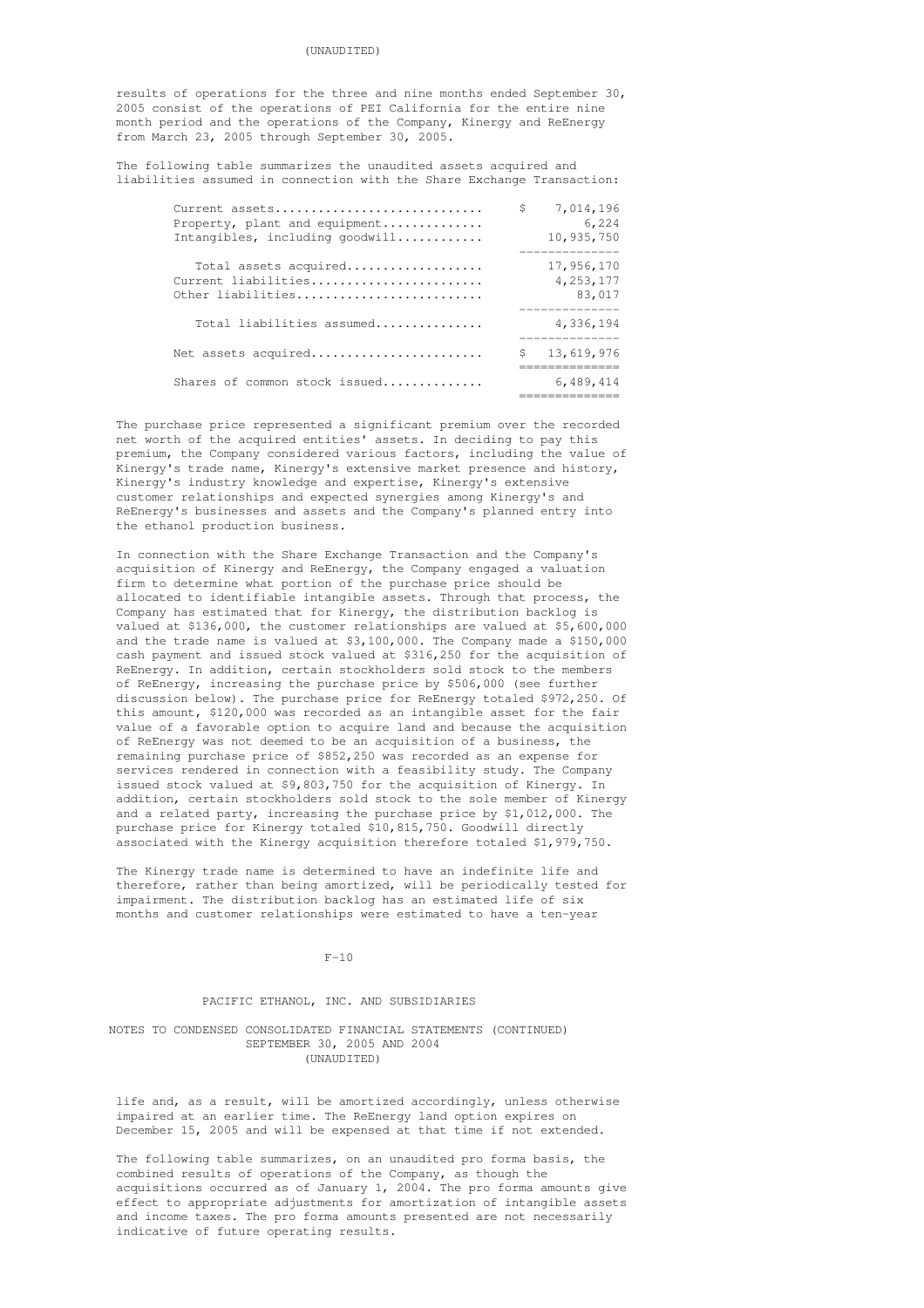|                                                     | Nine Months                            |              |  |  |  |  |
|-----------------------------------------------------|----------------------------------------|--------------|--|--|--|--|
|                                                     | Ended September 30,                    |              |  |  |  |  |
|                                                     | 2005<br>---------                      | 2004         |  |  |  |  |
| Net sales                                           | \$75,135,987                           | \$56,545,947 |  |  |  |  |
| Net loss                                            | $$(5, 312, 481) \qquad $(3, 273, 338)$ |              |  |  |  |  |
| Loss per share of common stock<br>Basic and diluted | Ŝ<br>$(0.19)$ \$                       | (0.13)       |  |  |  |  |

On April 1, 2004, certain founders of the Company agreed to sell an aggregate of 500,000 shares of the Company's common stock owned by them to Cagan McAfee Capital Partners, LLC ("CMCP") at \$0.01 per share for securing financing to close the Share Exchange Transaction on or prior to March 31, 2005. Immediately prior to the closing of the Share Exchange Transaction, the founders sold these shares at the agreed upon price to CMCP. The contribution of these shares is accounted for as a capital contribution. However, because the shares were issued as a finder's fee in a private offering (see note 5), the related expense is offset against the proceeds received, resulting in no effect on equity.

Immediately prior to the closing of the Share Exchange Transaction, certain stockholders of the Company sold an aggregate of 250,000 shares of the Company's common stock owned by them to the then-Chief Executive Officer of Accessity at \$0.01 per share to compensate him for facilitating the closing of the Share Exchange Transaction. The contribution of these shares is accounted for as a capital contribution. However, because the shares are deemed issued to Accessity in connection with the Share Exchange Transaction, the related expense is offset against the cash received from Accessity, resulting in no effect on equity.

Immediately prior to the closing of the Share Exchange Transaction, William Jones, the Company's Chairman of the Board of Directors, sold 200,000 shares of the Company's common stock to the individual members of ReEnergy at \$0.01 per share, to compensate them for facilitating the

 $F-11$ 

## PACIFIC ETHANOL, INC. AND SUBSIDIARIES

## NOTES TO CONDENSED CONSOLIDATED FINANCIAL STATEMENTS (CONTINUED) SEPTEMBER 30, 2005 AND 2004 (UNAUDITED)

closing of the Share Exchange Transaction. The contribution of these shares resulted in an additional expense of \$506,000 for services rendered in connection with a feasibility study.

Immediately prior to the closing of the Share Exchange Transaction, William Jones sold 300,000 shares of the Company's common stock to Neil Koehler, the sole member of Kinergy and an officer and director of the Company, at \$0.01 per share to compensate him for facilitating the closing of the Share Exchange Transaction. The contribution of these shares resulted in additional Kinergy goodwill of \$759,000.

Immediately prior to the closing of the Share Exchange Transaction, William Jones sold 100,000 shares of the Company's common stock to Tom Koehler, a member of ReEnergy and a related party of the sole member of Kinergy, at \$0.01 per share to compensate him for facilitating the closing of the Share Exchange Transaction. The contribution of these shares resulted in additional Kinergy goodwill of \$253,000.

## 3. RELATED PARTY NOTES PAYABLE: ----------------------------

On January 10, 2005 and February 22, 2005, William Jones advanced the Company \$60,000 and \$20,000, respectively, at 5% interest, due and payable upon the closing of the Share Exchange Transaction. The accumulated principal due was repaid on March 24, 2005 and the related accrued interest was paid on April 15, 2005.

On January 10, 2005, Neil Koehler advanced the Company \$100,000 at 5% interest, due and payable upon the closing of the Share Exchange Transaction. The principal was repaid on March 24, 2005 and the related accrued interest was paid on April 15, 2005.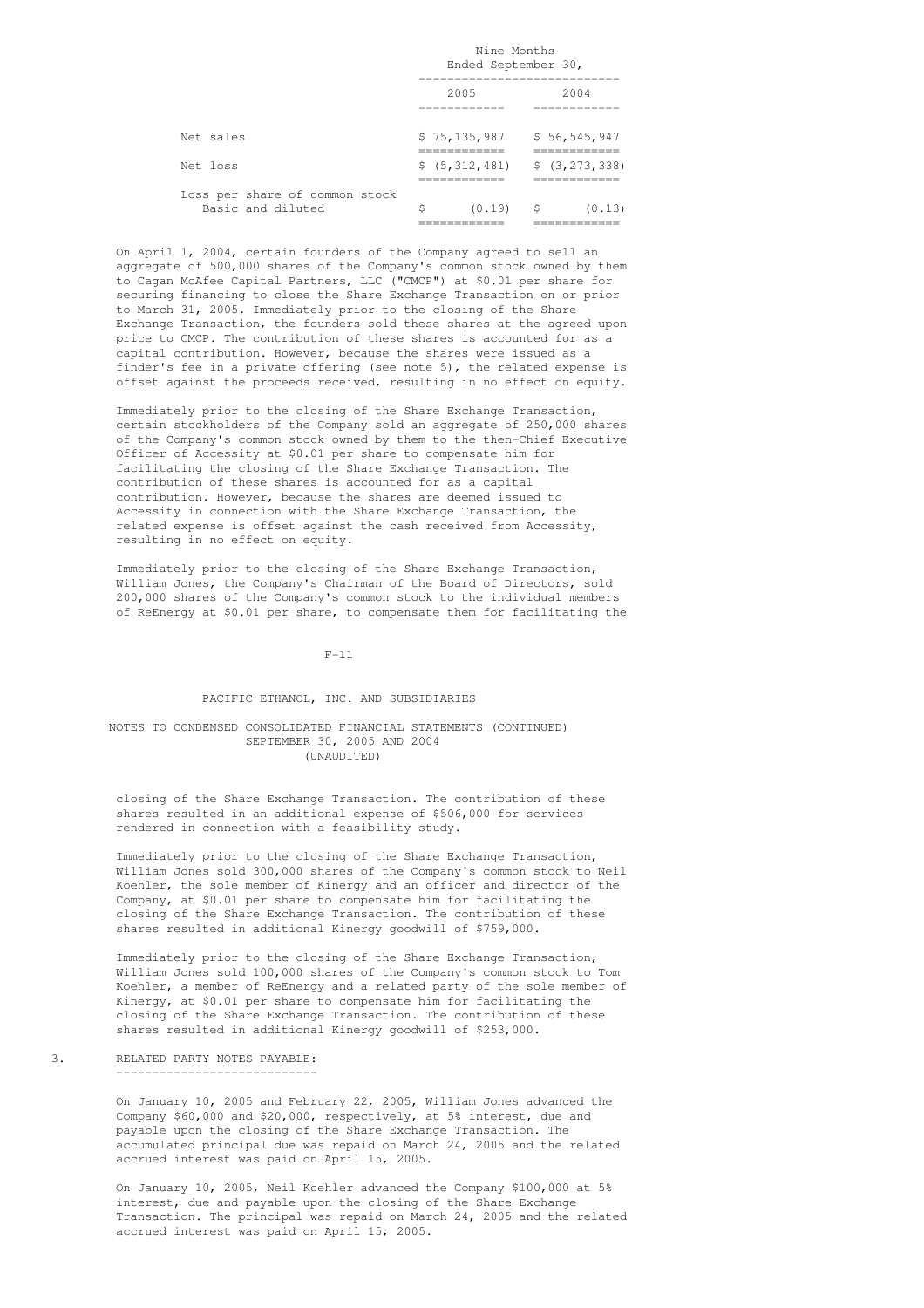On January 31, 2005, Eric McAfee, a principal of CMCP, advanced the Company \$100,000 at 5% interest, due and payable upon close of the Share Exchange Transaction. The principal was repaid on March 24, 2005 and the related accrued interest was paid on April 15, 2005.

During 2004, on July 31, September 24, and November 15, Lyles Diversified, Inc. ("LDI") converted \$150,000, \$90,000 and \$15,000 of debt into 100,000, 60,000 and 10,000 shares of common stock, respectively, at a conversion price equal to \$1.50 per share. During 2005, on January 14, February 4, March 10, and May 27, LDI converted \$36,000, \$114,000, \$97,682 and \$997,318 of debt into 24,000, 76,000, 65,121 and 664,879 shares of the Company's common stock, respectively, at a conversion price equal to \$1.50 per share. The total debt converted by LDI as of September 30, 2005 was \$1,500,000 for 1,000,000 shares of the Company's common stock, at a conversion price equal to \$1.50 per share.

Pursuant to the terms of the Share Exchange Transaction, Kinergy distributed to its sole member in the form of a promissory note in the amount of \$2,095,614, Kinergy's net worth as set forth on Kinergy's balance sheet prepared in accordance with GAAP, as of March 23, 2005. A holdback amount of \$100,000 for 30 days was provided to allow Kinergy to settle its accounts. In April 2005, Kinergy paid the balance of its net worth, up to the holdback amount of \$100,000. The remaining holdback amount was paid in May 2005.

Pursuant to the terms of the Share Exchange Transaction, ReEnergy distributed to its members in the form of a promissory note in the amount of \$1,439 ReEnergy's net worth as set forth on ReEnergy's balance sheet prepared in accordance with GAAP, as of March 23, 2005. The note balance was paid in April 2005.

## $F-12$

## PACIFIC ETHANOL, INC. AND SUBSIDIARIES

## NOTES TO CONDENSED CONSOLIDATED FINANCIAL STATEMENTS (CONTINUED) SEPTEMBER 30, 2005 AND 2004 (UNAUDITED)

4. COMMON STOCK:

-------------

SHARE EXCHANGE TRANSACTION - In connection with the Share Exchange Transaction, the Company issued an aggregate of 20,610,987 shares of common stock to the shareholders of PEI California, 3,875,000 shares of common stock to the sole limited liability company member of Kinergy and an aggregate of 125,000 shares of common stock to the limited liability company members of ReEnergy.

PRIVATE OFFERING - On March 23, 2005, PEI California issued to 63 accredited investors in a private offering an aggregate of 7,000,000 shares of common stock at a purchase price of \$3.00 per share, two-year investor warrants to purchase 1,400,000 shares of common stock at an exercise price of \$3.00 per share and two-year investor warrants to purchase 700,000 shares of common stock at an exercise price of \$5.00 per share, for total gross proceeds of approximately \$21,000,000. PEI California paid cash placement agent fees and expenses of approximately \$1,850,400 and issued five-year placement agent warrants to purchase 678,000 shares of common stock at an exercise price of \$3.00 per share in connection with the offering. Additional costs related to the financing include legal, accounting, consulting, and stock certificate issuance fees that totaled approximately \$272,366 through September 30, 2005.

The Company is obligated under a Registration Rights Agreement to file, on the 151st day following March 23, 2005, a Registration Statement with the Securities and Exchange Commission registering for resale shares of common stock, and shares of common stock underlying investor warrants and certain of the placement agent warrants, issued in connection with the private offering. If the Company (i) does not file the Registration Statement within the time period prescribed, or (ii) fails to file with the Securities and Exchange Commission a request for acceleration in accordance with Rule 461 promulgated under the Securities Act of 1933, within five trading days of the date that the Company is notified (orally or in writing, whichever is earlier) by the Securities and Exchange Commission that the Registration Statement will not be "reviewed," or is not subject to further review, or (iii) the Registration Statement filed or required to be filed under the Registration Rights Agreement is not declared effective by the Securities and Exchange Commission on or before 225 days following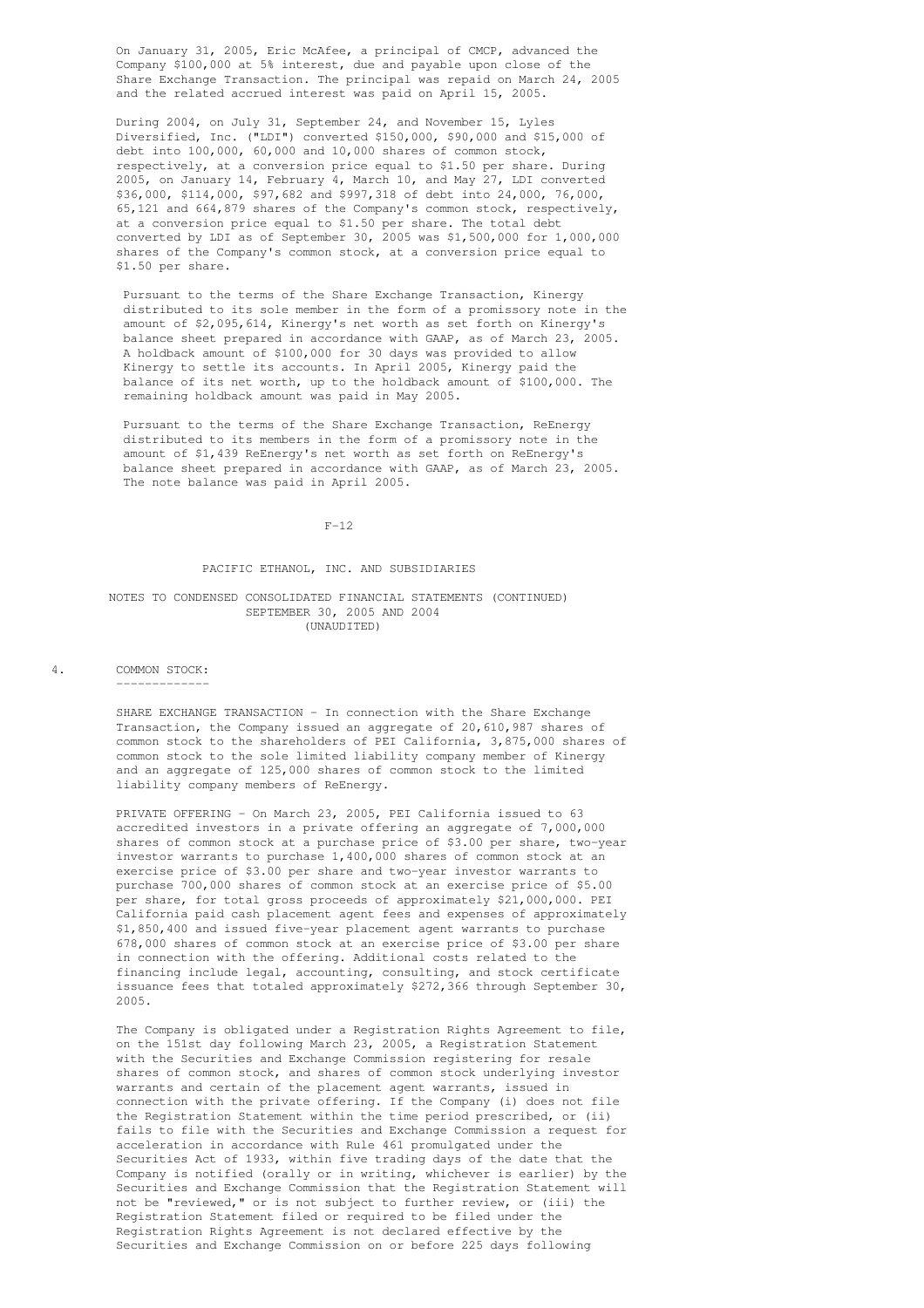March 23, 2005, or (iv) after the Registration Statement is first declared effective by the Securities and Exchange Commission, it ceases for any reason to remain continuously effective as to all securities registered thereunder, or the holders of such securities are not permitted to utilize the prospectus contained in the Registration Statement to resell such securities, for more than an aggregate of 45 trading days during any 12-month period (which need not be consecutive trading days) (any such failure or breach being referred to as an "Event," and for purposes of clause (i) or (iii) the date on which such Event occurs, or for purposes of clause (ii) the date on which such five-trading day period is exceeded, or for purposes of clause (iv) the date on which such 45-trading day-period is exceeded being referred to as "Event Date"), then in addition to any other rights the holders of such securities may have under the Registration Statement or under applicable law, then, on each such Event Date and on each monthly anniversary of each such Event Date (if the applicable Event shall not have been cured by such date) until the applicable Event is cured, the Company is required to pay to each such holder an amount in cash, as partial liquidated damages and not as a penalty, equal to 2.0% of the

 $F-13$ 

#### PACIFIC ETHANOL, INC. AND SUBSIDIARIES

## NOTES TO CONDENSED CONSOLIDATED FINANCIAL STATEMENTS (CONTINUED) SEPTEMBER 30, 2005 AND 2004 (UNAUDITED)

aggregate purchase price paid by such holder pursuant to the Securities Purchase Agreement relating to such securities then held by such holder. If the Company fails to pay any partial liquidated damages in full within seven days after the date payable, the Company is required to pay interest thereon at a rate of 18% per annum (or such lesser maximum amount that is permitted to be paid by applicable law) to such holder, accruing daily from the date such partial liquidated damages are due until such amounts, plus all such interest thereon, are paid in full. The partial liquidated damages are to apply on a daily pro-rata basis for any portion of a month prior to the cure of an Event.

The Registration Rights Agreement also provides for customary piggy-back registration rights whereby holders of shares of the Company's common stock, or warrants to purchase shares of common stock, can cause the Company to register such shares for resale in connection with the Company's filing of a Registration Statement with the Securities and Exchange Commission to register shares in another offering. The Registration Rights Agreement also contains customary representations and warranties, covenants and limitations.

The Registration Statement was not declared effective by the Securities and Exchange Commission on or before 225 days following March 23, 2005. The Company endeavored to have all security holders entitled to these registration rights execute amendments to the Registration Rights Agreement reducing the penalty from 2.0% to 1.0% of the aggregate purchase price paid by such holder pursuant to the Securities Purchase Agreement relating to such securities then held by such holder. This penalty reduction applies to penalties accrued on or prior to January 31, 2006 as a result of the related Registration Statement not being declared effective by the Securities and Exchange Commission. Certain of the security holders executed this amendment. However, not all security holders executed this amendment and as a result, the Company paid an aggregate of \$298,050 in penalties on November 8, 2005, which will be recorded in the quarterly period ending December 31, 2005.

STOCK OPTIONS - One outstanding option granted to an employee of the Company to acquire 25,000 shares of common stock vested on March 23, 2005 and was converted into a warrant. Non-cash compensation expense of \$232,250 was recognized to record the fair value of the warrant.

On July 26, 2005, the Company issued options to purchase an aggregate of 17,500 shares of the Company's common stock at an exercise price equal to \$7.01 per share, which exercise price equals 85% of the closing price per share of the Company's common stock on that date. The options vested upon issuance and expire 10 years following the date of grant. A non-cash charge of \$21,656 will be recorded in the quarter ended September 30, 2005.

On July 26, 2005, the Company granted options to purchase an aggregate of 115,000 shares of the Company's common stock at an exercise price equal to \$8.25, the closing price per share of the Company's common stock on that date, to various non-employee directors. The options vest one year following the date of grant and expire 10 years following the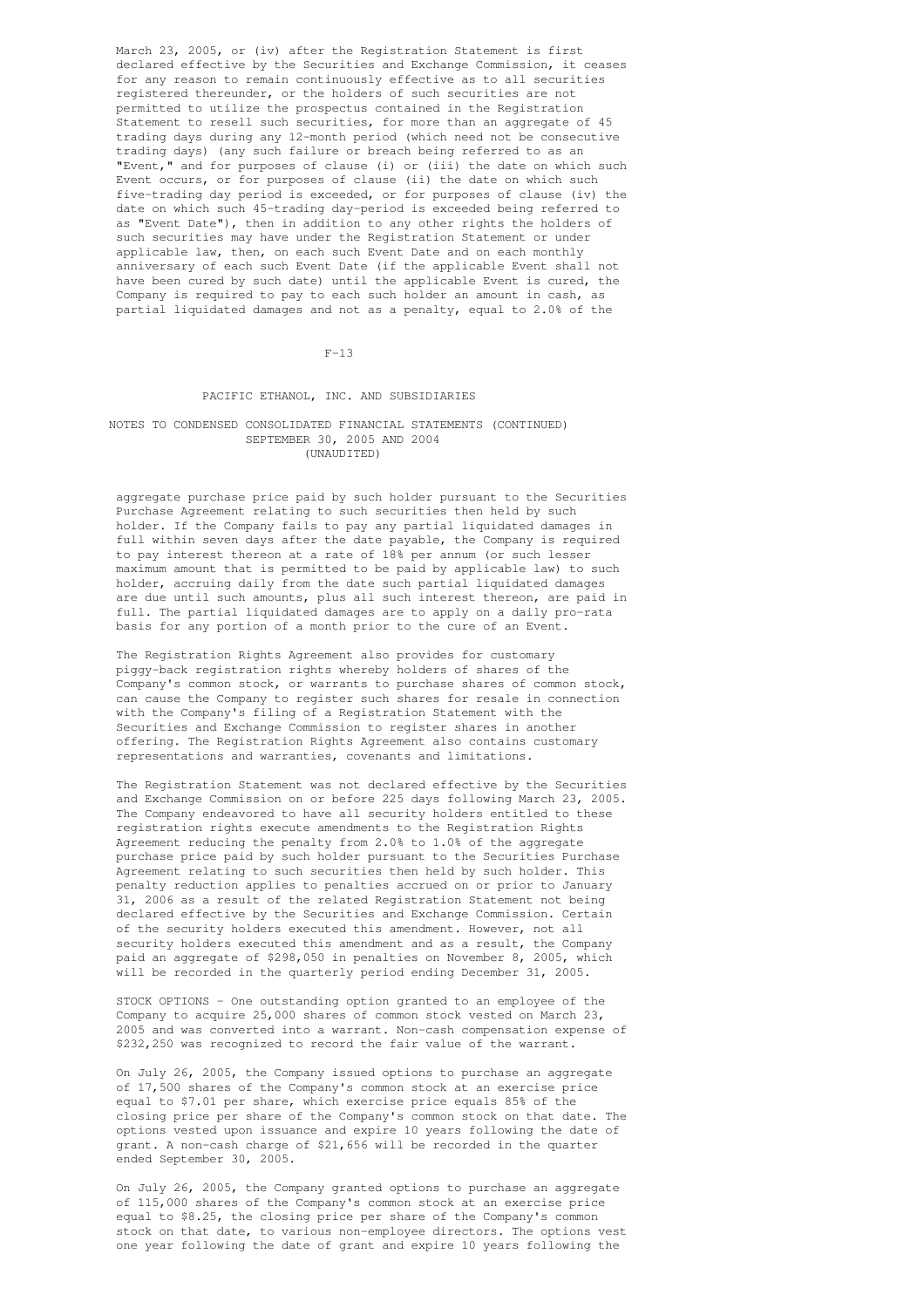On July 28, 2005, the Company granted options to purchase an aggregate of 30,000 shares of the Company's common stock at an exercise price equal to \$8.30, the closing price per share of the Company's common

 $F-14$ 

#### PACIFIC ETHANOL, INC. AND SUBSIDIARIES

### NOTES TO CONDENSED CONSOLIDATED FINANCIAL STATEMENTS (CONTINUED) SEPTEMBER 30, 2005 AND 2004 (UNAUDITED)

stock on that date, to two new non-employee directors. The options vest one year following the date of grant and expire 10 years following the date of grant.

On August 10, 2005, the Company granted options to purchase an aggregate of 425,000 shares of the Company's common stock at an exercise price equal to \$8.03, the closing price per share of the Company's common stock on the day immediately preceding that date, to its Chief Financial Officer. The options vested as to 85,000 shares immediately and 85,000 shares will vest on each of the next four anniversaries of the date of grant. The options expire 10 years following the date of grant.

On August 10, 2005, the Company granted options to purchase an aggregate of 75,000 shares of the Company's common stock at an exercise price equal to \$8.03, the closing price per share of the Company's common stock on the day immediately preceding that date, to a consultant. The options vested as to 15,000 shares immediately and 15,000 shares will vest on each of the next four anniversaries of the date of grant. The options expire 10 years following the date of grant. A non-cash charge of \$70,500 was recorded in the quarter ended September 30, 2005.

On September 1, 2005, the Company granted options to purchase an aggregate of 160,000 shares of the Company's common stock at an exercise price equal to \$6.63 per share, which exercise price equals 85% of the closing price per share of the Company's common stock on the day immediately preceding that date. A non-cash charge of \$46,800 was recorded in the quarter ended September 30, 2005 and will be recorded on the dates of additional vesting occurring on each of the next three anniversaries of the date of grant. The options expire 10 years following the date of grant.

STOCK ISSUANCE - The Company issued an aggregate of 70,000 shares of common stock to two employees of the Company on their date of hire on June 23, 2005. Non-cash compensation expense of \$651,000 was recognized to record the fair value of shares of common stock.

NON-CASH COMPENSATION - On February 12, 2004, the Company entered into a consulting agreement with an unrelated party to represent the Company in investors' communications and public relations with existing shareholders, brokers, dealers and other investment professionals as to the Company's current and proposed activities. As compensation for such services, the Company issued warrants to the consultant to purchase 920,000 shares of the Company's common stock. These warrants vested upon the effective date of the agreement and were recognized at the fair value on the date of issuance in the amount of \$1,380,000. The Company recorded non-cash expense of \$172,500 and \$517,500 for consulting services during the nine months ended September 30, 2005 and 2004, respectively.

Pursuant to the consulting agreement, upon completion of the Share Exchange Transaction, the Company issued warrants to the consultant to purchase 230,000 additional shares of common stock that will vest ratably over a period of two years. The warrants were recognized at the fair value as of the start of business on March 24, 2005 in the amount of \$2,139,000 and recorded as contra-equity. The Company recorded non-cash expense of \$555,261 for consulting services vested during the period from March 24, 2005 to September 30, 2005. The unvested warrants in the amount of \$1,583,739 will vest ratably at \$89,125 per month over the remainder of the two year period.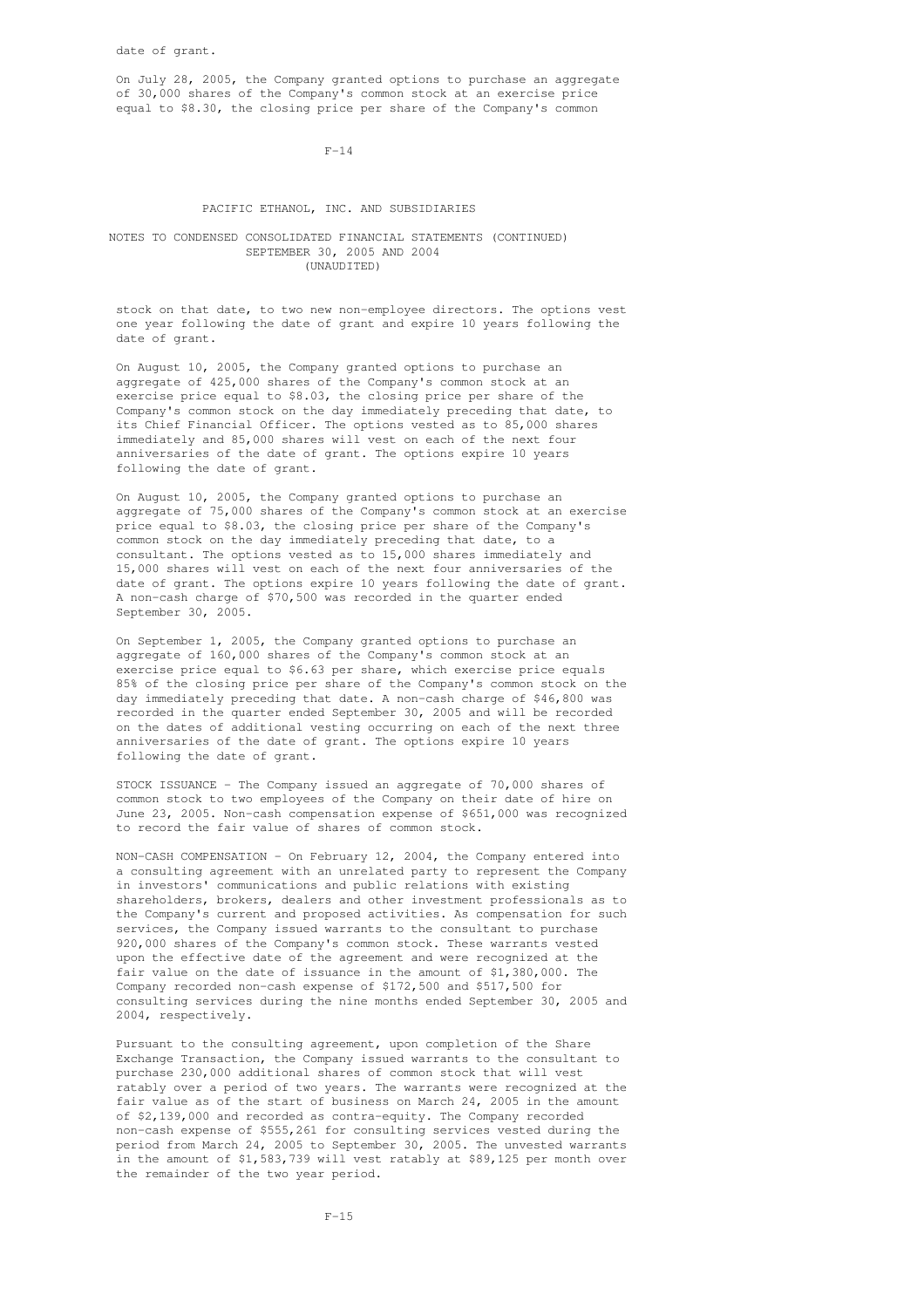# PACIFIC ETHANOL, INC. AND SUBSIDIARIES

## NOTES TO CONDENSED CONSOLIDATED FINANCIAL STATEMENTS (CONTINUED) SEPTEMBER 30, 2005 AND 2004 (UNAUDITED)

## 5. COMMITMENTS AND CONTINGENCIES: ------------------------------

OPERATING LEASES - The Company leases shared office space in Fresno, California on a month-to-month basis at \$4,132 per month. The related office rent expense was \$32,076 and \$17,648 for the nine months ended September 30, 2005 and 2004, respectively.

The Company leases office space in Davis, California at a rate of \$1,100 per month. The lease term expires on November 30, 2005.

The Company entered into a lease for office space in Portland, Oregon on August 3, 2005. The term of the lease is three years, commencing December 1, 2005 through November 30, 2008 with monthly lease payments of \$1,290 through May 31, 2007 and \$1,362 from June 1, 2007 through the end of the lease term.

ADVISORY FEE - On April 14, 2004, the Company entered into an agreement with CMCP in connection with raising funding for an ethanol production facility. The agreement provided that upon raising a minimum of \$15,000,000 the Company would pay CMCP a fee, through that date, equal to \$10,000 per month starting from April 15, 2003. In addition, the agreement provided for payment of \$25,000 per month for a minimum of 12 months upon the completion of a merger between the Company and a public company, starting from the date of close of such merger, as well as an advisory fee of 3% of any equity amount raised through the efforts of CMCP, including cash amounts received through a merger with another corporate entity. The Company paid an advisory fee to CMCP in the amount of \$235,000 on March 24, 2005, pursuant to the terms of the agreement between CMCP and the Company and in connection with the private placement transaction described above. In addition, \$83,017 was paid related to cash received from Accessity in connection with the Share Exchange Transaction.

The Company terminated the consulting agreement on November 1, 2005 and paid CMCP \$150,000 for the remainder of their contract for a total of \$300,000 paid in 2005 related to this consulting agreement.

On January 5, 2005, the Company entered into an agreement with Northeast Securities, Inc. ("NESC") and Chadbourn Securities, Inc. ("Chadbourn"), a related party, in connection with the private offering on March 23, 2005 described above. The agreement provides that upon completion of a financing within the time-frame of the engagement covered by the agreement, the Company will pay NESC 6% (plus a 1% non-accountable expense allowance) of gross proceeds received by the Company, and warrants exercisable at the offering price in an amount equal to 7% of the aggregate number of shares of common stock sold in the financing. In addition, the agreement provides that Chadbourn will receive 2% (plus a 1% non-accountable expense allowance) of gross proceeds and warrants exercisable at the offering price in an amount equal to 3% of the aggregate number of shares of common stock sold in the financing. Pursuant to the terms of the agreement and in connection with the completion of the private offering described above, the

 $F-16$ 

## PACIFIC ETHANOL, INC. AND SUBSIDIARIES

## NOTES TO CONDENSED CONSOLIDATED FINANCIAL STATEMENTS (CONTINUED) SEPTEMBER 30, 2005 AND 2004 (UNAUDITED)

Company paid NESC \$1,168,800, (net of a reduction of \$183,600, as agreed on March 18, 2005), and issued to NESC placement warrants to purchase 450,800 shares of the Company's common stock exercisable at \$3.00 per share. The Company also paid Chadbourn \$627,600 and issued to Chadbourn placement warrants to purchase 212,700 shares of the Company's common stock exercisable at \$3.00 per share.

In April 2005, the Company entered into a consulting agreement in the amount of \$180,000 with NESC. Under the terms of the agreement, the Company paid an initial payment of \$30,000 and will continue to make monthly payments of \$12,500 through April 1, 2006.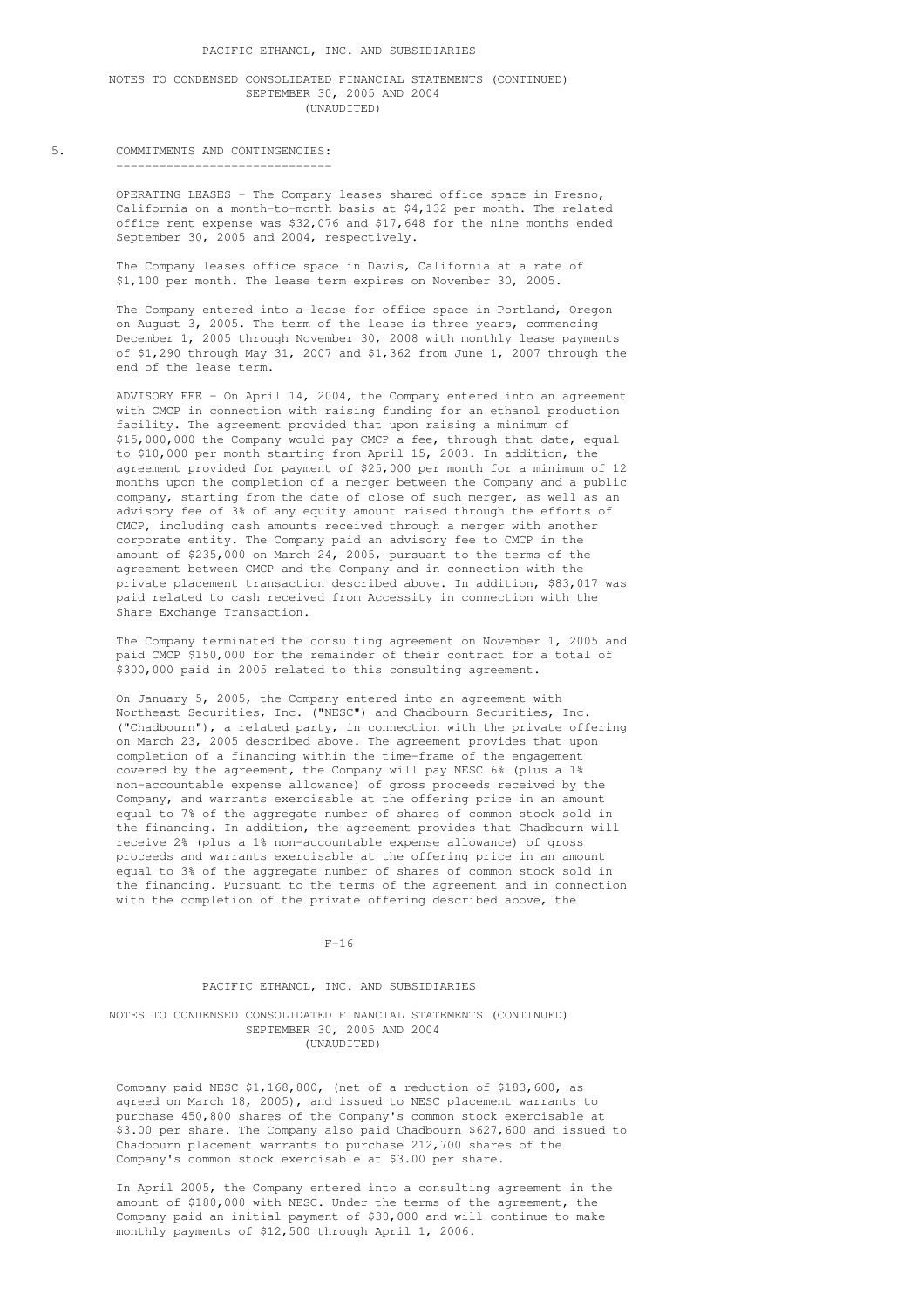CASUALTY LOSS - In January 2004, canola stored in one of the silos at the Company's Madera County, California facility caught on fire. The facility was fully insured with \$10 million of property and general liability insurance. The canola was owned by a third party who was also insured. The insurance company has paid \$1,000,000 to date and has estimated that an additional \$3,000,000 of payments will be made to the Company. The Company has received a detailed engineering estimate for full restoration and is proceeding with the restoration.

ETHANOL PURCHASE AND MARKETING AGREEMENT - On March 4, 2005, Kinergy entered into an Ethanol Purchase and Marketing Agreement with the owner of an ethanol production facility. The agreement is effective for two years with automatic renewals for additional one-year periods thereafter unless a party to the agreement delivers written notice of termination at least 60 days prior to the end of the original or renewal term. Under the agreement, Kinergy is to provide denatured fuel ethanol marketing services for the production facility. Kinergy is to have the exclusive right to market and sell all of the ethanol from the facility, an estimated 20 million gallons-per-year. Kinergy is to pay the owner the gross payments received by Kinergy from third parties for forward sales of ethanol less certain transaction costs and fees. From the gross payments, Kinergy may deduct transportation costs and expenses incurred by or on behalf of Kinergy in connection with the marketing of ethanol pursuant to the agreement, including truck, rail and terminal fees for the transportation of the facility's ethanol to third parties and may also deduct and retain a 1.0% marketing fee calculated after deducting these costs and expenses.

CONSULTING AGREEMENT- On April 27, 2005, the Company engaged a consulting firm to explore capital raising alternatives. The Company paid the consulting firm an initial engagement fee of \$300,000 upon execution of its engagement agreement. The engagement agreement also requires an additional engagement fee, the amount of which is dependent upon the number of the Company's projects to be financed. The additional engagement fee has a range of a minimum of \$300,000 and a maximum of one-half of one percent  $(1/2<sup>8</sup>)$  of the capital raised, and is payable upon the occurrence of certain events. In addition, the Company is obligated to pay to the consulting firm an arrangement fee of three percent (3%) of the capital raised, which amount is payable upon the closing of the financing transaction. If, however, the capital raised finances only one Company project and the consulting firm arranges additional financing to finance another Company project, the arrangement fee under the second financing is to be three and one-half percent (3.5%) but there shall be no additional engagement fee for the second financing. The Company is also to pay to the consulting firm an annual administration fee of \$75,000 if one Company project is financed and \$100,000 if two Company projects are financed, which amounts are payable for each year during which debt financing raised by the consulting firm is outstanding.

## $F-17$

## PACIFIC ETHANOL, INC. AND SUBSIDIARIES

NOTES TO CONDENSED CONSOLIDATED FINANCIAL STATEMENTS (CONTINUED) SEPTEMBER 30, 2005 AND 2004 (UNAUDITED)

EMPLOYMENT AGREEMENT - On August  $10$ , 2005, the Company entered into an Executive Employment Agreement with William Langley, its Chief Financial Officer, that provides for a four-year term and automatic one-year renewals thereafter, unless either Mr. Langley or the Company provides written notice to the other at least 90 days prior to the expiration of the then-current term. Mr. Langley is to receive a base salary of \$185,000 per year. Mr. Langley is entitled to six months of severance pay effective throughout the entire term of his agreement and is also entitled to reimbursement of his costs associated with his relocation to Fresno, California. Mr. Langley is obligated to relocate to Fresno, California within six months of the date of his Executive Employment Agreement.

RESOURCES AGREEMENT - Effective August 10, 2005, the Company entered into a resources agreement with Tatum CFO Partners ("Tatum") relating to the Executive Employment Agreement with William Langley, its Chief Financial Officer, whereby the Company agreed to pay as compensation for resources to be provided by Tatum, a lump sum signing fee of \$69,375 and \$1,000 per month during the term of the Resources Agreement, which remains in effect for the duration of Mr. Langley's employment with the Company. In addition, on August 10, 2005, the Company granted options to purchase an aggregate of 75,000 shares of the Company's common stock at an exercise price equal to \$8.03, the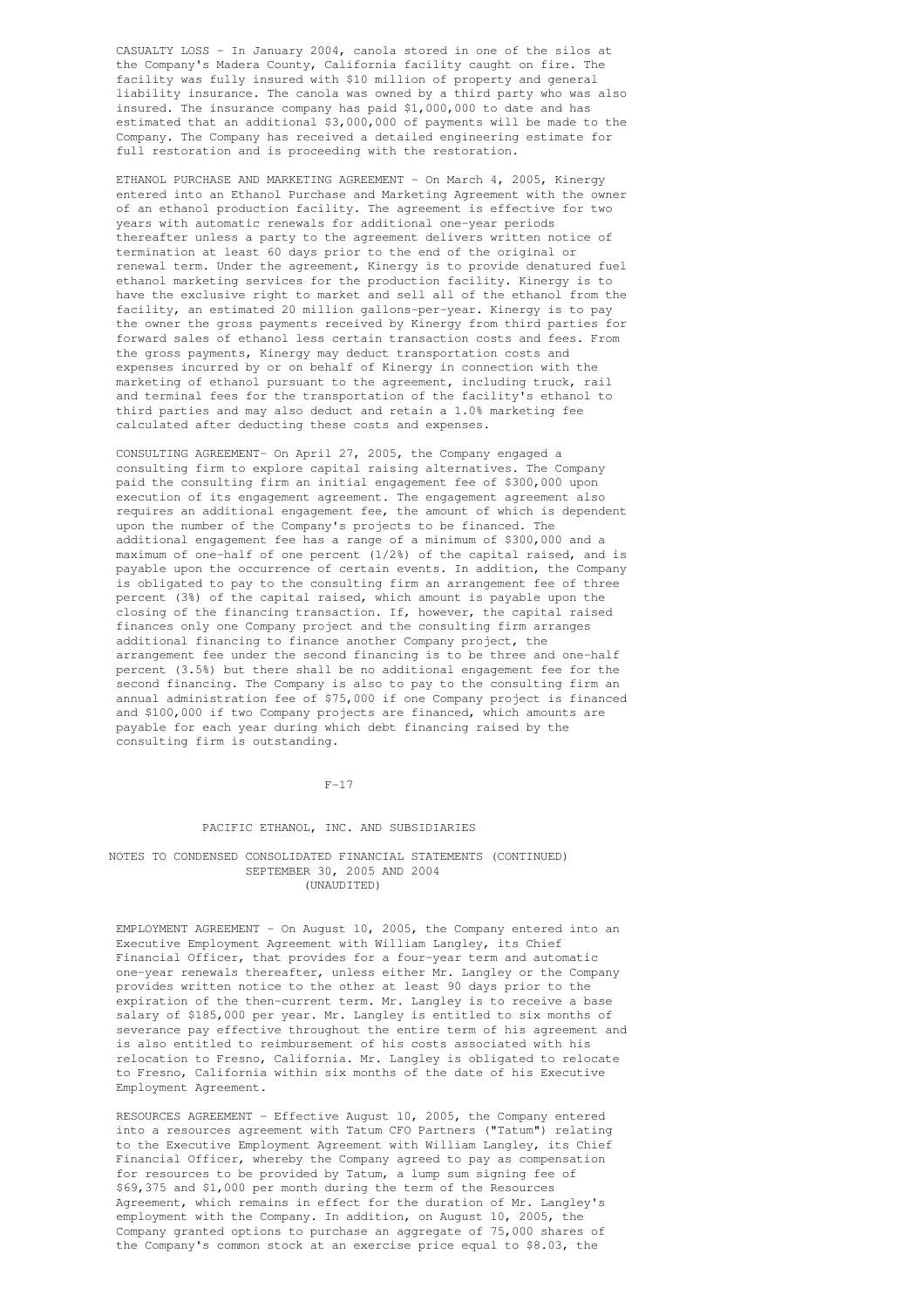closing price per share of the Company's common stock on the day immediately preceding that date, to Tatum CFO Partners. The agreement requires that of the options to be issued in the future, if any, to William G. Langley, the Company's Chief Financial Officer, 15% of such options are to be issued to Tatum.

ETHANOL MARKETING AGREEMENT - On August 31, 2005, Kinergy entered into an Ethanol Marketing Agreement with the owner of an ethanol production facility. The agreement is effective for three years with automatic renewals for additional one-year periods thereafter unless a party to the agreement delivers written notice of termination at least 60 days prior to the end of the original or renewal term. Under the agreement, Kinergy is to provide denatured fuel ethanol marketing services for the production facility. Kinergy is to have the exclusive right to market and sell all of the ethanol from the facility, an estimated 40 million gallons-per-year. Kinergy is to pay the owner the gross payments received by Kinergy from third parties for forward sales of ethanol (the "Purchase Price") less certain transaction costs and fees. From the Purchase Price, Kinergy may deduct all reasonable out-of-pocket and documented costs and expenses incurred by or on behalf of Kinergy in connection with the marketing of ethanol pursuant to the agreement, including truck, rail and terminal costs for the transportation and storage of the facility's ethanol to third parties and reasonable, documented out-of-pocket expenses incurred in connection with the negotiation and documentation of sales agreements between Kinergy and third parties (the "Transaction Costs"). From the Purchase Price, Kinergy may also deduct and retain the product of 1.0% multiplied by the difference between the Purchase Price and the Transaction Costs. In addition, Kinergy is to split the profit from any logistical arbitrage associated with ethanol supplied by the facility.

 $F-18$ 

# PACIFIC ETHANOL, INC. AND SUBSIDIARIES

### NOTES TO CONDENSED CONSOLIDATED FINANCIAL STATEMENTS (CONTINUED) SEPTEMBER 30, 2005 AND 2004 (UNAUDITED)

OPTION TO ACQUIRE LAND - On August 22, 2005, the Company entered into an Option Agreement to acquire approximately 60 acres of unimproved real property at a purchase price of \$7,500 per acre, for the purpose of developing an ethanol plant. The Company paid \$50,000 as option consideration on the grant date and an additional \$100,000 will be due on the 1st and 2nd anniversary dates of the grant date. The option payments will be applied to the purchase price in the event the option is exercised. The Company must make additional quarterly non-refundable option payments of 2.5% of the total anticipated purchase price less option payment(s) made to date until the option is exercised or expired. This option expires on August 21, 2008.

OPTION TO LEASE - On August 17, 2005, the Company entered into a Letter of Intent for an option to lease approximately 25 acres for the purpose of developing an ethanol plant. The term of the option is for a period of one year, beginning August 10, 2005. The Company paid \$10,000 as consideration for the option.

#### 6. SUBSEQUENT EVENTS:

------------------

PURCHASE AGREEMENT - On August 10, 2005, the Company entered into a Membership Interest Purchase Agreement with certain holders of a limited liability company under which the Company intended to purchase all of the outstanding membership interests of the limited liability company. The limited liability company is the owner of a newly-constructed ethanol production facility in Goshen, California that is undergoing initial start-up testing. The purchase price, subject to certain adjustments, was \$48 million, payable in approximately \$31 million in cash, the assumption of approximately \$9 million in debt and the issuance by the Company to the members of the limited liability company of an aggregate of \$8 million in convertible subordinated promissory notes. To the extent that debt actually assumed by the Company was greater or less than \$9 million, the cash payment of approximately \$31 million was to be reduced or increased, respectively, by an equal amount. The closing of the transaction was subject to the satisfaction of certain conditions, including the securing by the Company of all funding necessary to finance the transaction, satisfactory results of the Company's due diligence and the Company's ability to obtain the agreement of all members of the limited liability company. The agreement was to terminate automatically in the event that the closing of the purchase transaction did not occur by the earlier of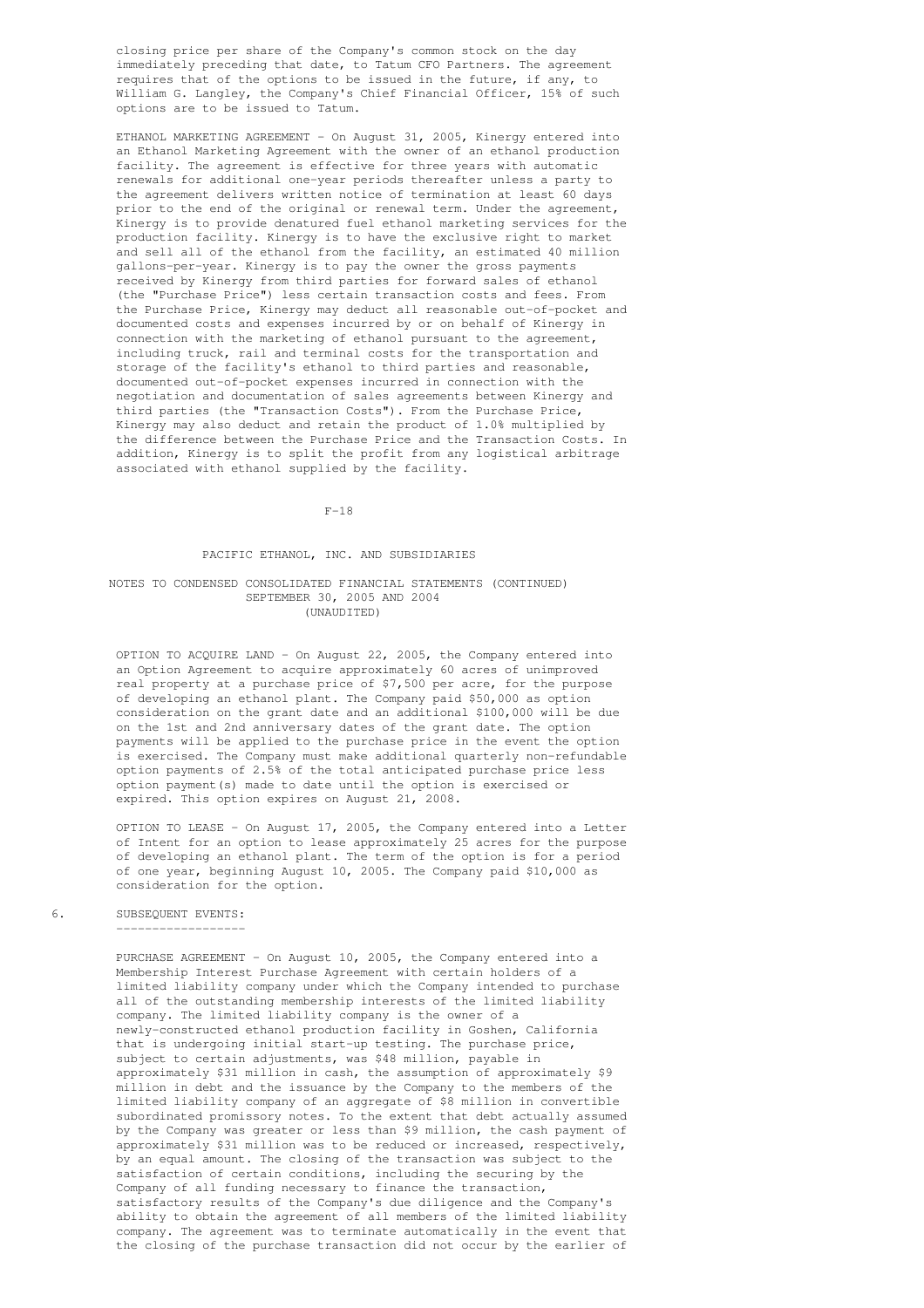October 15, 2005 and the sixtieth day following the satisfaction of a certain ethanol production milestone.

The deadline for the closing of the transaction contemplated by the agreement was October 15, 2005. This deadline was not met and was not waived by any party to the agreement; accordingly, the agreement terminated automatically on October 15, 2005.

OPTION TO LEASE - On October 5, 2005, the Company entered into an Agreement of Option to Lease approximately 15 acres for the purpose of developing an ethanol plant. The Company paid a \$5,000 refundable option deposit and \$5,000 non-refundable option payment to be credited to the first payment(s) of base rent payable under the lease. The parties have 60 days from the date of the option agreement to finalize the terms and conditions of the lease. The option expires on January 30, 2006 if the Company does not extend the option per the terms of the agreement.

 $F-19$ 

# PACIFIC ETHANOL, INC. AND SUBSIDIARIES

#### NOTES TO CONDENSED CONSOLIDATED FINANCIAL STATEMENTS (CONTINUED) SEPTEMBER 30, 2005 AND 2004 (UNAUDITED)

LOAN REVISION/EXTENSION AGREEMENT - On November 1, 2005, Kinergy executed a Loan Revision/Extension Agreement (the "Agreement") dated October 4, 2005 with Comerica Bank. The Agreement is effective as of June 20, 2005 and relates to a Master Revolving Note dated September 24, 2004 in the amount of \$2 million, as further described below. Under the Agreement, the maturity date of the Master Revolving Note was extended from October 5, 2005 to October 5, 2006. As of the execution date of the Agreement, no amounts were owed to Comerica under the Master Revolving Note. Principal amounts outstanding under the Note accrue interest, on a per annum basis, at the prime rate of interest plus 1.0%.

In connection with the Revision/Extension Agreement, certain other agreements were also entered into with Comerica by Kinergy and the Company. A Letter Agreement provides for the delivery by Kinergy of certain financial documents and includes certain financial covenants and limitations. In addition, Kinergy is obligated to provide to Comerica annual audited financial statements and quarterly financial statements as well as quarterly accounts receivable and accounts payable ageing reports. A Guaranty dated October 4, 2005 in favor of Comerica was executed by the Company and relates to the Agreement and the Master Revolving Note described above and any other obligations of Kinergy to Comerica. Under the Guaranty, the Company guarantees payment and performance of all indebtedness and obligations of Kinergy to Comerica. A Security Agreement dated as of September 24, 2004 was executed by Kinergy in favor of Comerica in connection with Kinergy's indebtedness and obligations under the Master Revolving Note and other agreements with Comerica. The Security Agreement grants a continuing security interest and lien to Comerica in certain collateral comprising essentially all of Kinergy's assets. Kinergy is obligated to keep the collateral free of all liens, claims and encumbrances other than those in favor of Comerica.

AMENDED AND RESTATED PHASE 1 DESIGN-BUILD AGREEMENT - On November 2, 2005, Pacific Ethanol Madera LLC ("PEI Madera"), a wholly-owned subsidiary of the Company, entered into an Amended and Restated Phase 1 Design-Build Agreement (the "Amended Agreement") with a builder ("Builder"). The Amended Agreement amended and restated that certain Standard Form of Design-Build Agreement and General Conditions dated July 7, 2003 between Builder and PEI California. The Amended Agreement provides for design and build services to be rendered by Builder to PEI Madera with respect to an ethanol production facility currently under construction in Madera County, California (the "Project"). Under the Amended Agreement, Builder is to operate in a general contractor capacity and procure engineering and construction services from third parties. The Amended Agreement stipulates that the engineer for the Project is to be Delta-T Corporation. The Amended Agreement provides for a guaranteed maximum price proposal of \$15.0 million. However, PEI Madera is liable for additional costs to the extent that the scope of work actually performed by Builder exceeds the scope of work that is the basis for the guaranteed maximum price. In addition, the cost of services performed directly by the engineer for the Project, Delta-T Corporation, is not included in such guaranteed maximum price. The completion date of the work contemplated by the Amended Agreement is to be November 20, 2005.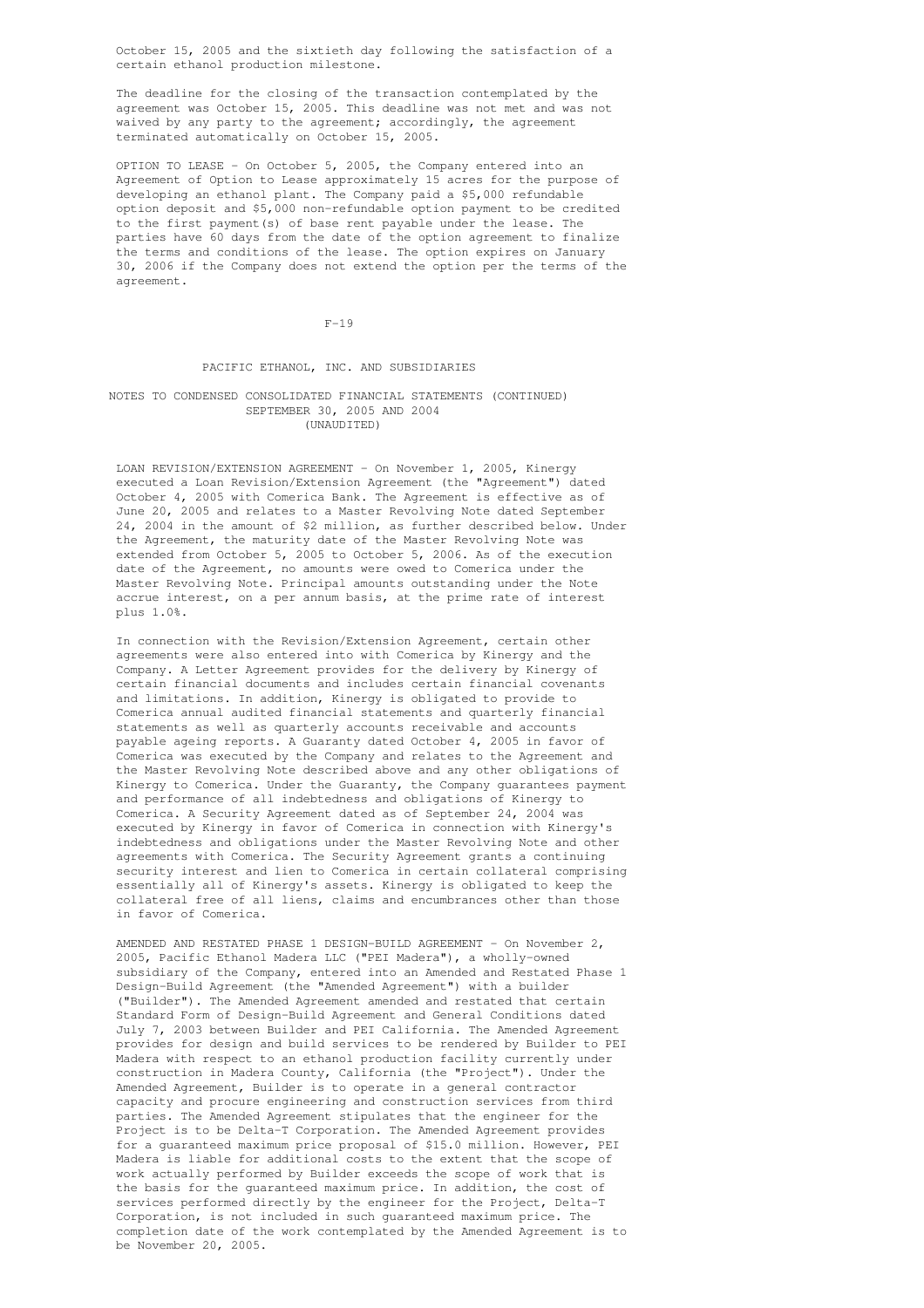PEI Madera may terminate the Amended Agreement but must pay Builder for all costs associated with the work on the Project. If PEI Madera terminates the Amended Agreement and selects another design-builder, then PEI Madera is to pay for all costs associated with the work on the

 $F-20$ 

## PACIFIC ETHANOL, INC. AND SUBSIDIARIES

## NOTES TO CONDENSED CONSOLIDATED FINANCIAL STATEMENTS (CONTINUED) SEPTEMBER 30, 2005 AND 2004 (UNAUDITED)

Project as well as a \$5.0 million premium. PEI Madera is also required to pay Builder fair compensation for all equipment retained by Builder and PEI Madera is required to assume all obligations, commitments and unsettled claims that Builder has undertaken or incurred in good faith in connection with the work on the Project. In the event that Builder fails to perform any of its material obligations under the Amended Agreement, PEI Madera may terminate the Amended Agreement without the obligation to pay the \$5.0 million premium but only after such failure continues for forty-five days following receipt by Builder of written notice of such failure.

PHASE 2 DESIGN-BUILD AGREEMENT - On November 2, 2005, PEI Madera entered into a Phase 2 Design-Build Agreement (the "Phase 2 Agreement") with Builder. The Phase 2 Agreement covers additional work to be performed by Builder for the completion of the Project. The final completion date of the work contemplated by the Phase 2 Agreement is five hundred forty-five days after PEI Madera's notice to Builder to proceed. As of the date of this report, PEI Madera has not yet delivered its notice to proceed to Builder. The Phase 2 Agreement provides for a guaranteed maximum price proposal of approximately \$34.0 million. However, PEI Madera is liable for additional costs to the extent that the scope of work actually performed by Builder exceeds the scope of work that is the basis for the guaranteed maximum price. In the event that the total costs and fees for Phase 2 of the Project are less than the guaranteed maximum price of approximately \$34.0 million, then Builder and PEI Madera are to share such difference equally.

Delays in work beyond the substantial completion date not caused by PEI Madera will result in PEI Madera being entitled to liquidated damages. These liquidated damages are to be calculated as \$23,000 per day multiplied by one minus the daily operating rate for such day. The daily operating rate is calculated based on the actual operating capacity for that day (expressed in millions of gallons per year) divided by thirty-five million gallons. As an incentive bonus for achieving substantial completion prior to the specified date, PEI Madera is to pay to Builder \$12,500 per day for each day in advance of such date. Fifty percent of any bonus is payable within thirty days after substantial completion and the remaining fifty percent is payable once final completion is achieved. The aggregate amount of any liquidated damages or incentive bonus is not to exceed \$2.5 million.

LETTER AGREEMENT - On November 2, 2005, PEI California entered into a Letter Agreement (the "Letter Agreement") with Builder. The Letter Agreement relates to the Amended Agreement and the Phase 2 Agreement described above. Under the Letter Agreement, in the event that Builder pays performance liquidated damages to PEI Madera under the Phase 2 Agreement as a result of a defect attributable Delta-T Corporation, the engineer for the Project, or in the event that Builder pays liquidated damages to PEI Madera under the Phase 2 Agreement as a result of a delay that is attributable to Delta-T Corporation, then PEI California agrees to reimburse Builder for such liquidated damages. However, PEI California is not responsible for the first \$2.0 million of reimbursement. In addition, in the event that Builder recovers amounts from Delta-T Corporation for such defect or delay, then Builder will not seek reimbursement from PEI California. The aggregate reimbursement obligations of PEI California under the Letter Agreement are not to exceed \$8.1 million.

 $F-21$ 

PACIFIC ETHANOL, INC. AND SUBSIDIARIES

NOTES TO CONDENSED CONSOLIDATED FINANCIAL STATEMENTS (CONTINUED) SEPTEMBER 30, 2005 AND 2004 (UNAUDITED)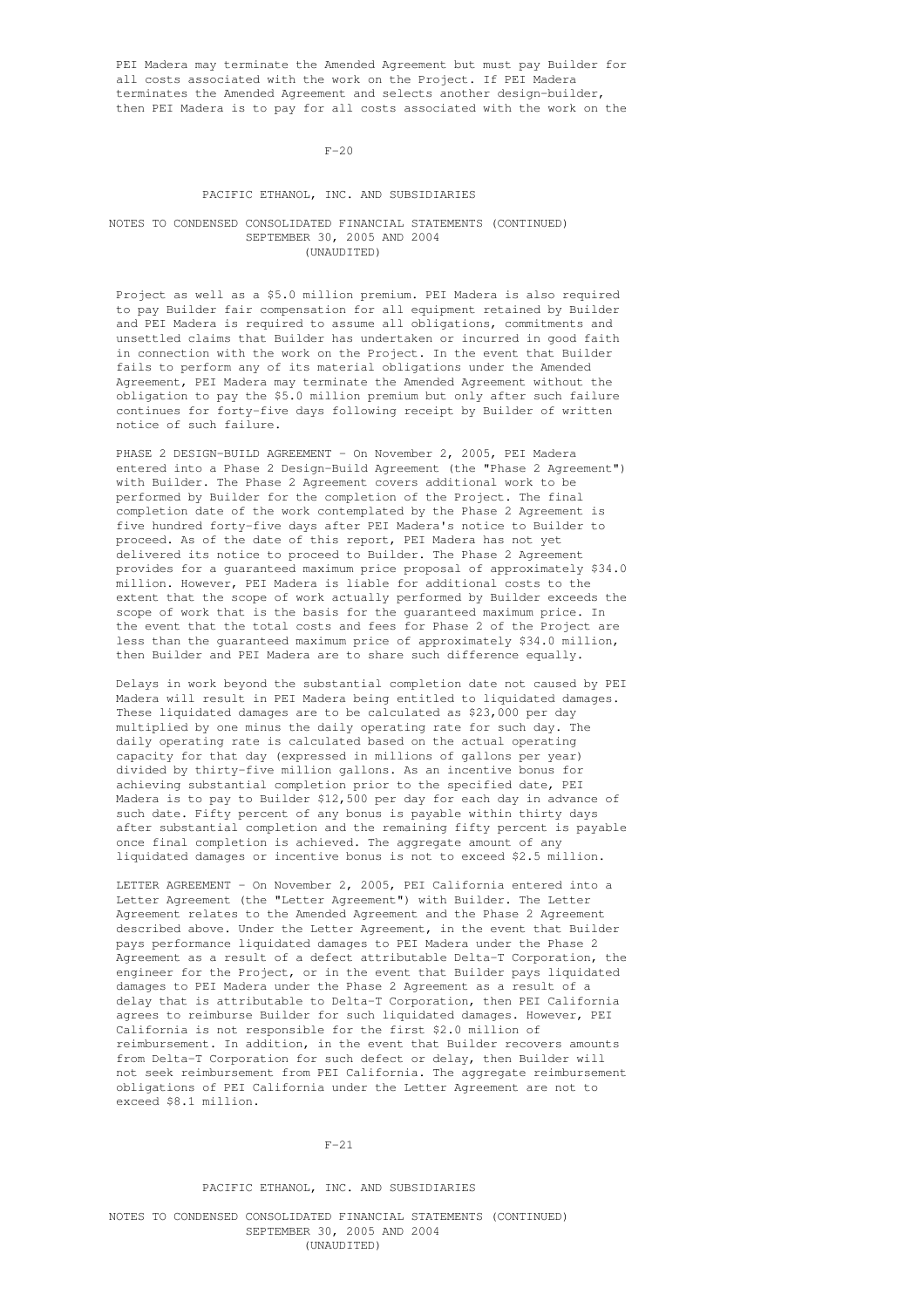CONTINUING GUARANTY (JONES) - On November 3, 2005, William L. Jones, a related party and the Chairman of the Board of Directors of the Company, executed a Continuing Guaranty (the "Jones Guaranty") in favor of Builder. Under the Jones Guaranty, Mr. Jones guarantees to Builder the payment obligations of PEI California under the Letter Agreement. Under the Jones Guaranty, Builder is to seek payment on a pro rata basis from Mr. Jones and Neil Koehler (as described below), but in the event that Mr. Koehler fails to make payment, then Mr. Jones is responsible for any shortfall. However, the full extent of Mr. Jones' liability under the Jones Guaranty, including for any shortfall for non-payment by Mr. Koehler, is limited to \$4.0 million plus any attorneys' fees, costs and expenses.

CONTINUING GUARANTY (KOEHLER) - On November 3, 2005, Neil Koehler, a related party and Chief Executive Officer and President and a member of the Board of Directors of the Company, executed a Continuing Guaranty (the "Koehler Guaranty") in favor of Builder. Under the Koehler Guaranty, Mr. Koehler guarantees to Builder the payment obligations of PEI California under the Letter Agreement. Under the Koehler Guaranty, Builder is to seek payment on a pro rata basis from Messrs. Jones (as described above) and Koehler, but in the event that Mr. Jones fails to make payment, then Mr. Koehler is responsible for any shortfall. However, the full extent of Mr. Koehler's liability under the Koehler Guaranty, including for any shortfall for non-payment by Mr. Jones, is limited to \$4.0 million plus any attorneys' fees, costs and expenses.

## $F-22$

#### ITEM 2. MANAGEMENT'S DISCUSSION AND ANALYSIS OR PLAN OF OPERATION.

The following discussion and analysis should be read in conjunction with our condensed consolidated financial statements and notes to financial statements included elsewhere in this report. This report and our condensed consolidated financial statements and notes to financial statements contain forward-looking statements, which generally include the plans and objectives of management for future operations, including plans and objectives relating to our future economic performance and our current beliefs regarding revenues we might earn if we are successful in implementing our business strategies. The forward-looking statements and associated risks may include, relate to or be qualified by other important factors, including, without limitation:

| $\circ$ | the projected growth or contraction in the ethanol market in |
|---------|--------------------------------------------------------------|
|         | which we operate;                                            |
| $\circ$ | fluctuations in the market price of ethanol;                 |
| $\circ$ | our business strategy for expanding, maintaining or          |
|         | contracting our presence in this market;                     |
| $\circ$ | our ability to obtain the necessary financing to complete    |
|         | construction of our planned ethanol production facilities,   |
|         | including our facility in Madera County, California;         |
| $\circ$ | anticipated trends in our financial condition and results of |
|         | operations; and                                              |
| $\circ$ | our ability to distinguish ourselves from our current and    |
|         | future competitors.                                          |

We do not undertake to update, revise or correct any forward-looking statements.

Any of the factors described above or in the "Risk Factors" section could cause our financial results, including our net income or loss or growth in net income or loss to differ materially from prior results, which in turn could, among other things, cause the price of our common stock to fluctuate substantially.

### OVERVIEW

Our primary goal is to become a leader in the production, marketing and sale of ethanol and other renewable fuels in the Western United States.

Through our wholly-owned subsidiary, Kinergy Marketing, LLC, or Kinergy, we are currently engaged in the business of marketing ethanol in the Western United States. We provide transportation, storage and delivery of ethanol through third-party service providers. We sell ethanol primarily in California, Nevada, Arizona and Oregon and have extensive customer relationships throughout the Western United States and extensive supplier relationships throughout the Western and Midwestern United States. We do not currently produce any ethanol that we sell. Until we commence the production of ethanol, if at all, we expect our operations to consist primarily of the marketing and sale of ethanol produced by third-parties. Accordingly, we expect that unless and until we complete the construction of our initial ethanol production facility in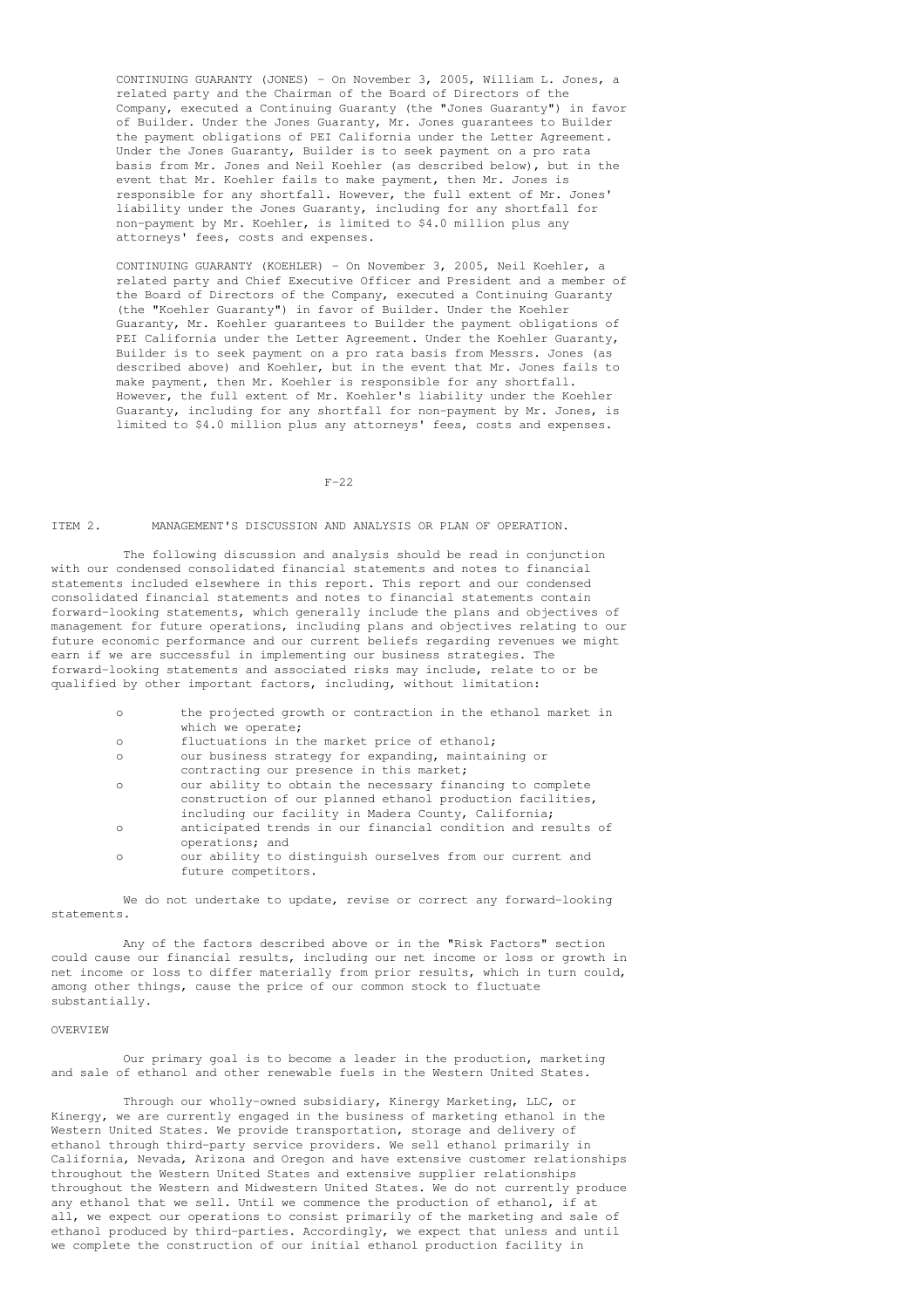Madera County our consolidated net sales will consist solely of net sales generated by Kinergy. We anticipate that our net sales will grow in the long-term as demand for ethanol increases and as a result of our marketing agreements with third-party ethanol producers.

We believe that we have a competitive advantage due to the market niche that we have developed by supplying ethanol to customers in several major metropolitan and rural markets in California and other Western states. We also believe that the experience of our management over the past two decades and the operations Kinergy has conducted over the past four years have enabled us to establish valuable relationships in the ethanol marketing industry.

 $\overline{2}$ 

Through our wholly-owned subsidiary, Pacific Ethanol California, Inc., or PEI California, we are constructing an ethanol production facility in Madera County to begin the production and sale of ethanol and its co-products if we are able to secure all the necessary financing to complete construction of this facility. To date, we have not obtained all of this financing. See "Risk Factors - - Risks Relating to the Business of PEI California." We also intend to construct or otherwise acquire additional ethanol production facilities as financing resources and business prospects make the construction or acquisition of these facilities advisable. PEI California has, to date, not conducted any significant business operations other than the acquisition of real property located in Madera County, on which we are constructing our first ethanol production facility.

Our wholly-owned subsidiary, ReEnergy, LLC, or ReEnergy, does not presently have any significant business operations or plans but does hold an option to acquire real property in Visalia, California, on which we intend to build an ethanol production facility.

Currently, ethanol represents only up to 3% of the total annual gasoline supply in the United States. We believe that the ethanol industry has substantial room to grow to reach what we estimate is an achievable level of at least 10% of the total annual gasoline supply in the United States. An increase in the demand for ethanol from California's current level of 5.7% to at least 10% of total annual gasoline supply would result in demand for approximately 700 million additional gallons of ethanol, representing an increase in annual demand in California of approximately 75%. An additional 700 million gallons of ethanol would represent an increase in annual demand of approximately 18% for the entire United States.

Kinergy has two principal methods of conducting its ethanol marketing and sales activities: direct sales and inventory sales. Kinergy's first method of marketing and selling ethanol involves direct sales through which suppliers deliver ethanol directly via rail to Kinergy's customers. For direct sales, Kinergy typically matches ethanol purchase and sale contracts of like quantities and delivery periods. These back-to-back direct sales typically involve no price risks to Kinergy that otherwise may result from fluctuations in the market price of ethanol. Kinergy's second method of marketing and selling ethanol involves truck deliveries from inventory purchased by Kinergy in advance. For inventory sales, as with direct sales, Kinergy typically matches ethanol purchase and sale contracts of like quantities. However, timing differences do exist and consequently, a back-to-back inventory sale may lag by up to two or more weeks. This time lag results from inventory transit and turnover times. As a result, Kinergy may supply ethanol under new inventory sales contracts from existing inventory. These back-to-back inventory sales therefore involve some price risks to Kinergy resulting from potential fluctuations in the market price of ethanol.

We believe that the only consistent price risk to Kinergy is currently inventory risk. Management seeks to optimize transitions to new inventory sales contracts and reduce the effects of declining ethanol prices by managing inventory as carefully as possible to decrease inventory levels in anticipation of declining ethanol prices. In addition, management seeks to increase inventory levels in anticipation of rising ethanol prices. Because Kinergy increases inventory levels in anticipation of rising ethanol prices and decreases inventory levels in anticipation of declining ethanol prices, it is subject to the risk of ethanol prices moving in unanticipated directions, which could result in declining or even negative gross profit margins over certain periods of time, but also enables Kinergy to potentially benefit from above-normal gross profit margins.

Over the past few years, the market price of ethanol has experienced significant fluctuations. More recently, the price of ethanol declined by approximately 25% from its 2004 average price per gallon in five months from January 2005 through May 2005 and reversed this decline and increased to approximately 55% above its 2004 average price per gallon in four months from June 2005 through September 2005. Since September 2005, the price of ethanol has generally trended downward and the average price of ethanol during October 2005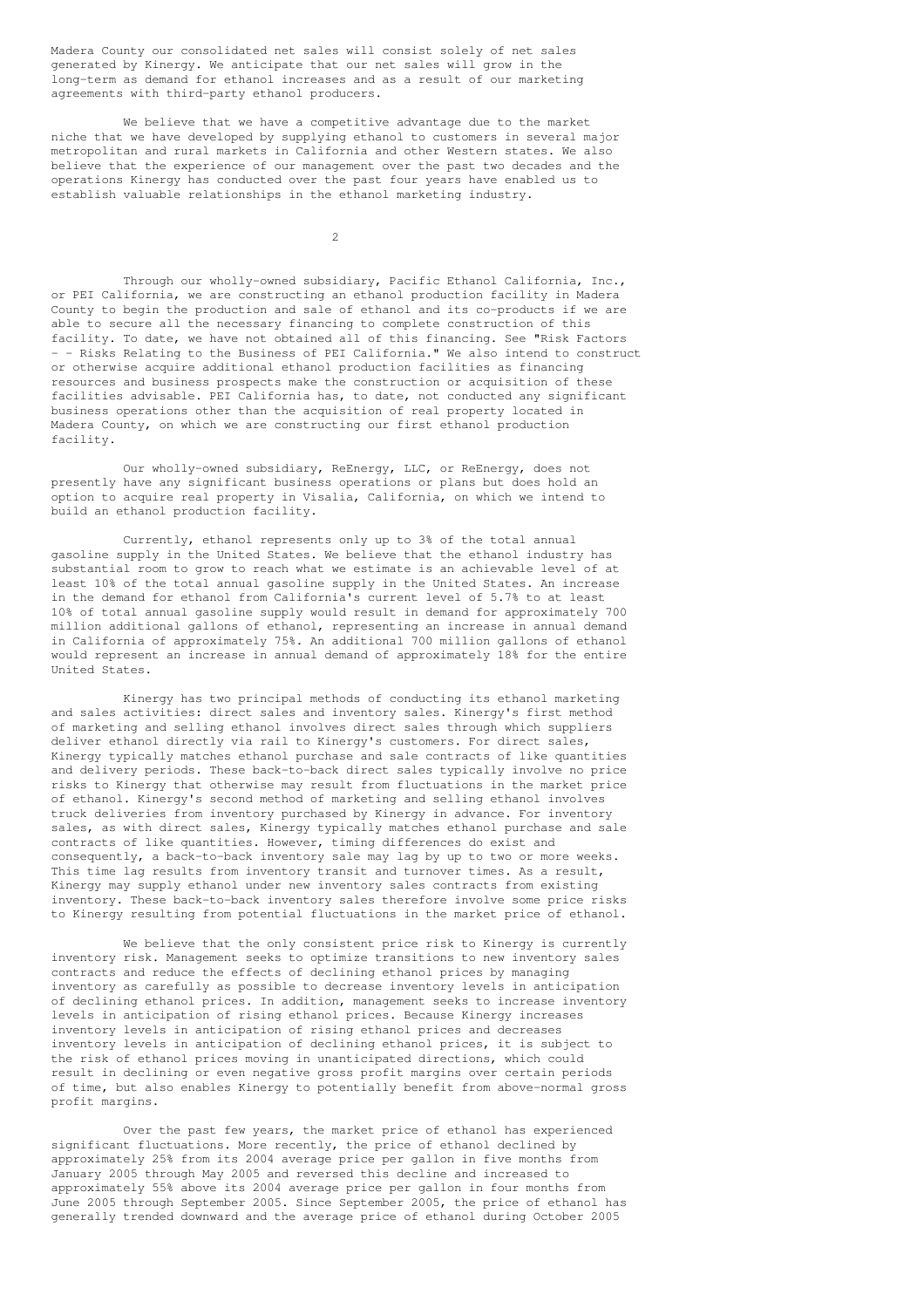and through mid-November 2005 was approximately 24% above its 2004 average price per gallon. We believe that the market price of ethanol will, for the foreseeable future, continue to experience significant fluctuations which may cause our future results of operations to fluctuate significantly. As a result, our historical results of operations may not be predictive of our future results of operations.

Historically, Kinergy's gross profit margins have averaged between 2.0% and 4.4%. Kinergy's gross profit margin in 2004 was 3.9%. We believe that Kinergy's future gross profit margins will be lower than historical levels for two principal reasons. First, higher ethanol sales volumes and increased competition in the ethanol market have reduced margins, and we believe will continue to reduce margins, as compared to historical levels. Second, Kinergy is emphasizing direct sales to a greater degree. Direct sales ordinarily have gross profit margins of approximately 1.0% over periods of one year or more, a level that is consistent with our recent ethanol marketing agreements with Front Range Energy, LLC and Phoenix Bio-Industries, LLC, and, we believe, with the ethanol marketing industry as a whole. Inventory sales ordinarily have base gross profit margins of approximately 1.0% to 2.0%, assuming stability in the price of ethanol, over periods of one year or more. We believe that, for our inventory sales, gross profit margins above or below this range likely result from fluctuations in the market price of ethanol. Historically, Kinergy's sales were comprised to a greater degree of inventory sales that often involved the buying and selling of ethanol based on anticipated trends in the market price of ethanol. These inventory sales represented higher-risk positions but enabled Kinergy to achieve higher margin levels, as compared to direct sales, as a result of correctly anticipating fluctuations in the market price of ethanol. As a result of highly-volatile ethanol prices, we are unable to estimate Kinergy's future gross profit margins from inventory sales. However, we believe that over longer periods of up to a year or more, our gross profit margin from inventory sales is unlikely to exceed our historic high average gross profit margin of 4.4%.

If we are able to complete our ethanol production facility in Madera County and commence producing ethanol, we expect our gross profit margins for ethanol that we produce to be substantially higher than our gross profit margins for Kinergy's direct sales and inventory sales activities. However, any gross profits that we realize from the production of ethanol will be highly dependent upon the prevailing market price of ethanol at the time of sale. Moreover, in light of the recent and expected future volatility in the price of ethanol, we are now, and expect for the foreseeable future to be, unable to estimate our gross profit margins resulting from the sale of ethanol that we may produce.

Kinergy's gross profit margin declined by 56% from 3.9% in 2004 to 1.7% in the first quarter of 2005, declined further by 82% from 3.9% in 2004 to 0.7% in the second quarter of 2005 and increased by 59% from 3.9% in 2004 to 6.2% in the third quarter of 2005. Kinergy's gross profit margin for the full nine months ended September 30, 2005 declined by 8% from 3.9% in 2004 to 3.6%. Kinergy's gross profit margin in the first quarter of 2005 is generally reflective of the contracted margins for that period. The decline in Kinergy's gross profit margin in the second quarter of 2005 resulted primarily from the transition from inventory sales contracts ending in the first quarter of 2005 to new inventory sales contracts beginning in the second quarter of 2005 during a period of rapidly declining market prices. As discussed above, because of the time lag in delivering ethanol under new inventory sales contracts, Kinergy sold ethanol under these contracts from existing inventory that was purchased at levels higher than the prevailing market price at the time of sale. The increase in Kinergy's gross profit margin in the third quarter of 2005 is generally reflective of opportunistic buying and selling during a period of rapidly increasing market prices. As noted above, the price of ethanol declined during the first and second quarters of 2005 by approximately 25% from its 2004 average price per gallon in five months from January 2005 through May 2005 and reversed this decline and increased during the third quarter of 2005 to approximately 55% above its 2004 average price per gallon in four months from June 2005 through September 2005. Since September 2005, the price of ethanol has generally trended downward and the average price of ethanol during October 2005 and through mid-November 2005 was approximately 24% above its 2004 average price per gallon.

4

Management correctly anticipated a softening in the price ethanol in early 2005, but neither management nor, we believe, the ethanol industry as a whole, anticipated the speed and the extent of the decline in the price of ethanol from January 2005 through May 2005. As a result, Kinergy was forced to sell some ethanol at negative gross profit levels following the rapid and extensive decline in the price of ethanol. In the second quarter of 2005, and before ethanol prices increased to levels significantly higher than their recent lows, Kinergy sold much of this ethanol inventory that was acquired at prices higher than those prevailing at the time of sale. Accordingly, despite the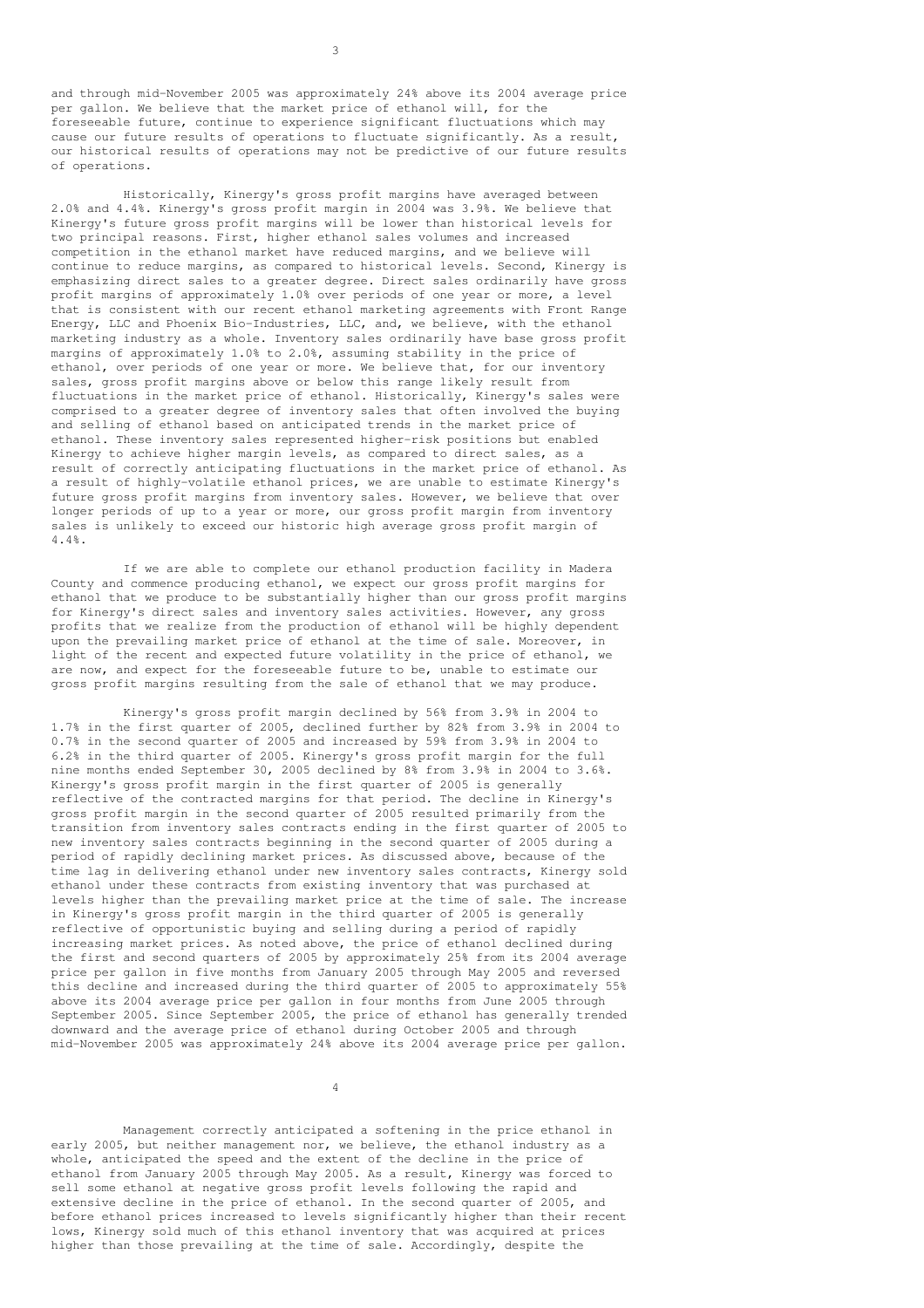general increase in ethanol prices during the second quarter of 2005, this inventory and these sales still had the effect of depressing Kinergy's gross profit margin to 0.7% for the entire second quarter of 2005 and to 0.8% for the six months ended June 30, 2005. However, as a result of the substantial increase in the price of ethanol during the third quarter of 2005, and the opportunistic buying and selling of ethanol during that period, Kinergy's gross profit margin increased to 6.2% for the third quarter of 2005, a level significantly higher than our gross profit margins for either the first or second quarters of 2005. As noted above, our results in the third quarter of 2005 raised Kinergy's gross profit margin to 3.6% for the nine months ended September 30, 2005.

Management decided to maintain net long ethanol positions in the first and second quarters of 2005 as a result of a confluence of factors, including its expectation of increased prices of gasoline and petroleum and anticipated favorable federal legislation that we expected would increase the demand for and price of ethanol over the short- and longer-terms. We believe that these factors were, however, outweighed by a sudden but short-lived excess of ethanol supplied to the market by a number of new ethanol production facilities. We believe that the sudden and short-lived excess of ethanol supplied to the market coupled with higher market-wide inventory levels caused the rapid and steep decline in the price of ethanol. Following its rapid decline during January 2005 through May 2005, the price of ethanol reversed and subsequently increased to unprecedented high levels from June 2005 through September 2005. We believe that this increase in the price of ethanol demonstrates that the fundamental factors considered by management in deciding to maintain net long ethanol positions ultimately were the prevailing forces in driving the price of ethanol to unprecedented high levels. In addition, we believe that these factors contributed and will continue to contribute to the market's relatively quick absorption of the additional supply of ethanol that was, and that continues to be, supplied to the market by new ethanol production facilities.

## SHARE EXCHANGE TRANSACTION

On March 23, 2005, we completed a share exchange transaction, or the Share Exchange Transaction, with the shareholders of PEI California, and the holders of the membership interests of each of Kinergy and ReEnergy, pursuant to which we acquired all of the issued and outstanding shares of capital stock of PEI California and all of the outstanding membership interests of each of Kinergy and ReEnergy. Immediately prior to the consummation of the share exchange, our predecessor, Accessity, reincorporated in the State of Delaware under the name "Pacific Ethanol, Inc." through a merger of Accessity with and into its then-wholly-owned Delaware subsidiary named Pacific Ethanol, Inc., which was formed for the purpose of effecting the reincorporation. We are the surviving entity resulting from the reincorporation merger and have three principal wholly-owned subsidiaries: Kinergy, PEI California and ReEnergy.

In connection with the Share Exchange Transaction, we issued an aggregate of 20,610,987 shares of common stock to the shareholders of PEI California, 3,875,000 shares of common stock to the limited liability company member of Kinergy and an aggregate of 125,000 shares of common stock to the limited liability company members of ReEnergy. In addition, holders of options

5

and warrants to acquire an aggregate of 3,157,587 shares of common stock of PEI California were, following the consummation of the Share Exchange Transaction, deemed to hold warrants to acquire an equal number of our shares of common stock. Also, a holder of a promissory note convertible into an aggregate of 664,879 shares of common stock of PEI California was, following the consummation of the Share Exchange Transaction, entitled to convert the note into an equal number of shares of our common stock.

The Share Exchange Transaction has been accounted for as a reverse acquisition whereby PEI California is deemed to be the accounting acquiror. As a result, our results of operations for the nine months ended September 30, 2004 and the fiscal years 2004 and 2003 consist of the operations of PEI California only. We have consolidated the results of PEI California, Kinergy and ReEnergy beginning March 23, 2005, the date of the Share Exchange Transaction. Accordingly, our results of operations for the nine months ended September 30, 2005 consist of the operations of PEI California for the entire nine month period and the operations of the Company, Kinergy and ReEnergy from March 23, 2005 through September 30, 2005.

PEI California has, to date, not conducted any significant business operations other than the acquisition of real property located in Madera County on which we are constructing our first ethanol production facility. ReEnergy does not presently have any significant business operations or plans but does hold an option to acquire real property in Visalia, California, on which we intend to build an ethanol production facility.

We have consolidated the results of operations of Kinergy beginning from March 23, 2005, the date of the closing of the Share Exchange Transaction.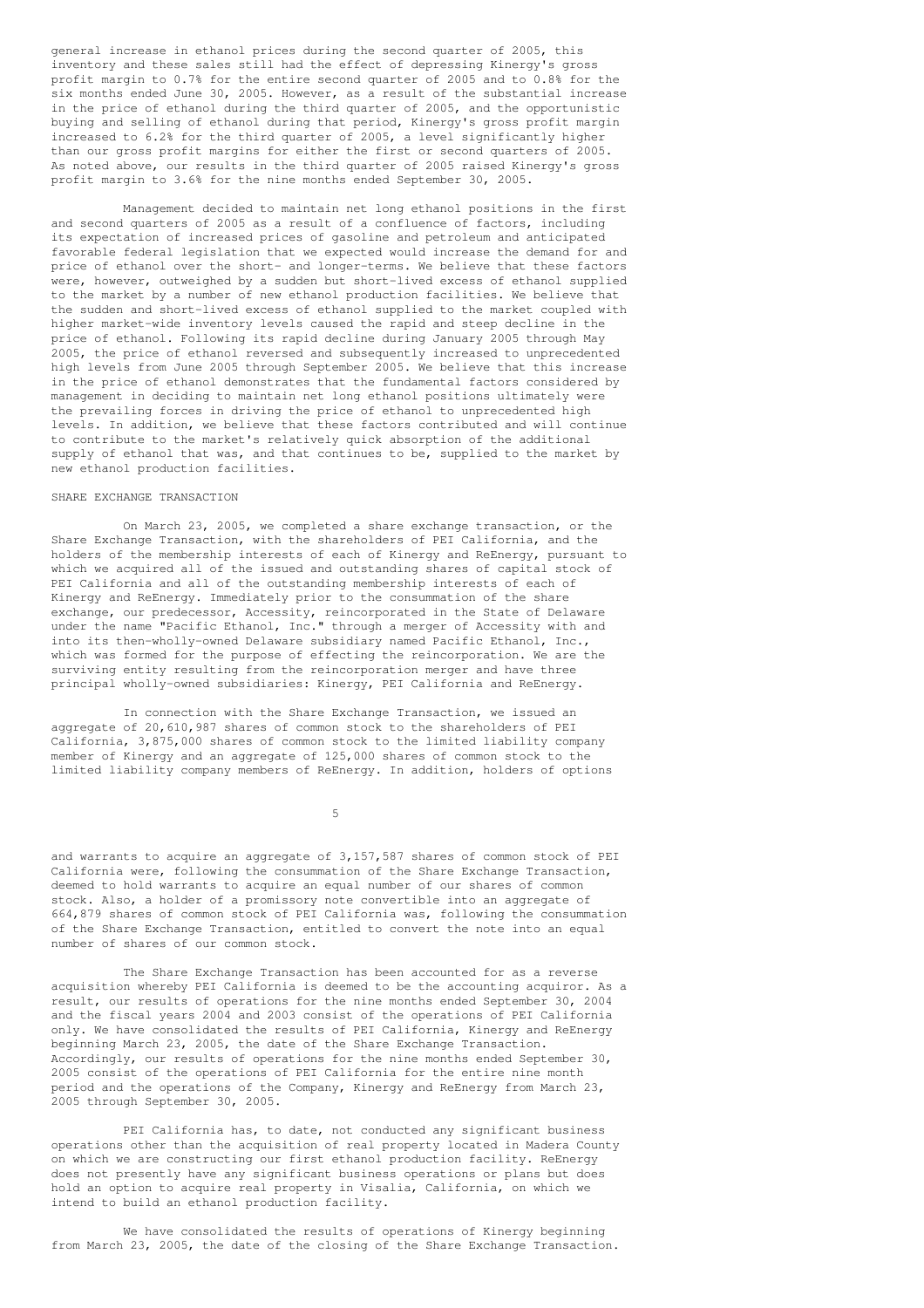We expect that, until we complete construction of our ethanol production facility in Madera County, our operations will consist solely of operations conducted by Kinergy.

The following table summarizes the unaudited assets acquired and liabilities assumed in connection with the Share Exchange Transaction (as restated):

| Current assets<br>Property, plant and equipment<br>Intangibles, including goodwill | \$<br>7,014,196<br>6,224<br>10,935,750<br>------------ |
|------------------------------------------------------------------------------------|--------------------------------------------------------|
| Total assets acquired<br>Current liabilities<br>Other liabilities                  | 17,956,170<br>4, 253, 177<br>83,017<br>----------      |
| Total liabilities assumed                                                          | 4,336,194<br>-----------                               |
| Net assets acquired                                                                | \$13,619,976<br>-------------                          |
| Shares of common stock issued                                                      | 6,489,414                                              |

The purchase price represented a significant premium over the recorded net worth of the acquired entities' assets. In deciding to pay this premium, we considered various factors, including the value of Kinergy's trade name, Kinergy's extensive market presence and history, Kinergy's industry knowledge and expertise, Kinergy's extensive customer relationships and expected synergies with Kinergy's business and assets and our planned entry into the ethanol production business.

6

The following table summarizes, on an unaudited pro forma basis, our combined results of operations, as though the acquisitions occurred as of January 1, 2004. The pro forma amounts give effect to appropriate adjustments for amortization of intangibles and income taxes. The pro forma amounts presented are not necessarily indicative of future operating results.

|                                                     | Nine Months<br>Ended September 30, |                             |   |                           |
|-----------------------------------------------------|------------------------------------|-----------------------------|---|---------------------------|
|                                                     |                                    | 2005<br>________            |   | 2004                      |
| Net sales                                           |                                    | \$75, 135, 987              |   | \$56,545,947              |
| Net loss                                            |                                    | --------<br>\$(5, 312, 481) |   | ------<br>\$(3, 273, 338) |
| Loss per share of common stock<br>Basic and diluted | \$                                 | (0.19)                      | S | (0.13)                    |

Prior to the Share Exchange Transaction, through its wholly-owned subsidiary Sentaur Corp., Accessity was in the business of providing medical billing recovery services for hospitals. Sentaur Corp.'s services were designed to help hospitals recoup discounts improperly taken by insurance companies and other institutional payors of medical treatments. In addition, through its wholly-owned subsidiary DriverShield CRM Corp., Accessity was in the business of providing internet-based vehicle repair management services, including collision and general repair programs, estimating and auditing services and vehicle rentals for insurance companies and affinity group members.

## CRITICAL ACCOUNTING POLICIES

Our discussion and analysis of our financial condition and results of operations are based upon our consolidated financial statements, which have been prepared in accordance with accounting principles generally accepted in the United States. The preparation of these financial statements requires us to make estimates and judgments that affect the reported amounts of assets and liabilities and disclosure of contingent assets and liabilities at the date of the financial statements and the reported amount of net sales and expenses for each period. The following represents a summary of our critical accounting policies, defined as those policies that we believe are the most important to the portrayal of our financial condition and results of operations and that require management's most difficult, subjective or complex judgments, often as a result of the need to make estimates about the effects of matters that are inherently uncertain.

## REVENUE RECOGNITION

We recognize revenue in accordance with SEC Staff Accounting Bulletin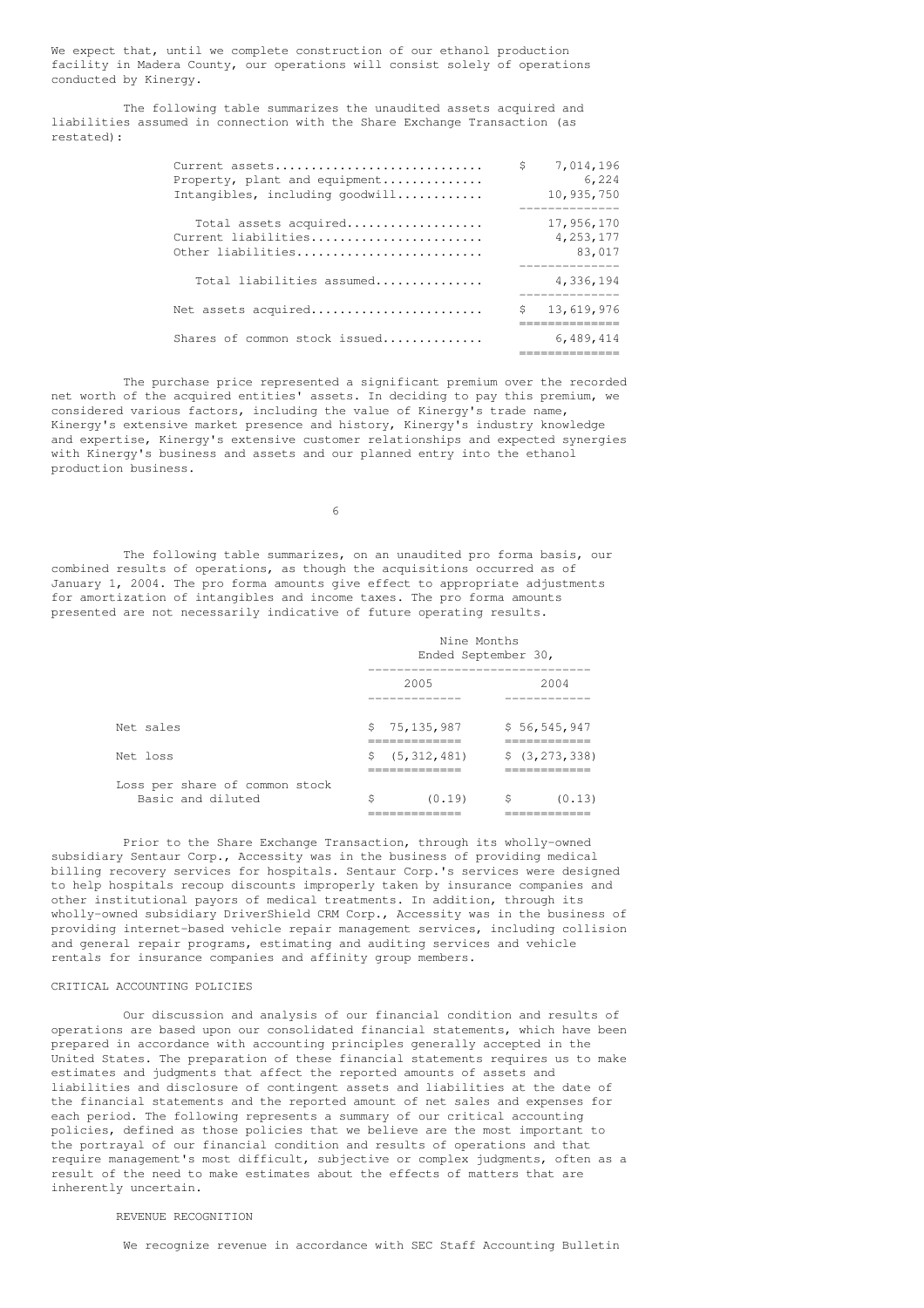No. 104, Revenue Recognition, and the related Emerging Task Force Issue No. EITF 99-19, Reporting Revenue Gross as a Principal Versus Net as an Agent, or EITF 99-19.

We derive revenue primarily from sales of ethanol. Our sales are based upon written agreements or purchase orders that identify the amount of ethanol to be purchased and the purchase price. Revenue is recognized, gross, upon delivery of ethanol to a customer's designated ethanol tank. Shipments are made to customers, variously, directly from suppliers and from our inventory to our customers by truck or rail. Ethanol that is shipped by rail originates primarily in the Midwest and takes from 10 to 14 days from date of shipment to be delivered to the customer or to one of four terminals in California and Oregon. For local deliveries the product is shipped by truck and delivered the same day as shipment

In accordance with the criteria outlined in EITF 99-19, we record ethanol sales revenue at gross. We generally take title to the ethanol, have the contractual obligation to deliver ethanol that meets certain specifications

 $\mathcal{L}$ 

(hence to determine the nature, type, characteristics, or specifications of the product or services ordered by the customer), negotiate the price of the ethanol, are responsible for assuring fulfillment of the amount to be delivered, select the supplier and make the decision as to which available inventory is matched to which sales fulfillment (not always the same customer) and assume credit risk for the amount billed to the customer. The presence of the combination of these factors indicates that we have the risks and rewards of a principal in these transactions and therefore we record revenue at the gross amount.

#### **INVENTORY**

Inventory consists of fuel ethanol and is valued at the lower of cost or market, cost being determined on a first-in first-out basis. Shipping, handling and storage costs are classified as a component of cost of goods sold. Title to ethanol transfers from the producer to us when the ethanol passes through the inlet flange of our receiving tank.

## INTANGIBLES, INCLUDING GOODWILL

We periodically evaluate our intangibles, including goodwill, for potential impairment. Our judgments regarding the existence of impairment are based on legal factors, market conditions and operational performance of our acquired businesses.

In assessing potential impairment of goodwill, we consider these factors and forecast financial performance of the acquired businesses. If forecasts are not met, we may have to record additional impairment charges not previously recognized. In assessing the recoverability of our goodwill and other intangibles, we must make assumptions regarding estimated future cash flows and other factors to determine the fair value of those respective assets. If these estimates or their related assumptions change in the future, we may be required to record impairment charges for these assets that were not previously recorded. If that were the case, we would have to record an expense in order to reduce the carrying value of our goodwill.

In connection with the Share Exchange Transaction and our acquisition of Kinergy and ReEnergy, we engaged a valuation firm to determine what portion of the purchase price should be allocated to identifiable intangible assets. Through that process, we have estimated that for Kinergy, the distribution backlog is valued at \$136,000, the customer relationships are valued at \$5,600,000 and the trade name is valued at \$3,100,000. We issued stock valued at \$9,803,750 for the acquisition of Kinergy. In addition, certain stockholders sold stock to the sole member of Kinergy and a related party, increasing the purchase price by \$1,012,000. The purchase price for Kinergy totaled \$10,815,750. Goodwill directly associated with the Kinergy acquisition therefore totaled \$1,979,750. The Kinergy trade name is determined to have an indefinite life and therefore, rather than being amortized, is being periodically tested for impairment. The distribution backlog has an estimated life of six months and customer relationships were estimated to have a ten-year life and, as a result, will be amortized accordingly, unless otherwise impaired at an earlier time.

We made a \$150,000 cash payment and issued stock valued at \$316,250 for the acquisition of ReEnergy. In addition, certain stockholders sold stock to the members of ReEnergy, increasing the purchase price by \$506,000. The purchase price for ReEnergy totaled \$972,250. Of this amount, \$120,000 was recorded as an intangible asset for the fair value of a favorable option to acquire land and because the acquisition of ReEnergy was not deemed to be an acquisition of a business, the remaining purchase price of \$852,250 was recorded as an expense for services rendered in connection with a feasibility study. The ReEnergy land option will expire on December 15, 2005 and will be expensed at that time if not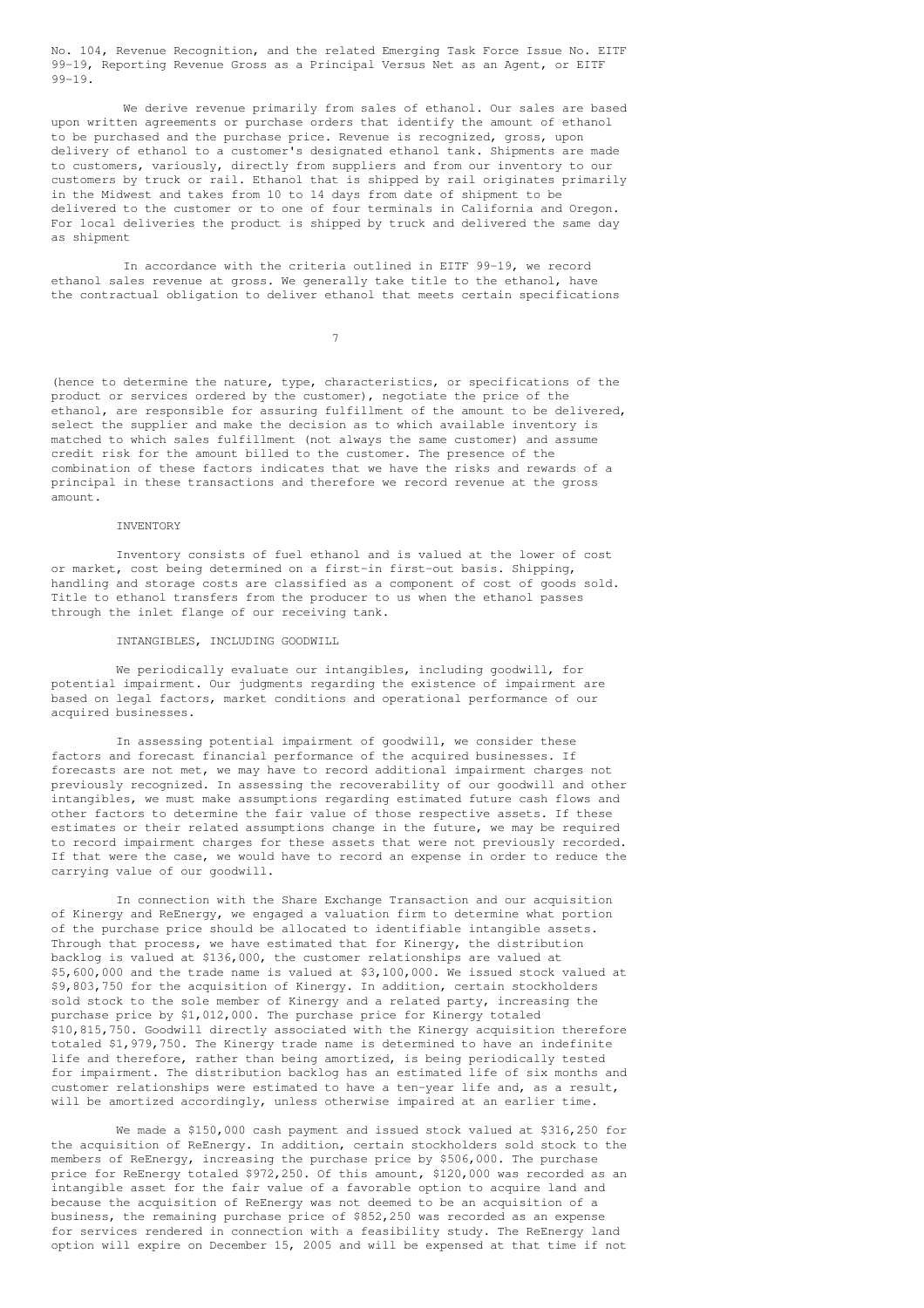#### RESULTS OF OPERATIONS

COMPARISON OF THE THREE MONTHS ENDED SEPTEMBER 30, 2005 TO THE THREE MONTHS ENDED SEPTEMBER 30, 2004

The following table sets forth certain of our operating data for the three months ended September 30, 2005 and 2004:

#### <TABLE>

|           |                                                        |               | Three Months Ended            |              |                              |
|-----------|--------------------------------------------------------|---------------|-------------------------------|--------------|------------------------------|
|           |                                                        | September 30, |                               |              |                              |
|           |                                                        |               | 2005                          |              | 2004                         |
| $<$ S $>$ |                                                        | <<            |                               | $<<$ $C$ $>$ |                              |
|           | Net sales (including $$2,165,315$ for the three months |               |                               |              |                              |
|           | ended September 30, 2005 to a related party)           | $\mathsf{S}$  | 26,414,305                    | $\mathbb{S}$ | 829                          |
|           |                                                        |               | 24,778,592<br>--------------- |              | $\Omega$                     |
|           |                                                        |               | 1,635,713                     |              | 829                          |
|           | Selling, general and administrative expenses           |               | 2,206,985                     |              | 287,672                      |
|           | Non-cash compensation for consulting fees              |               | 406,331                       |              | 345,000                      |
|           |                                                        |               |                               |              | $(977, 603)$ $(631, 843)$    |
|           |                                                        |               | 55,819                        |              | (146, 414)<br>-------------- |
|           | Loss before provision for income taxes                 |               | (921,784)                     |              | (778, 257)                   |
|           |                                                        |               | 800                           |              | 6,000                        |
|           |                                                        | Ŝ.            | (922, 584)                    | S.           | (784, 257)                   |

 $\langle$ /TABLE>

NET SALES. Net sales for the three months ended September 30, 2005 increased by \$26,413,476 to \$26,414,305 as compared to \$829 for the three months ended September 30, 2004. Sales attributable to the acquisition of Kinergy on March 23, 2005 contributed \$26,413,476 of this increase. Without the acquisition of Kinergy, our net sales for the three months ended September 30, 2005 would have been \$0. This was due to ceasing our transloading services in order to begin construction of our Madera County ethanol plant on this site.

GROSS PROFIT. Gross profit for the three months ended September 30, 2005 increased by \$1,634,884 to \$1,635,713 as compared to \$829 for the three months ended September 30, 2004, primarily due to the acquisition of Kinergy on March 23, 2005. Gross profit as a percentage of net sales increased to 6.2% for the three months ended September 30, 2005 as compared to 100% for the three months ended September 30, 2004. This difference is attributable to the acquisition of Kinergy on March 23, 2005.

Historically, Kinergy's gross profit margins have averaged between 2.0% and 4.4%. Kinergy's gross profit margin in 2004 was 3.9%. We believe that Kinergy's future gross profit margins will be lower than historical levels for two principal reasons. First, higher ethanol sales volumes and increased competition in the ethanol market have reduced margins, and will continue to reduce margins, as compared to historical levels. Second, Kinergy is emphasizing direct sales to a greater degree. Direct sales ordinarily have gross profit margins of approximately 1.0% over periods of one year or more, a level that is consistent with our recent ethanol marketing agreements with Front Range Energy, LLC and Phoenix Bio-Industries, LLC, and, we believe, with the ethanol marketing industry as a whole.

Kinergy's gross profit margin increased by 59% from 3.9% in 2004 to 6.2% in the third quarter of 2005. The increase in Kinergy's gross profit margin in the third quarter of 2005 is generally reflective of opportunistic buying and selling during a period of rapidly increasing market prices.

SELLING, GENERAL AND ADMINISTRATIVE EXPENSES. Selling, general and administrative expenses for the three months ended September 30, 2005 increased by \$1,919,313 (667%) to \$2,206,985 as compared to \$287,672 for the three months

ended September 30, 2004. This increase was primarily due to \$588,332 in additional legal, accounting and consulting fees, \$202,304 from amortization of intangibles and \$293,068 in additional payroll expense related to three executive employment agreements that became effective upon the consummation of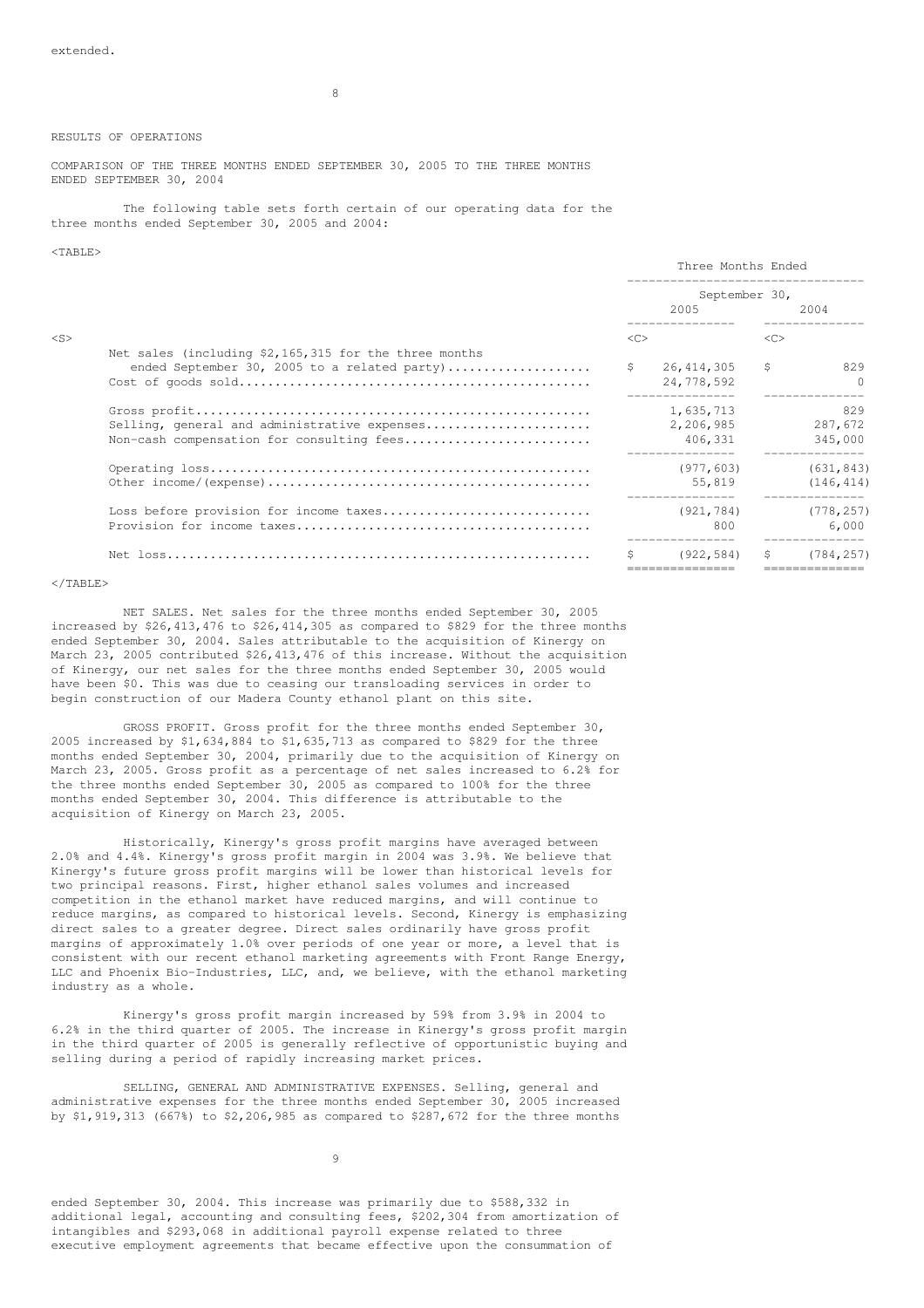the Share Exchange Transaction on March 23, 2005, the addition of two staff positions in May and June 2005, an employee promotion in May 2005, the addition of two executive positions in June 2005 and the addition of two ethanol plant management positions in September 2005. The increase in selling, general and administrative expenses also was due to a \$300,000 increase from the accrual of a bonus due Neil Koehler under his employment agreement, a \$154,918 increase from expenses related to the termination of the proposed acquisition of Phoenix Bio-Industries, LLC, \$97,401 in additional research and development expenses, a \$40,423 increase in insurance expense related to the addition of a directors and officers insurance policy in October 2004 and an insurance premium increase effective June 2004 related to a silo fire that occurred in January 2004 at our Madera County grain facility, a \$78,725 increase in business travel expense, a \$30,581 increase in market and filing fees, a \$27,212 increase in policy and investor relations expenses, a \$27,266 increase in marketing expense, a \$19,633 increase in rents, a \$12,944 increase in telephone expense, \$11,790 related to Kinergy LLC gross receipts fee, and the net balance of \$34,715 related to various increases in other selling, general and administrative expenses.

We expect that over the near term, our selling, general and administration expenses will increase as a result of, among other things, increased legal and accounting fees associated with increased corporate governance activities in response to the Sarbanes-Oxley Act of 2002, recently adopted rules and regulations of the Securities and Exchange Commission, the filing of a registration statement with the Securities and Exchange Commission to register for resale, in addition to other shares of our common stock, the shares of common stock and shares of common stock underlying warrants PEI California issued in its private offering in March 2005, increased employee costs associated with planned staffing increases, increased sales and marketing expenses, increased activities related to the construction of our Madera County, California ethanol production facility and increased activity in searching for and analyzing potential acquisitions.

NON-CASH COMPENSATION AND CONSULTING FEES. Non-cash compensation and consulting fees for the three months ended September 30, 2005 increased by \$61,331 (18%) to \$406,331 as compared to \$345,000 for the three months ended September 30, 2004. Of this increase, \$70,500 was related to non-cash consulting fees for stock options granted to a consulting firm in connection with the employment of our Chief Financial Officer, \$46,800 related to non-cash compensation from stock options granted in connection with the hiring of two ethanol plant managers, \$21,656 related to non-cash compensation from stock options granted to reward employees for past performance, and \$77,625 was a decrease in fees related to non-cash consulting fees for warrants that were granted in February 2004 and that vested over one year. We expect to incur non-cash consulting fee expenses for warrants that vest ratably over two years in connection with the consummation of the Share Exchange Transaction in the amount of \$89,125 per month for the remainder of the two-year term ending on March 23, 2007.

OTHER INCOME/(EXPENSE). Other income/(expense) increased by \$202,233 to \$55,819 for the three months ended September 30, 2005, as compared to (\$146,414) for the three months ended September 30, 2004, primarily due to approximately \$110,950 in interest income on cash held in seven day investment accounts and a net decrease of \$91,283 in interest expense related to long-term debt, amortization of discount, and construction payables, net of capitalized interest related to our planned Madera County ethanol plant.

10

COMPARISON OF THE NINE MONTHS ENDED SEPTEMBER 30, 2005 TO THE NINE MONTHS ENDED SEPTEMBER 30, 2004

The following table sets forth certain of our operating data for the nine months ended September 30, 2005 and 2004

### $<$ TABLE>

|                                                                                                                                                     | Nine Months Ended<br>September 30, |                                                |               |                             |
|-----------------------------------------------------------------------------------------------------------------------------------------------------|------------------------------------|------------------------------------------------|---------------|-----------------------------|
|                                                                                                                                                     |                                    | 2005                                           |               | 2004                        |
| $<$ S>                                                                                                                                              | <<                                 |                                                | < <sub></sub> |                             |
| Net sales (including \$4,017,322 for the nine months ended                                                                                          | S.                                 | 51,530,735<br>49.695.870                       | $\mathsf{S}$  | 16,832<br>10,789            |
| Selling, general and administrative expenses<br>Services rendered in connection with feasibility study<br>Non-cash compensation for consulting fees |                                    | 1,834,865<br>3.999.653<br>852,250<br>1,749,967 |               | 6,043<br>714,730<br>862,500 |
|                                                                                                                                                     |                                    | (4, 767, 005)<br>(33, 740)                     |               | (1, 571, 187)<br>(413, 358) |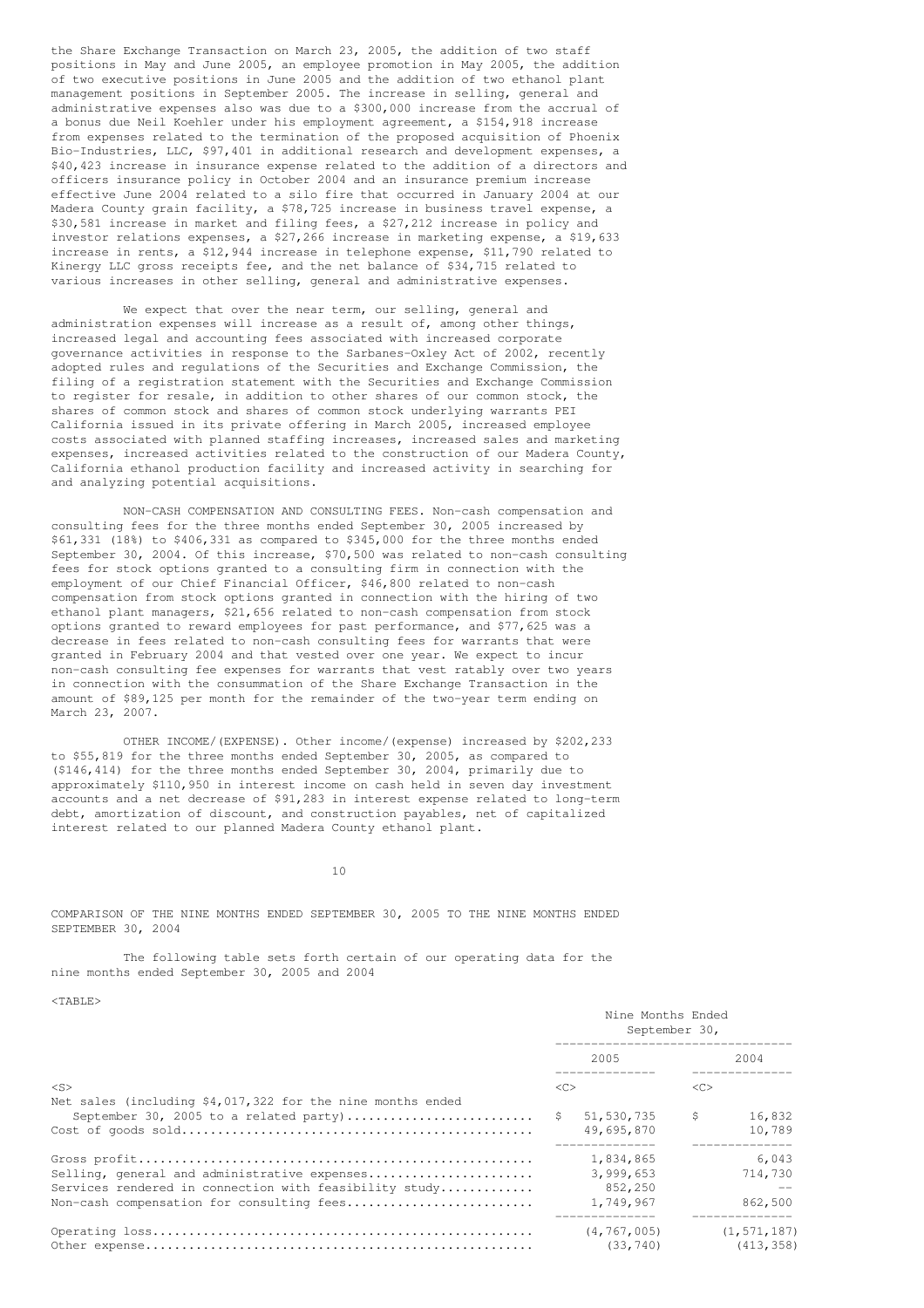| Loss before provision for income taxes | (4,800,745) | (1, 984, 545) |
|----------------------------------------|-------------|---------------|
|                                        | 5.600       | 8.400         |
|                                        |             |               |
|                                        |             |               |
|                                        |             |               |

## $\langle$ /TABLE>

NET SALES. Net sales for the nine months ended September 30, 2005 increased by \$51,513,903 to \$51,530,735 as compared to \$16,832 for the nine months ended September 30, 2004. Sales attributable to the acquisition of Kinergy on March 23, 2005 contributed \$51,513,903 of this increase. Without the acquisition of Kinergy, our net sales would have been \$0. This was due to ceasing our transloading services in order to begin construction of our Madera County ethanol plant on this site.

GROSS PROFIT. Gross profit for the nine months ended September 30, 2005 increased by \$1,828,822 to \$1,834,865 as compared to \$6,043 for the nine months ended September 30, 2004, primarily due to the acquisition of Kinergy on March 23, 2005. Gross profit as a percentage of net sales decreased to 3.6% for the nine months ended September 30, 2005 as compared to 36% for the nine months ended September 30, 2004. This difference is attributable to the acquisition of Kinergy on March 23, 2005.

Historically, Kinergy's gross profit margins have averaged between 2.0% and 4.4%. Kinergy's gross profit margin in 2004 was 3.9%. We believe that Kinergy's future gross profit margins will be lower than historical levels for two principal reasons. First, higher ethanol sales volumes and increased competition in the ethanol market have reduced margins, and will continue to reduce margins, as compared to historical levels. Second, Kinergy is emphasizing direct sales to a greater degree. Direct sales ordinarily have gross profit margins of approximately 1.0% over periods of one year or more, a level that is consistent with our recent ethanol marketing agreements with Front Range Energy, LLC and Phoenix Bio-Industries, LLC, and, we believe, with the ethanol marketing industry as a whole.

Kinergy's gross profit margin declined by 8% from 3.9% in 2004 to 3.6% for the nine months ended September 30, 2005. The decline in Kinergy's gross profit margin for the first nine months of 2005 resulted primarily from a combination of factors. The transition from inventory sales contracts ending in the first quarter of 2005 to new inventory sales contracts beginning in the second quarter of 2005 during a period of rapidly declining market prices reduced gross profit margins for the first and second quarters of 2005. This reduction was offset by rapidly increasing market prices during the third quarter of 2005 resulting in a gross profit margin of 6.2% for that period and a combined gross profit margin of 3.6% for the nine months ended September 30,

11

2005. Kinergy sold ethanol under these contracts from existing inventory that was purchased at levels higher than the prevailing market price at the time of sale in the second quarter of 2005 and conversely sold ethanol under these contracts from existing inventory that was purchase at levels lower than the prevailing market price at the time of sale in the third quarter. Accordingly, the fluctuation in ethanol prices during the nine months ended September 30, 2005, had the net effect of reducing Kinergy's gross profit margin by 8% from 3.9% in 2004 to 3.6% for the nine months ended September 30, 2005.

SELLING, GENERAL AND ADMINISTRATIVE EXPENSES. Selling, general and administrative expenses for the nine months ended September 30, 2005 increased by \$3,284,923 (460%) to \$3,999,653 as compared to \$714,730 for the nine months ended September 30, 2004. This increase was primarily due to \$1,227,250 in additional legal, accounting and consulting fees, \$427,668 for amortization of intangibles and \$506,292 in additional payroll expense related to the three executive employment agreements that became effective upon the consummation of the Share Exchange Transaction on March 23, 2005, the addition of two staff positions in May and June 2005, an employee promotion in May 2005, the addition of two executive positions in June 2005, the addition of two high-level ethanol plant management positions in September 2005. The increase in selling, general and administrative expenses also was due to a \$300,000 increase from the accrual of a bonus due Neil Koehler under his employment agreement, \$143,998 in additional insurance expense related to the addition of a directors and officers insurance policy in October 2004, the addition of a property and general liability policy for Kinergy in April, and an insurance premium increase effective June 2004 related to a silo fire that occurred in January 2004 at our Madera County grain facility, a \$154,918 increase for expenses related to the termination of the proposed acquisition of Phoenix Bio-Industries, LLC, a \$128,259 increase in business travel expenses, a \$97,401 increase in research and development expense, a \$63,818 increase in market and filing fees, a \$61,300 increase in policy and investor relations expenses, a \$41,281 increase in rents, a \$35,909 increase in marketing expense, an \$18,665 increase in dues and trade memberships, a \$15,260 increase in telephone expense, a \$7,158 increase in bad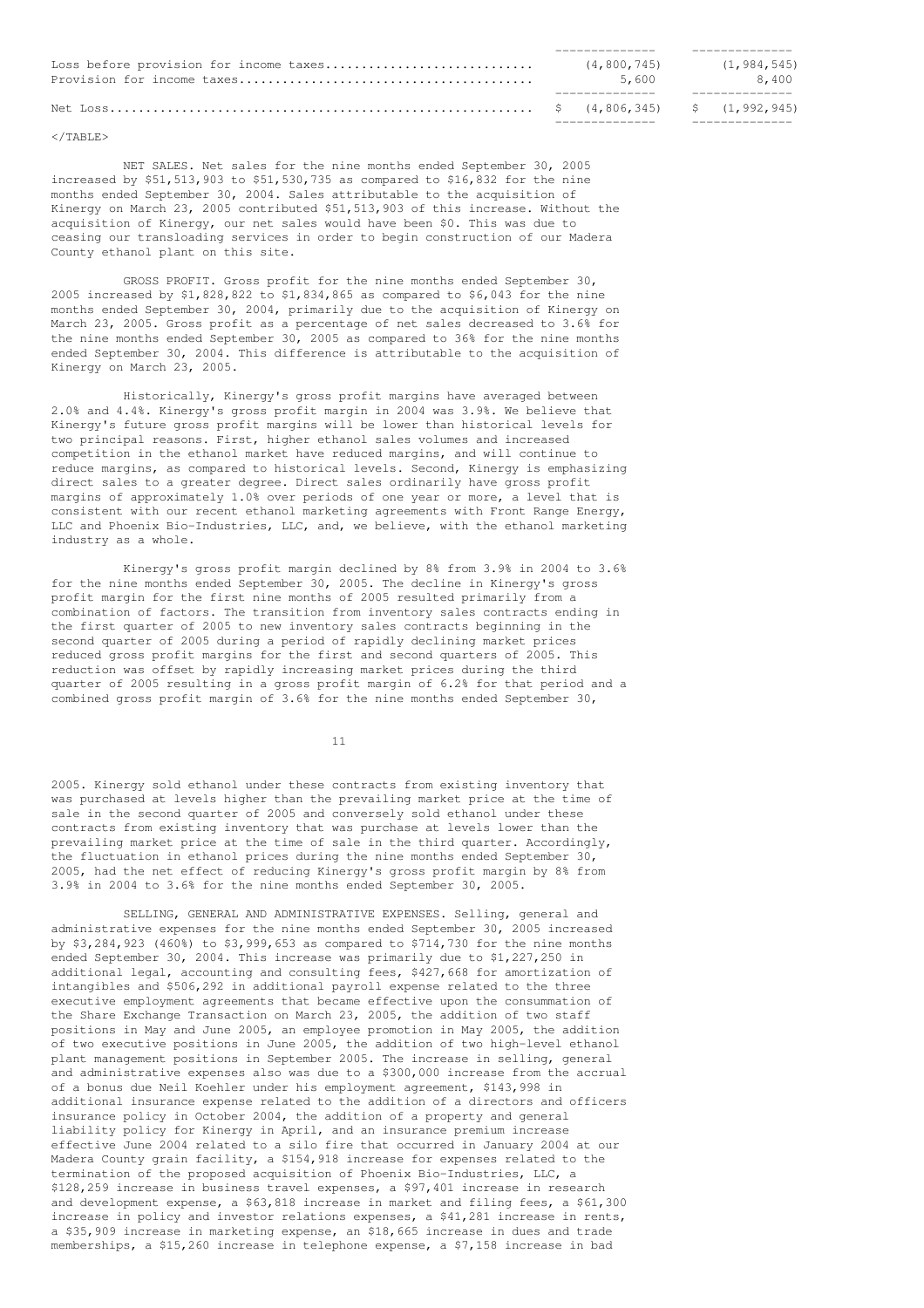debt expense, and the net balance of \$55,746 related to various increases in other selling, general and administrative expenses.

We expect that over the near term, our selling, general and administration expenses will increase as a result of, among other things, increased legal and accounting fees associated with increased corporate governance activities in response to the Sarbanes-Oxley Act of 2002, recently adopted rules and regulations of the Securities and Exchange Commission, the filing of a registration statement with the Securities and Exchange Commission to register for resale the shares of common stock and shares of common stock underlying warrants issued in various private offerings, increased employee costs associated with planned staffing increases, increased sales and marketing expenses, increased activities related to the construction of our Madera County ethanol production facility and increased activity in searching for and analyzing potential acquisitions.

SERVICES RENDERED IN CONNECTION WITH FEASIBILITY STUDY. Services rendered in connection with feasibility study for the nine months ended September 30, 2005 increased by \$852,250 (100%) as compared to \$0 for the nine months ended September 30, 2004. This expense arose in connection with the acquisition of ReEnergy and relates to a feasibility study for an ethanol plant in Visalia, California. Based on this study, ReEnergy entered into an option to buy land for the ethanol plant site at a fixed price of \$12,000 per acre.

NON-CASH COMPENSATION AND CONSULTING FEES. Non-cash compensation and consulting fees for the nine months ended September 30, 2005 increased by \$887,467 (103%) to \$1,749,967 as compared to \$862,500 for the nine months ended September 30, 2004. Of this amount, \$651,000 related to non-cash compensation from stock grants in connection with the hiring of two employees, \$232,250 related to a stock grant that vested upon closing of the Share Exchange Transaction on March 23, 2005, \$70,500 related to non-cash consulting fees for

12

stock options granted to a consulting firm in connection with the employment of our Chief Financial Officer, \$46,800 related to non-cash compensation for stock options granted in connection with the hiring of two ethanol plant managers, \$21,656 related to non-cash compensation for stock options granted to reward employees for past performance, and \$134,739 related to a decrease in non-cash consulting fees for warrants that were granted in February 2004 and that vested over one year. We expect to incur non-cash consulting fee expenses for warrants granted in connection with the consummation of the Share Exchange Transaction that vest ratably over two years in the amount of \$89,125 per month for the remainder of the two-year term ending on March 23, 2007.

OTHER INCOME/(EXPENSE). Other income/(expense) increased by \$379,618 to \$(33,740) for the nine months ended September 30, 2005 as compared to (\$413,358) for the nine months ended September 30, 2004, primarily due to approximately \$255,688 of interest income on cash held in seven day investment accounts and a net decrease of \$123,930 in interest expense related to long-term debt, amortization of discount, and construction payables, net of capitalized interest related to our planned Madera County ethanol plant.

## LIQUIDITY AND CAPITAL RESOURCES

During the nine months ended September 30, 2005, we funded our operations primarily from net income of \$1,377,138 from Kinergy and \$18,879,749 in net proceeds we received in connection with a private offering of equity securities on March 23, 2005, as described below. As of September 30, 2005, we had working capital of \$11,306,924, which represented a \$12,331,671 increase from negative working capital of \$1,024,747 at December 31, 2004, primarily due to the proceeds from the private offering. As of September 30, 2005 and December 31, 2004, we had accumulated deficits of \$8,467,591 and \$3,661,246, respectively, and cash and cash equivalents of \$11,344,034 and \$42, respectively.

Our current available capital resources consist primarily of approximately \$11.3 million in cash as of September 30, 2005. This amount was primarily raised through the private offering by PEI California described below. We expect that our future available capital resources will consist primarily of any balance of the \$11.3 million in cash as of September 30, 2005, cash generated from Kinergy's ethanol marketing business, if any, and future debt and/or equity financings, if any.

Accounts receivable increased \$2,410,134 during the nine months ended September 30, 2005 from \$8,464 as of December 31, 2004 to \$2,418,598 as of September 30, 2005. Sales attributable to the acquisition of Kinergy contributed substantially all of this increase.

Inventory balances increased \$633,691 during the nine months ended September 30, 2005, from \$0 as of December 31, 2004 to \$633,691 as of September 30, 2005 because of the acquisition of Kinergy. Inventory represented 1.6% of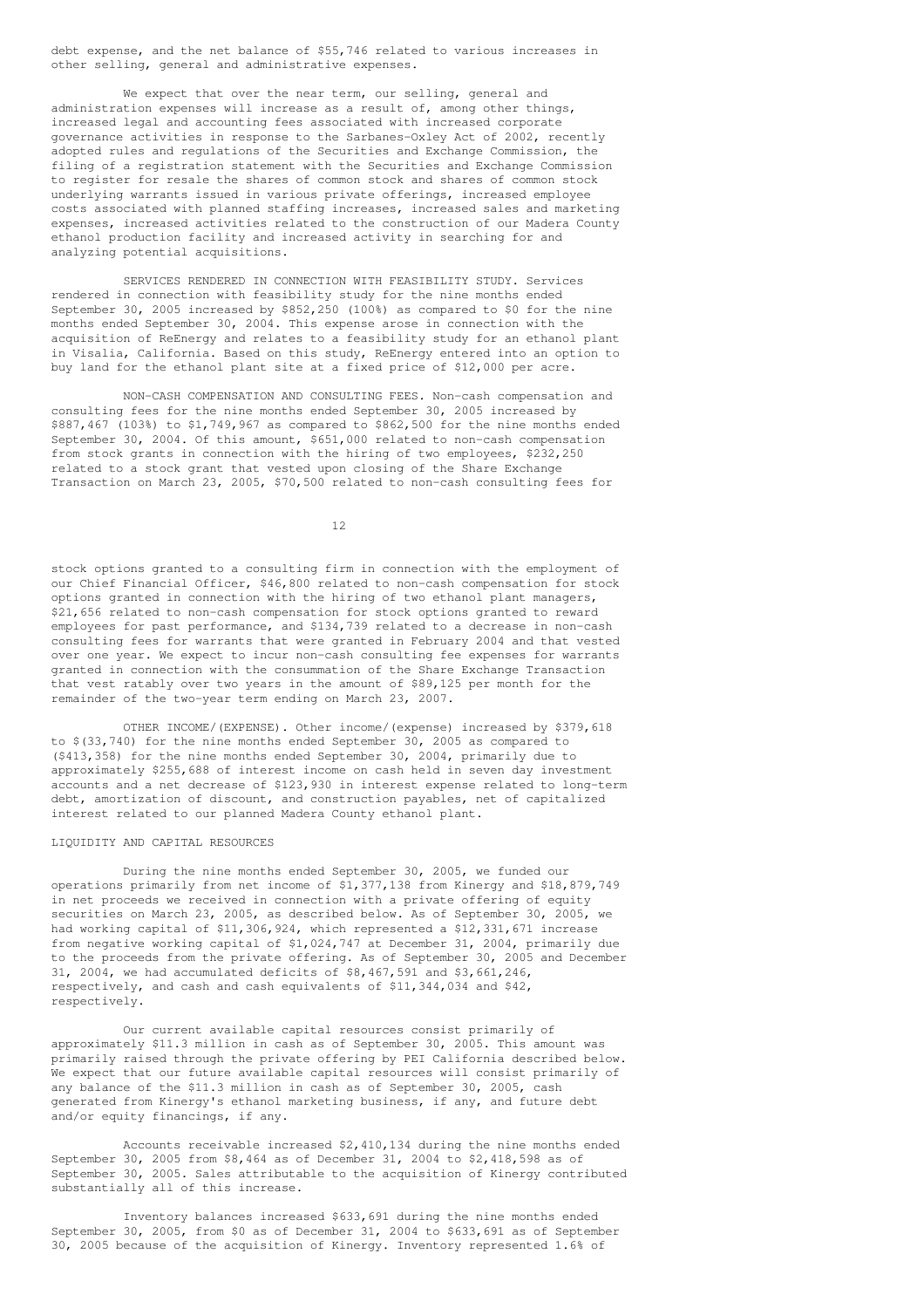our total assets as of September 30, 2005.

Cash used in our operating activities totaled \$1,729,288 for the nine months ended September 30, 2005 as compared to cash used by operating activities of \$120,991 for the nine months ended September 30, 2004. This \$1,608,297 increase in cash used in operating activities primarily resulted from an increase in pre-paid expenses.

Cash used in our investing activities totaled \$6,321,638 for the nine months ended September 30, 2005 as compared to \$754,132 of cash used for the nine months ended September 30, 2004. Included in the results for the nine months ended September 30, 2005 are net cash of \$307,808 used in connection with the Share Exchange Transaction, net cash of \$7,146,598 used to purchase property, plant and equipment, \$10,000 used for an option to acquire land, \$4,086 used for a security deposit, and net cash of \$1,146,854 that we acquired in connection with the Share Exchange Transaction.

13

Cash provided by our financing activities totaled \$19,394,918 for the nine months ended September 30, 2005 as compared to \$846,947 for the nine months ended September 30, 2004. The change is primarily due to the net proceeds of \$18,879,749 from a private offering of equity securities on March 23, 2005, as further described below.

We have used a portion of the net proceeds from the private offering that occurred in March 2005 to fund our working capital requirements and begin site preparation at our Madera County site. We expect to use the remainder of the net proceeds from this offering to fund our working capital requirements over the next 12 months and to continue construction of our first ethanol production facility in Madera County. These net proceeds, and additional debt and/or equity capital that we intend to raise, are expected to be used as follows for a total cost of completion of our Madera County ethanol production facility estimated at approximately \$55.0 million: grain and WDG handling (\$1.2 million); site work (\$2.3 million); building and concrete (\$7.7 million); site utilities (\$3.3 million); process utilities (\$3.9 million); mash preparation, fermentation and carbon dioxide scrubbing (\$2.4 million); distillation, dehydration, separation and evaporation (\$4.9 million); equipment installation (\$1.8 million); piping (\$5.7 million); electrical (\$3.6 million); engineering and general conditions (\$12.5 million); and miscellaneous (\$5.6 million). The above amounts do not include up to \$5.0 million in additional funding required for capital raising costs and expenses. Significant additional funding is required to complete construction of this ethanol facility and we may not be successful in obtaining these additional funds. See "Risk Factors."

On March 23, 2005, prior to the consummation of the Share Exchange Transaction, PEI California issued to 63 accredited investors in a private offering an aggregate of 7,000,000 shares of common stock at a purchase price of \$3.00 per share, two-year investor warrants to purchase 1,400,000 shares of common stock at an exercise price of \$3.00 per share and two-year investor warrants to purchase 700,000 shares of common stock at an exercise price of \$5.00 per share, for total gross proceeds of approximately \$21,000,000. PEI California paid cash placement agent fees and expenses of approximately \$1,850,400 and issued five-year placement agent warrants to purchase 678,000 shares of common stock at an exercise price of \$3.00 per share in connection with the offering. Additional costs related to the financing include legal, accounting and consulting fees that totaled approximately \$272,366 through September 30, 2005 and continue to be incurred in connection with various securities filings and the registration statement described below.

We are obligated under a Registration Rights Agreement related to the above financing to file, on the 151st day following March 23, 2005, a Registration Statement with the Securities and Exchange Commission, or the

14

Commission, registering for resale shares of common stock, and shares of common stock underlying investor warrants and certain of the placement agent warrants, issued in connection with the private offering. If we (i) do not file the Registration Statement within the time period prescribed, or (ii) fail to file with the Commission a request for acceleration in accordance with Rule 461 promulgated under the Securities Act of 1933, within five trading days of the date that we are notified (orally or in writing, whichever is earlier) by the Commission that the Registration Statement will not be "reviewed," or is not subject to further review, or (iii) the Registration Statement filed or required to be filed under the Registration Rights Agreement is not declared effective by the Commission on or before November 3, 2005, or (iv) after the Registration Statement is first declared effective by the Commission, it ceases for any reason to remain continuously effective as to all securities registered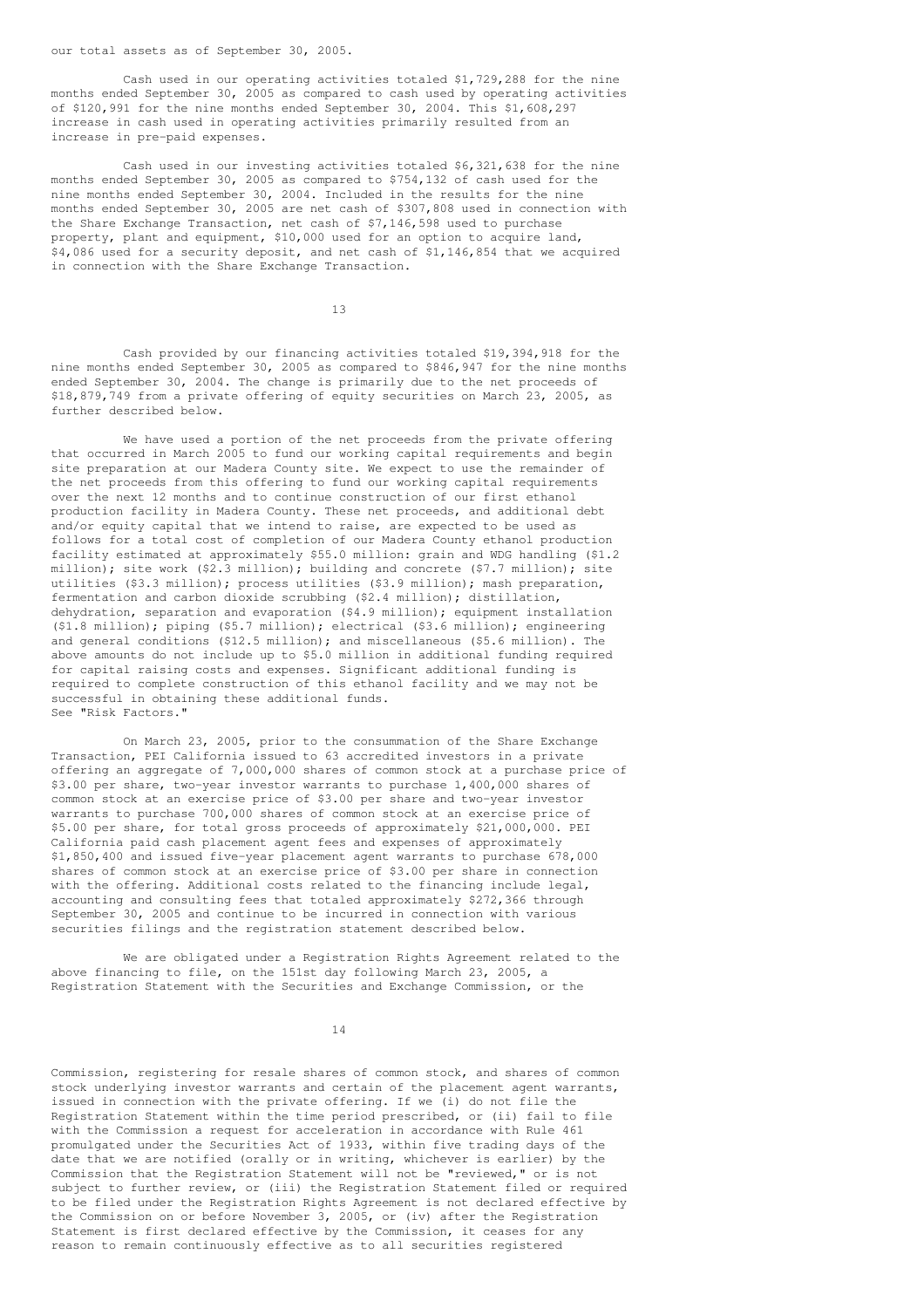thereunder, or the holders of such securities are not permitted to utilize the prospectus contained in the Registration Statement to resell such securities, for more than an aggregate of 45 trading days during any 12-month period (which need not be consecutive trading days) (any such failure or breach being referred to as an "Event," and for purposes of clause (i) or (iii) the date on which such Event occurs, or for purposes of clause (ii) the date on which such five-trading day period is exceeded, or for purposes of clause (iv) the date on which such 45-trading day-period is exceeded being referred to as "Event Date"), then in addition to any other rights the holders of such securities may have under the Registration Statement or under applicable law, then, on each such Event Date and on each monthly anniversary of each such Event Date (if the applicable Event shall not have been cured by such date) until the applicable Event is cured, we are required to pay to each such holder an amount in cash, as partial liquidated damages and not as a penalty, equal to 2.0% of the aggregate purchase price paid by such holder pursuant to the Securities Purchase Agreement relating to such securities then held by such holder. If we fail to pay any partial liquidated damages in full within seven days after the date payable, we are required to pay interest thereon at a rate of 18% per annum (or such lesser maximum amount that is permitted to be paid by applicable law) to such holder, accruing daily from the date such partial liquidated damages are due until such amounts, plus all such interest thereon, are paid in full. The partial liquidated damages are to apply on a daily pro-rata basis for any portion of a month prior to the cure of an Event.

The Registration Rights Agreement also provides for customary piggy-back registration rights whereby certain holders of shares of our common stock, or warrants to purchase shares of our common stock, can cause us to register such shares for resale in connection with our filing of a Registration Statement with the Commission to register shares in another offering. The Registration Rights Agreement also contains customary representations and warranties, covenants and limitations.

The Registration Statement was not declared effective by the Securities and Exchange Commission on or before 225 days following March 23, 2005. We endeavored to have all security holders entitled to these registration rights execute amendments to the Registration Rights Agreement reducing the penalty from 2.0% to 1.0% of the aggregate purchase price paid by such holder pursuant to the Securities Purchase Agreement relating to such securities then held by such holder. This penalty reduction applies to penalties accrued on or prior to January 31, 2006 as a result of the related Registration Statement not being declared effective by the Securities and Exchange Commission. Certain of the security holders executed this amendment. However, not all security holders executed this amendment and as a result, we paid an aggregate of \$298,050 in penalties on November 8, 2005, which will be recorded in the quarterly period ending December 31, 2005.

We believe that current and future available capital resources, revenues generated from operations, and other existing sources of liquidity, including the credit facilities we have and the remaining proceeds we have from PEI California's March 2005 private offering, will be adequate to meet our anticipated working capital and capital expenditure requirements for at least the next twelve months. If, however, our capital requirements or cash flow vary materially from our current projections, if unforeseen circumstances occur, or if we require a significant amount of cash to fund future acquisitions, we may require additional financing. Our failure to raise capital, if needed, could restrict our growth, limit our development of new products or hinder our ability to compete.

15

## EFFECTS OF INFLATION

The impact of inflation and changing prices has not been significant on the financial condition or results of operations of either our company or our operating subsidiaries.

## IMPACTS OF NEW ACCOUNTING PRONOUNCEMENTS

In November 2004, the Financial Accounting Standards Board ("FASB") issued SFAS No. 151, "Inventory Costs, an amendment of ARB No. 43, Chapter 4," SFAS No. 151 clarifies that abnormal inventory costs such as costs of idle facilities, excess freight and handling costs, and wasted materials (spoilage) are required to be recognized as current period costs. The provisions of SFAS No. 151 are effective for our fiscal 2006. We are currently evaluating the provisions of SFAS No. 151 and do not expect that adoption will have a material effect on our financial position, results of operations or cash flows.

In December 2004, the FASB issued SFAS 123R, SHARE-BASED PAYMENT ("SFAS 123R") which is a revision of SFAS 123 and supersedes Accounting Principles Board ("APB") 25, ACCOUNTING FOR STOCK ISSUED TO EMPLOYEES ("APB 25"). Among other items, SFAS 123R eliminates the use of APB 25 and the intrinsic value method of accounting, and requires companies to recognize the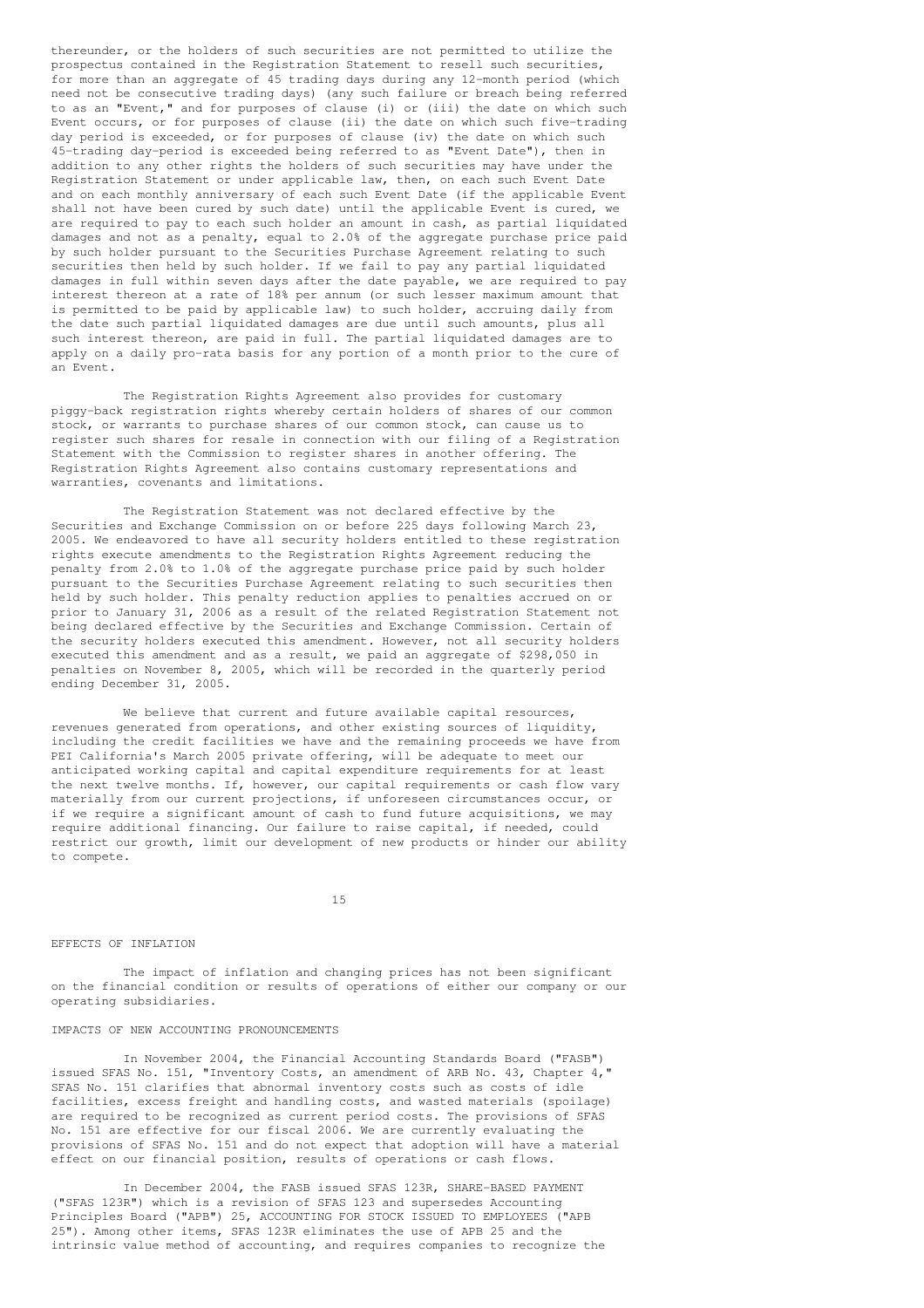cost of employee services received in exchange for awards of equity instruments, based on the grant date fair value of those awards, in the financial statements. The effective date of SFAS 123R is the first reporting period beginning after December 15, 2005. SFAS 123R permits companies to adopt its requirements using either a "modified prospective" method, or a "modified retrospective" method. Under the "modified prospective" method, compensation cost is recognized in the financial statements beginning with the effective date, based on the requirements of SFAS 123R for all share-based payments granted after that date, and based on the requirements of SFAS 123 for all unvested awards granted prior to the effective date of SFAS 123R. Under the "modified retrospective" method, the requirements are the same as under the "modified prospective" method, but also permits entities to restate financial statements of previous periods based on pro forma disclosures made in accordance with SFAS 123.

We currently utilize a standard option pricing model (i.e., Black-Scholes) to measure the fair value of stock options granted to employees. While SFAS 123R permits entities to continue to use such a model, the standard also permits the use of a "lattice" model. We have not yet determined which model we will use to measure the fair value of employee stock options upon the adoption of SFAS 123R.

We currently expect to adopt SFAS 123R effective January 1, 2006. However, because we have not yet determined which of the aforementioned adoption methods we will use, we have not yet determined the impact of adopting SFAS 123R.

## RISK FACTORS

AN INVESTMENT IN OUR COMMON STOCK INVOLVES A HIGH DEGREE OF RISK. IN ADDITION TO THE OTHER INFORMATION IN THIS REPORT AND IN OUR OTHER FILINGS WITH THE SECURITIES AND EXCHANGE COMMISSION, INCLUDING OUR SUBSEQUENT REPORTS ON FORMS 10-QSB AND 8-K, YOU SHOULD CAREFULLY CONSIDER THE FOLLOWING RISK FACTORS BEFORE DECIDING TO INVEST IN SHARES OF OUR COMMON STOCK OR TO MAINTAIN OR INCREASE YOUR INVESTMENT IN SHARES OF OUR COMMON STOCK. IF ANY OF THE FOLLOWING RISKS ACTUALLY OCCUR, IT IS LIKELY THAT OUR BUSINESS, FINANCIAL CONDITION AND RESULTS OF OPERATIONS COULD BE SERIOUSLY HARMED. AS A RESULT, THE TRADING PRICE OF OUR COMMON STOCK COULD DECLINE, AND YOU COULD LOSE PART OR ALL OF YOUR INVESTMENT.

16

#### RISKS RELATED TO OUR COMBINED OPERATIONS

WE HAVE INCURRED SIGNIFICANT LOSSES IN THE PAST AND WE MAY INCUR SIGNIFICANT LOSSES IN THE FUTURE. IF WE CONTINUE TO INCUR LOSSES, WE WILL EXPERIENCE NEGATIVE CASH FLOW, WHICH MAY HAMPER OUR OPERATIONS, MAY PREVENT US FROM EXPANDING OUR BUSINESS AND MAY CAUSE OUR STOCK PRICE TO DECLINE.

We have incurred losses in the past. As of September 30, 2005, we had an accumulated deficit of approximately \$8.5 million. For the nine months ended September 30, 2005, we incurred a net loss of approximately \$4.8 million. We expect to incur losses for the foreseeable future and at least until the completion of our initial ethanol production facility in Madera County, California. We estimate that the earliest completion date of this facility and, as a result, our earliest date of ethanol production, will not occur until the fourth quarter of 2006. We expect to rely on cash from operations and debt and equity financing to fund all of the cash requirements of our business. If our net losses continue, we will experience negative cash flow, which may hamper current operations and may prevent us from expanding our business. We may be unable to attain, sustain or increase profitability on a quarterly or annual basis in the future. If we do not achieve, sustain or increase profitability our stock price may decline.

THE HIGH CONCENTRATION OF OUR SALES WITHIN THE ETHANOL PRODUCTION AND MARKETING INDUSTRY COULD RESULT IN A SIGNIFICANT REDUCTION IN SALES AND NEGATIVELY AFFECT OUR PROFITABILITY IF DEMAND FOR ETHANOL DECLINES.

Our revenue is and will continue to be derived primarily from sales of ethanol. Currently, the predominant oxygenate used to blend with gasoline is ethanol. Ethanol competes with several other existing products and other alternative products could also be developed for use as fuel additives. We expect to be completely focused on the production and marketing of ethanol and its co-products for the foreseeable future. We may be unable to shift our business focus away from the production and marketing of ethanol to other renewable fuels or competing products. Accordingly, an industry shift away from ethanol or the emergence of new competing products may reduce the demand for ethanol. A downturn in the demand for ethanol would significantly and adversely affect our sales and profitability.

WE PLAN TO FUND A SUBSTANTIAL MAJORITY OF THE CONSTRUCTION COSTS OF OUR PLANNED ETHANOL PRODUCTION FACILITIES THROUGH THE ISSUANCE OF A SIGNIFICANT AMOUNT OF DEBT, RESULTING IN SUBSTANTIAL DEBT SERVICE REQUIREMENTS THAT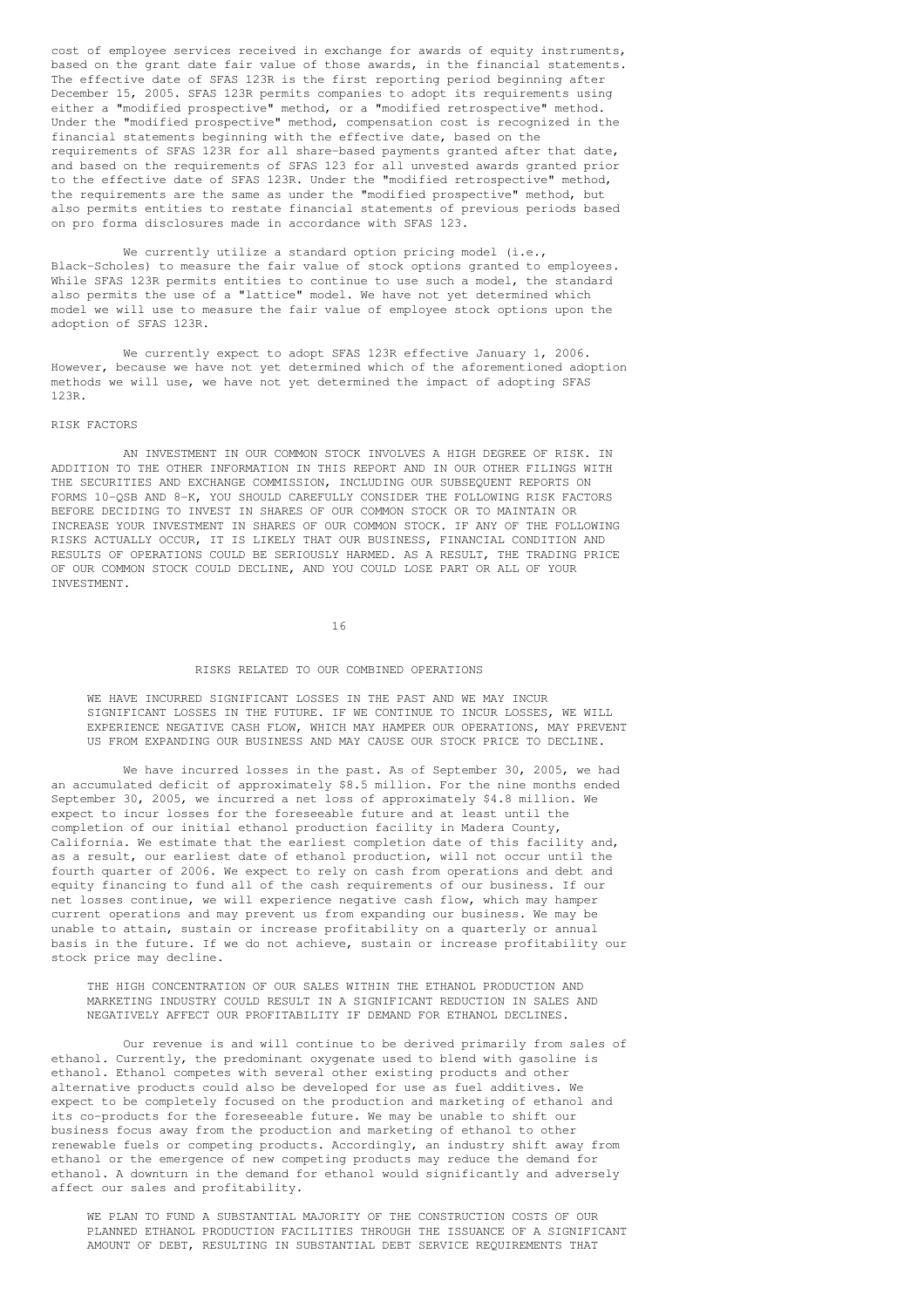COULD REDUCE THE VALUE OF YOUR INVESTMENT.

We plan to fund a substantial majority of the construction costs of our planned ethanol production facilities through the issuance of a significant amount of debt. For example, we anticipate that we will need to raise an additional \$60.0 million in debt financing to complete construction of our first ethanol production facility in Madera County. As a result, our capital structure will be highly leveraged. Our debt levels and debt service requirements could have important consequences which could reduce the value of your investment, including:

- o limiting our ability to borrow additional amounts for operating capital or other purposes and causing us to be able to borrow additional funds only on unfavorable terms; o reducing funds available for operations and distributions
- because a substantial portion of our cash flow will be used to pay interest and principal on our debt;
- o making us vulnerable to increases in prevailing interest rates;
- o placing us at a competitive disadvantage because we may be substantially more leveraged than some of our competitors;
- o subjecting all or substantially all of our assets to liens, which means that there may be no assets left for our stockholders in the event of a liquidation; and

17

o limiting our ability to adjust to changing market conditions, which could increase our vulnerability to a downturn in our business or general economic conditions.

If we are unable to pay our debt service obligations, we could be forced to reduce or eliminate dividends to our stockholders, if they were to commence, and/or reduce or eliminate needed capital expenditures. It is possible that we could be forced to sell assets, seek to obtain additional equity capital or refinance or restructure all or a portion of our debt on substantially less favorable terms. In the event that we are unable to refinance all or a portion of our debt or raise funds through asset sales, sales of equity or otherwise, we may be forced to liquidate and you could lose your entire investment.

GOVERNMENTAL REGULATIONS OR THE REPEAL OR MODIFICATION OF VARIOUS TAX INCENTIVES FAVORING THE USE OF ETHANOL COULD REDUCE THE DEMAND FOR ETHANOL AND CAUSE OUR SALES AND PROFITABILITY TO DECLINE.

Our business is subject to extensive regulation by federal, state and local governmental agencies. We cannot predict in what manner or to what extent governmental regulations will harm our business or the ethanol production and marketing industry in general. For example the recent energy bill signed into law by President Bush includes a national renewable fuels standard that requires refiners to blend a percentage of renewable fuels into gasoline. This legislation replaces the current oxygenate requirements in the State of California and may potentially decrease the demand for ethanol in the State of California. If the demand for ethanol in the State of California decreases, our sales and profitability would decline.

The fuel ethanol business benefits significantly from tax incentive policies and environmental regulations that favor the use of ethanol in motor fuel blends in the United States. Currently, a gasoline marketer that sells gasoline without ethanol must pay a federal tax of \$0.18 per gallon compared to \$0.13 per gallon for gasoline that is blended with 10% ethanol. Smaller credits are available for gasoline blended with lesser percentages of ethanol. The repeal or substantial modification of the federal excise tax exemption for ethanol-blended gasoline or, to a lesser extent, other federal or state policies and regulations that encourage the use of ethanol could have a detrimental effect on the ethanol production and marketing industry and materially and adversely affect our sales and profitability.

VIOLATIONS OF ENVIRONMENTAL REGULATIONS COULD SUBJECT US TO SEVERE PENALTIES AND MATERIALLY AND ADVERSELY AFFECT OUR SALES AND PROFITABILITY.

The production and sale of ethanol is subject to regulation by agencies of the federal government, including, but not limited to, the EPA, as well as other agencies in each jurisdiction in which ethanol is produced, sold, stored or transported. Environmental laws and regulations that affect our operations, and that are expected to affect our planned operations, are extensive and have become progressively more stringent. Applicable laws and regulations are subject to change, which could be made retroactively. Violations of environmental laws and regulations or permit conditions can result in substantial penalties, injunctive orders compelling installation of additional controls, civil and criminal sanctions, permit revocations and/or facility shutdowns. If significant unforeseen liabilities arise for corrective action or other compliance, our sales and profitability could be materially and adversely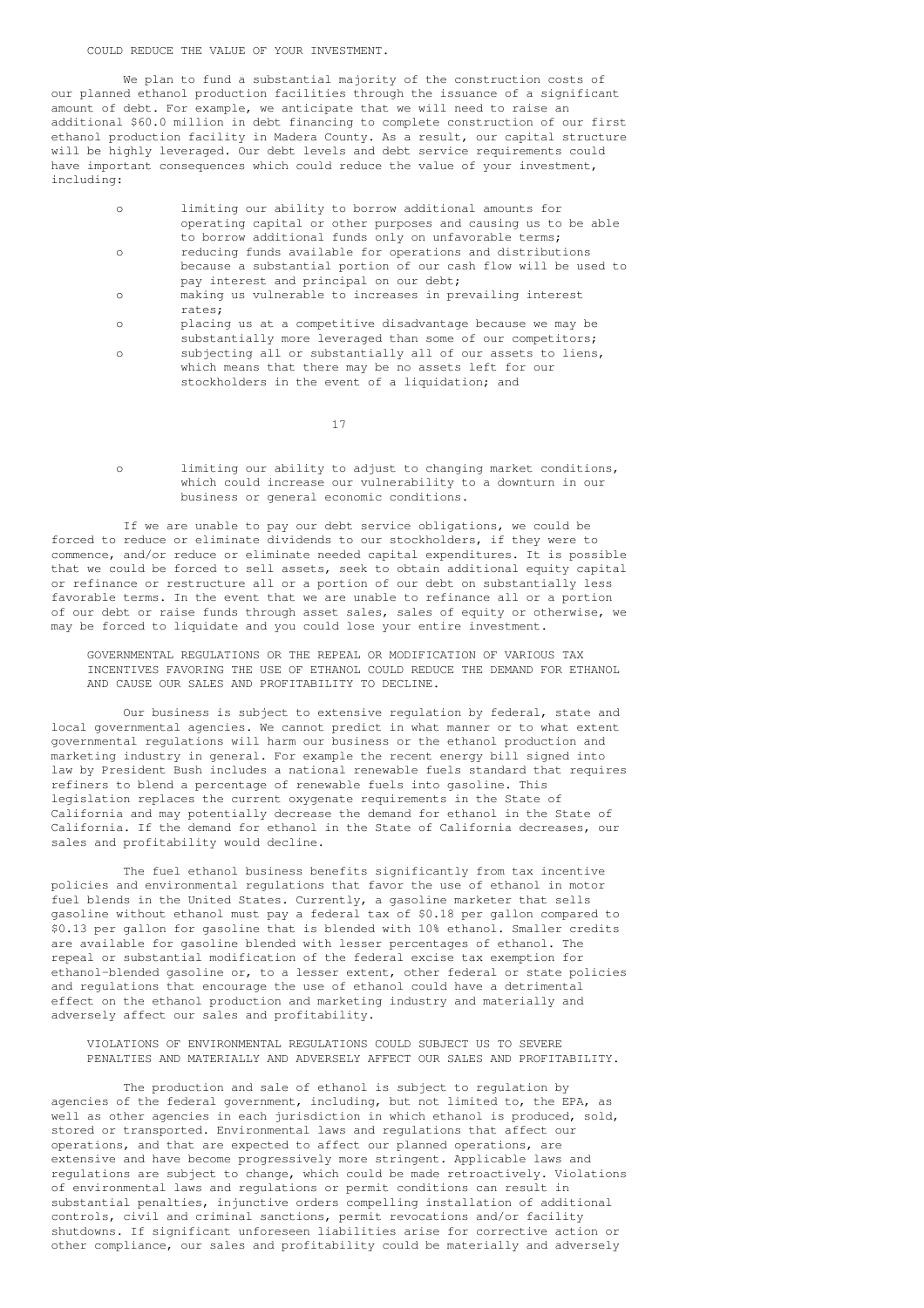WE RELY HEAVILY ON OUR PRESIDENT AND CHIEF EXECUTIVE OFFICER, NEIL KOEHLER. THE LOSS OF HIS SERVICES COULD ADVERSELY AFFECT OUR ABILITY TO SOURCE ETHANOL FROM OUR KEY SUPPLIERS AND OUR ABILITY TO SELL ETHANOL TO OUR CUSTOMERS.

Our success depends, to a significant extent, upon the continued services of Neil Koehler, who is our President and Chief Executive Officer. For example, Mr. Koehler has developed key personal relationships with our ethanol

18

suppliers and customers. We greatly rely on these relationships in the conduct of our operations and the execution of our business strategies. The loss of Mr. Koehler could, therefore, result in the loss of our favorable relationships with one or more of our ethanol suppliers and customers. In addition, Mr. Koehler has considerable experience in the construction, start-up and operation of ethanol production facilities and in the ethanol marketing business. Although we have entered into an employment agreement with Mr. Koehler, that agreement is of limited duration and is subject to early termination by Mr. Koehler under certain circumstances. In addition, we do not maintain "key person" life insurance covering Mr. Koehler or any other executive officer. The loss of Mr. Koehler could also significantly delay or prevent the achievement of our business objectives.

THE ETHANOL PRODUCTION AND MARKETING INDUSTRY IS EXTREMELY COMPETITIVE. MANY OF OUR SIGNIFICANT COMPETITORS HAVE GREATER FINANCIAL AND OTHER RESOURCES THAN WE DO AND ONE OR MORE OF THESE COMPETITORS COULD USE THEIR GREATER RESOURCES TO GAIN MARKET SHARE AT OUR EXPENSE. IN ADDITION, CERTAIN OF OUR SUPPLIERS MAY CIRCUMVENT OUR MARKETING SERVICES, CAUSING OUR SALES AND PROFITABILITY TO DECLINE.

The ethanol production and marketing industry is extremely competitive. Many of our significant competitors in the ethanol production and marketing industry, such as Archer-Daniels-Midland Company, or ADM, have substantially greater production, financial, research and development, personnel and marketing resources than we do. In addition, we are not currently producing any ethanol that we sell and therefore are unable to capture the higher gross profit margins generally associated with production activities. As a result, our competitors, who are presently producing ethanol, may have greater relative advantages resulting from greater capital resources due to higher gross profit margins. As a result, our competitors may be able to compete more aggressively and sustain that competition over a longer period of time than we could. Our lack of resources relative to many of our significant competitors may cause us to fail to anticipate or respond adequately to new developments and other competitive pressures. This failure could reduce our competitiveness and cause a decline in our market share, sales and profitability.

In addition, some of our suppliers are potential competitors and, especially if the price of ethanol remains at historically high levels, they may seek to capture additional profits by circumventing our marketing services in favor of selling directly to our customers. If one or more of our major suppliers, or numerous smaller suppliers, circumvent our marketing services, our sales and profitability will decline.

OUR FAILURE TO MANAGE OUR GROWTH EFFECTIVELY COULD PREVENT US FROM ACHIEVING OUR GOALS

Our strategy envisions a period of rapid growth that may impose a significant burden on our administrative and operational resources. The growth of our business, and in particular, the completion of construction of our planned ethanol production facilities, will require significant investments of capital and management's close attention. In addition to our plans to construct additional ethanol production facilities after the completion of our first facility in Madera County, we have recently entered into significant marketing agreements with Front Range Energy, LLC and Phoenix Bio-Industries, LLC, and we are seeking to enter into additional similar agreements with companies that currently, or expect to, produce ethanol, all of which may result in a substantial growth in our marketing business. Our ability to effectively manage our growth will require us to substantially expand the capabilities of our administrative and operational resources and to attract, train, manage and retain qualified management, technicians and other personnel. We may be unable to do so. In addition, our failure to successfully manage our growth could result in our sales not increasing commensurately with our capital investments. If we are unable to successfully manage our growth, we may be unable to achieve our goals.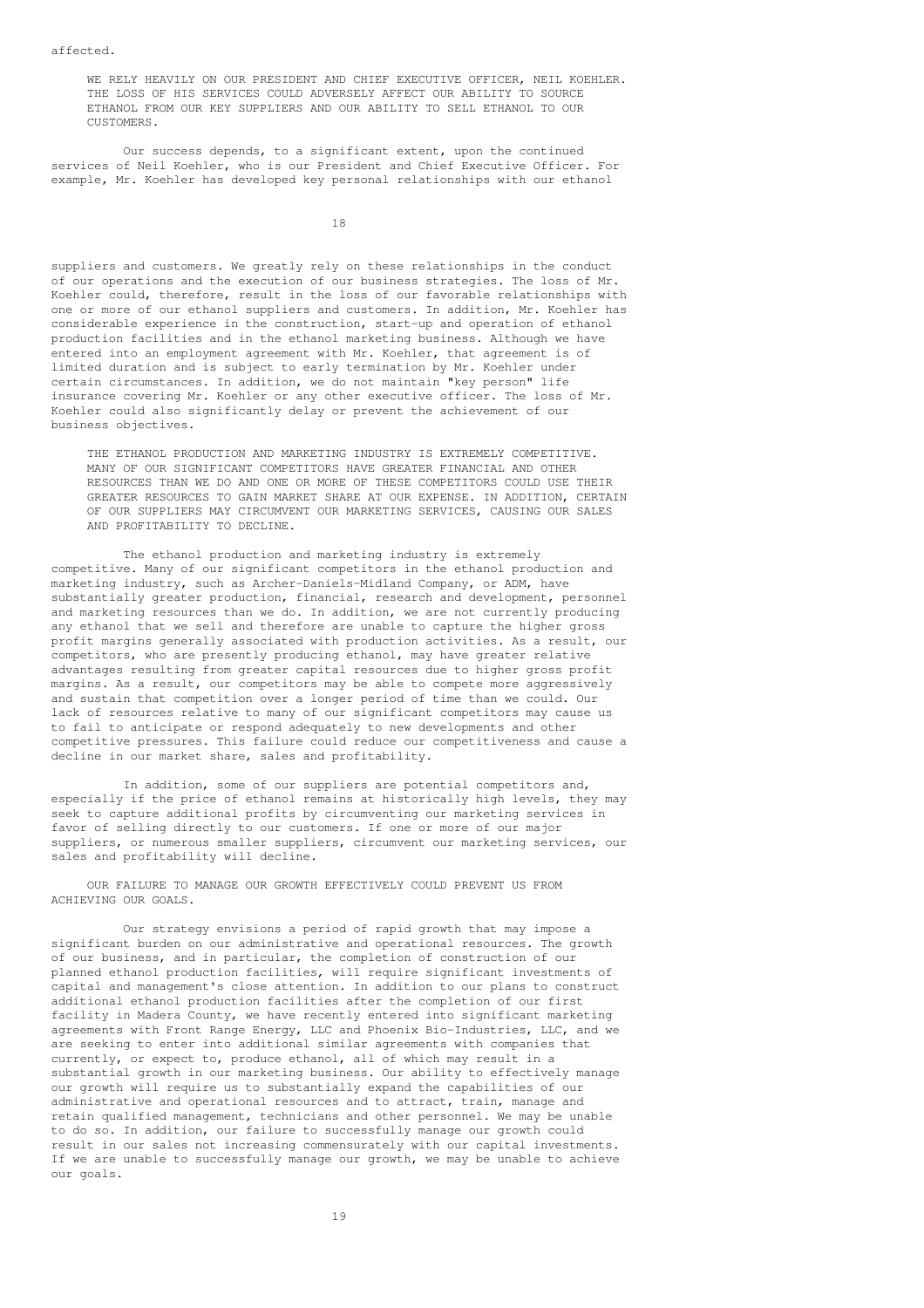KINERGY'S PURCHASE AND SALE COMMITMENTS AS WELL AS ITS INVENTORY OF ETHANOL HELD FOR SALE SUBJECT US TO THE RISK OF FLUCTUATIONS IN THE PRICE OF ETHANOL, WHICH MAY RESULT IN LOWER OR EVEN NEGATIVE GROSS PROFIT MARGINS AND WHICH COULD MATERIALLY AND ADVERSELY AFFECT OUR PROFITABILITY.

Kinergy's purchases and sales of ethanol are not always matched with sales and purchases of ethanol at prevailing market prices. Kinergy commits from time to time to the sale of ethanol to its customers without corresponding and commensurate commitments for the supply of ethanol from its suppliers, which subjects us to the risk of an increase in the price of ethanol. Kinergy also commits from time to time to the purchase of ethanol from its suppliers without corresponding and commensurate commitments for the purchase of ethanol by its customers, which subjects us to the risk of a decline in the price of ethanol. In addition, Kinergy increases inventory levels in anticipation of rising ethanol prices and decreases inventory levels in anticipation of declining ethanol prices. As a result, Kinergy is subject to the risk of ethanol prices moving in unanticipated directions, which could result in declining or even negative gross profit margins. Accordingly, our business is subject to fluctuations in the price of ethanol and these fluctuations may result in lower or even negative gross margins and which could materially and adversely affect our profitability.

KINERGY DEPENDS ON A SMALL NUMBER OF CUSTOMERS FOR THE VAST MAJORITY OF ITS SALES. A REDUCTION IN BUSINESS FROM ANY OF THESE CUSTOMERS COULD CAUSE A SIGNIFICANT DECLINE IN OUR OVERALL SALES AND PROFITABILITY.

The vast majority of Kinergy's sales are generated from a small number of customers. During the first nine months of 2005, sales to Kinergy's two largest customers that provided 10% or more of total sales represented approximately 17% and 12%, respectively, representing an aggregate of approximately 29%, of our total sales. During 2004, sales to Kinergy's four largest customers that provided 10% or more of the total sales represented approximately 13%, 12%, 12% and 12%, respectively, representing an aggregate of approximately 49%, of our total sales. We expect that Kinergy will continue to depend for the foreseeable future upon a small number of customers for a significant majority of its sales. Kinergy's agreements with these customers generally do not require them to purchase any specified amount of ethanol or dollar amount of sales or to make any purchases whatsoever. Therefore, in any future period, Kinergy's sales generated from these customers, individually or in the aggregate, may not equal or exceed historical levels. If sales to any of these customers cease or decline, Kinergy may be unable to replace these sales with sales to either existing or new customers in a timely manner, or at all. A cessation or reduction of sales to one or more of these customers could cause a significant decline in our overall sales and profitability.

KINERGY'S LACK OF LONG-TERM ETHANOL ORDERS AND COMMITMENTS BY ITS CUSTOMERS COULD LEAD TO A RAPID DECLINE IN OUR SALES AND PROFITABILITY.

Kinergy cannot rely on long-term ethanol orders or commitments by its customers for protection from the negative financial effects of a decline in the demand for ethanol or a decline in the demand for Kinergy's services. The limited certainty of ethanol orders can make it difficult for us to forecast our sales and allocate our resources in a manner consistent with our actual sales. Moreover, our expense levels are based in part on our expectations of future sales and, if our expectations regarding future sales are inaccurate, we may be unable to reduce costs in a timely manner to adjust for sales shortfalls. Furthermore, because Kinergy depends on a small number of customers for the vast majority of its sales, the magnitude of the ramifications of these risks is greater than if Kinergy's sales were less concentrated within a small number of customers. As a result of Kinergy's lack of long-term ethanol orders and commitments, we may experience a rapid decline in our sales and profitability.

 $20$ 

KINERGY DEPENDS ON A SMALL NUMBER OF SUPPLIERS FOR THE VAST MAJORITY OF THE ETHANOL THAT IT SELLS. IF ANY OF THESE SUPPLIERS IS UNABLE OR DECIDES NOT TO CONTINUE TO SUPPLY KINERGY WITH ETHANOL IN ADEQUATE AMOUNTS, KINERGY MAY BE UNABLE TO SATISFY THE DEMANDS OF ITS CUSTOMERS AND OUR SALES, PROFITABILITY AND RELATIONSHIPS WITH OUR CUSTOMERS WILL BE ADVERSELY AFFECTED.

Kinergy depends on a small number of suppliers for the vast majority of the ethanol that it sells. During the first nine months of 2005, Kinergy's four largest suppliers that provided 10% or more of total purchases made represented approximately 28%, 21%, 19% and 11%, respectively, representing an aggregate of approximately 80%, of the total ethanol Kinergy purchased for resale. During 2004, Kinergy's three largest suppliers that provided 10% or more of the total purchases made represented approximately 27%, 23% and 14%, respectively, representing an aggregate of approximately 64% of the total ethanol Kinergy purchased for resale. We expect that Kinergy will continue to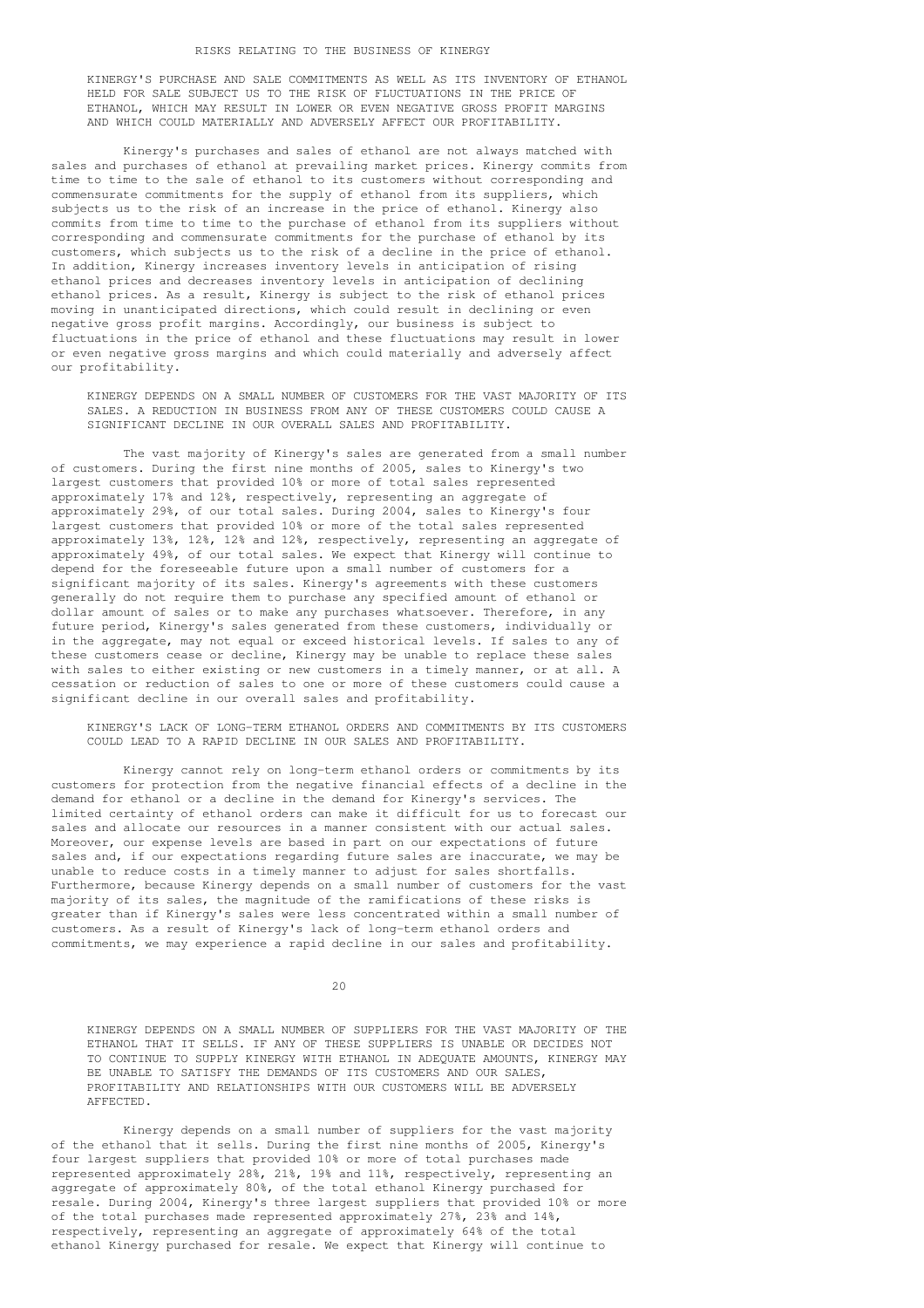depend for the foreseeable future upon a small number of suppliers for a significant majority of the ethanol that it purchases. In addition, Kinergy sources the ethanol that it sells primarily from suppliers in the Midwestern United States. The delivery of the ethanol that Kinergy sells is therefore subject to delays resulting from inclement weather and other conditions. Also, there is currently a substantial demand for ethanol which has, for most of 2005, far exceeded ethanol production capacities and Kinergy's management has, from time to time, found it very difficult to satisfy all the demands for ethanol by Kinergy's customers. If any of these suppliers is unable or declines for any reason to continue to supply Kinergy with ethanol in adequate amounts, Kinergy may be unable to replace that supplier and source other supplies of ethanol in a timely manner, or at all, to satisfy the demands of its customers. If this occurs, our sales and profitability and Kinergy's relationships with its customers will be adversely affected.

RISKS RELATING TO THE BUSINESS OF PEI CALIFORNIA

THE COMPLETION OF CONSTRUCTION OF OUR PLANNED ETHANOL PRODUCTION FACILITIES WILL REQUIRE SIGNIFICANT ADDITIONAL FUNDING, WHICH WE EXPECT TO RAISE THROUGH DEBT AND EQUITY FINANCING. WE MAY NOT BE SUCCESSFUL IN RAISING ADEQUATE CAPITAL WHICH MAY FORCE US TO ABANDON CONSTRUCTION OF ONE OR MORE, OR EVEN ALL, OF OUR PLANNED ETHANOL PRODUCTION FACILITIES.

In order to complete the construction of the various planned ethanol production facilities, we will require significant additional funding. For example, we anticipate that we will need to raise an additional \$60.0 million in debt financing to complete construction of our first ethanol production facility in Madera County. We have no contracts with or binding commitments from any bank, lender or financial institution for this debt financing. We may not be able to obtain any funding from one or more lenders, or if funding is obtained, that it will be on terms that we have anticipated or that are otherwise acceptable to us. If we are unable to secure adequate debt financing, or debt financing on acceptable terms is unavailable for any reason, we may be forced to abandon our construction of one or more, or even all, of our planned ethanol production facilities.

PEI CALIFORNIA HAS NOT CONDUCTED ANY SIGNIFICANT BUSINESS OPERATIONS AND HAS BEEN UNPROFITABLE TO DATE. IF PEI CALIFORNIA FAILS TO COMMENCE SIGNIFICANT BUSINESS OPERATIONS, IT WILL BE UNSUCCESSFUL, WILL DECREASE OUR OVERALL PROFITABILITY AND WE WILL HAVE FAILED TO ACHIEVE ONE OF OUR SIGNIFICANT GOALS

PEI California has not conducted any significant business operations and has been unprofitable to date. Accordingly, there is no prior operating history by which to evaluate the likelihood of PEI California's success or its contribution to our overall profitability. PEI California may never complete construction of an ethanol production facility and commence significant operations or, if PEI California does complete the construction of an ethanol production facility, PEI California may not be successful or contribute

21

positively to our profitability. If PEI California fails to commence significant business operations, it will be unsuccessful and will decrease our overall profitability and we will have failed to achieve one of our significant goals.

THE MARKET PRICE OF ETHANOL IS VOLATILE AND SUBJECT TO SIGNIFICANT FLUCTUATIONS, WHICH MAY CAUSE OUR PROFITABILITY TO FLUCTUATE SIGNIFICANTLY.

The market price of ethanol is dependent on many factors, including on the price of gasoline, which is in turn dependent on the price of petroleum. Petroleum prices are highly volatile and difficult to forecast due to frequent changes in global politics and the world economy. The distribution of petroleum throughout the world is affected by incidents in unstable political environments, such as Iraq, Iran, Kuwait, Saudi Arabia, the former U.S.S.R. and other countries and regions. The industrialized world depends critically on oil from these areas, and any disruption or other reduction in oil supply can cause significant fluctuations in the prices of oil and gasoline. We cannot predict the future price of oil or gasoline and may establish unprofitable prices for the sale of ethanol due to significant fluctuations in market prices. For example, the price of ethanol declined by approximately 25% from its 2004 average price per gallon in only five months from January 2005 through May 2005. In recent years, the prices of gasoline, petroleum and ethanol have all reached historically unprecedented high levels. If the prices of gasoline and petroleum decline, we believe that the demand for and price of ethanol may be adversely affected. Fluctuations in the market price of ethanol may cause our profitability to fluctuate significantly.

We believe that the production of ethanol is expanding rapidly. There are a number of new plants under construction and planned for construction, both inside and outside California. We expect existing ethanol plants to expand by increasing production capacity and actual production. Increases in the demand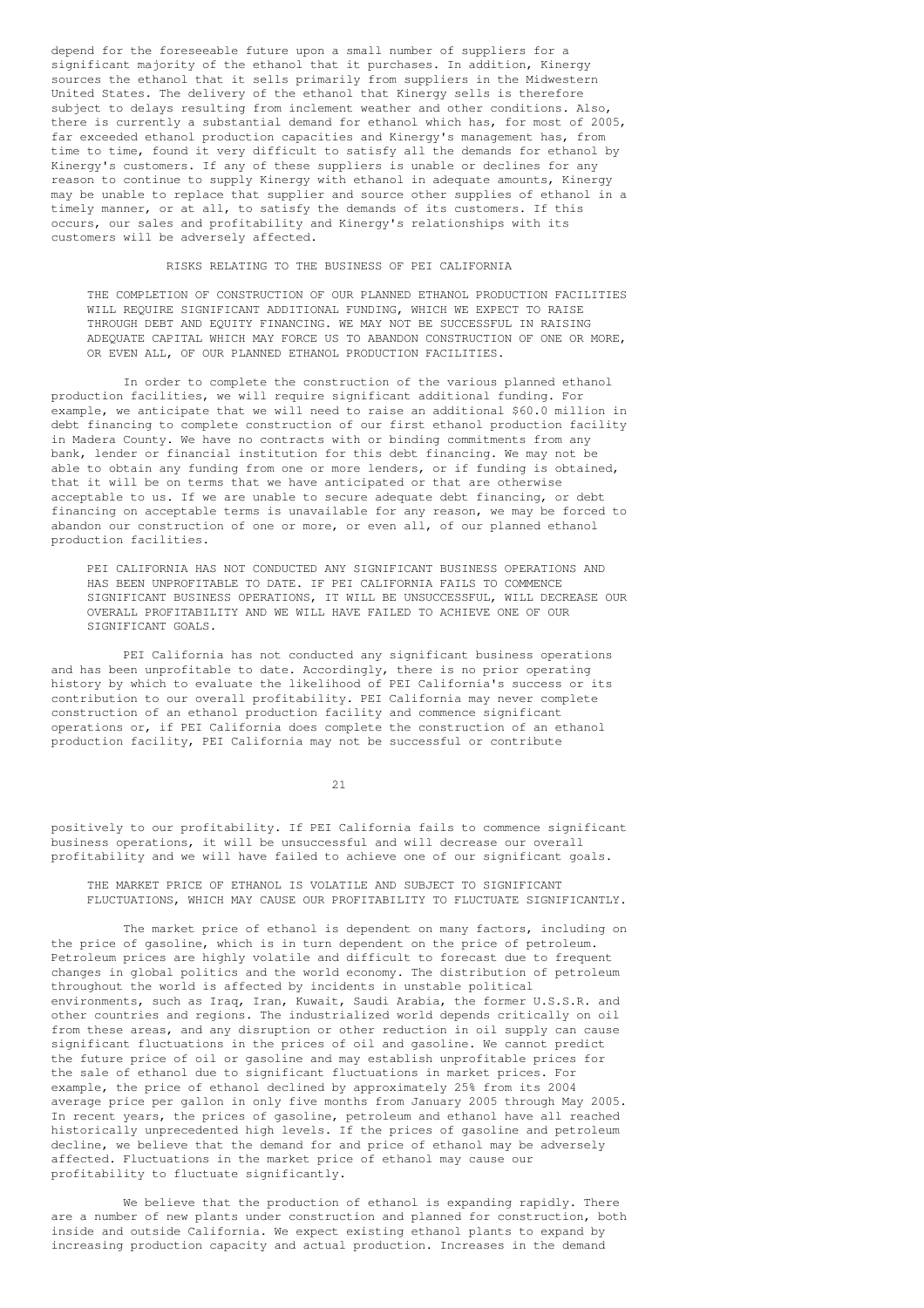for ethanol may not be commensurate with increasing supplies of ethanol. Thus, increased production of ethanol may lead to lower ethanol prices. The increased production of ethanol could also have other adverse effects. For example, increased ethanol production could lead to increased supplies of co-products from the production of ethanol, such as wet distillers grain, or WDG. Those increased supplies could lead to lower prices for those co-products. Also, the increased production of ethanol could result in increased demand for corn. This could result in higher prices for corn and cause higher ethanol production costs and, in the event that PEI California is unable to pass increases in the price of corn to its customers, will result in lower profits. We cannot predict the future price of ethanol or WDG. Any material decline in the price of ethanol or WDG will adversely affect our sales and profitability.

THE CONSTRUCTION AND OPERATION OF OUR PLANNED ETHANOL PRODUCTION FACILITIES MAY BE ADVERSELY AFFECTED BY ENVIRONMENTAL REGULATIONS AND PERMIT REQUIREMENTS.

The production of ethanol involves the emission of various airborne pollutants, including particulates, carbon monoxide, oxides of nitrogen and volatile organic compounds. PEI California will be subject to extensive air, water and other environmental regulations in connection with the construction and operation of our planned ethanol production facilities. PEI California also may be required to obtain various other water-related permits, such as a water discharge permit and a storm-water discharge permit, a water withdrawal permit and a public water supply permit. If for any reason PEI California is unable to obtain any of the required permits, construction costs for our planned ethanol production facilities are likely to increase; in addition, the facilities may not be fully constructed at all. It is also likely that operations at the facilities will be governed by the federal regulations of the Occupational Safety and Health Administration, or OSHA, and other regulations. Compliance with OSHA and other regulations may be time-consuming and expensive and may delay or even prevent sales of ethanol in California or in other states.

22

VARIOUS RISKS ASSOCIATED WITH THE CONSTRUCTION OF OUR PLANNED ETHANOL PRODUCTION FACILITIES MAY ADVERSELY AFFECT OUR SALES AND PROFITABILITY.

Delays in the construction of our planned ethanol production facilities or defects in materials and/or workmanship may occur. Any defects could delay the commencement of operations of the facilities, or, if such defects are discovered after operations have commenced, could halt or discontinue operation of a particular facility indefinitely. In addition, construction projects often involve delays in obtaining permits and encounter delays due to weather conditions, fire, the provision of materials or labor or other events. For example, PEI California experienced a fire at its Madera County site during the first quarter of 2004 which required repairs to areas and equipment damaged by the fire. In addition, changes in interest rates or the credit environment or changes in political administrations at the federal, state or local levels that result in policy change towards ethanol or our project in particular, could cause construction and operation delays. Any of these events may adversely affect our sales and profitability.

PEI California may encounter hazardous conditions at or near each of its planned facility sites, including the Madera County site that may delay or prevent construction of a particular facility. If PEI California encounters a hazardous condition at or near a site, work may be suspended and PEI California may be required to correct the condition prior to continuing construction. The presence of a hazardous condition would likely delay construction of a particular facility and may require significant expenditure of resources to correct the condition. For example, W. M. Lyles Co., the company we have selected to construct our Madera County ethanol production facility, may be entitled to an increase in its fees and afforded additional time for performance if it has been adversely affected by the hazardous condition. If PEI California encounters any hazardous condition during construction, our sales and profitability may be adversely affected.

We have based our estimated capital resource needs on a design for our first ethanol production facility in Madera County that we estimate will cost an additional \$60.0 million. The estimated cost of the facility is based on preliminary discussions and estimates, but the final construction cost of the facility may be significantly higher. Any significant increase in the final construction cost of the facility will adversely affect our profitability, liquidity and available capital resources.

PEI CALIFORNIA'S DEPENDENCE ON AND AGREEMENTS WITH W. M. LYLES CO. FOR THE CONSTRUCTION OF OUR ETHANOL PRODUCTION FACILITY IN MADERA COUNTY COULD ADVERSELY AFFECT OUR LIQUIDITY AND AVAILABLE CAPITAL RESOURCES, OUR SALES AND OUR PROFITABILITY.

PEI California will be highly dependent upon W. M. Lyles Co. to design and build our ethanol production facility in Madera County. PEI California has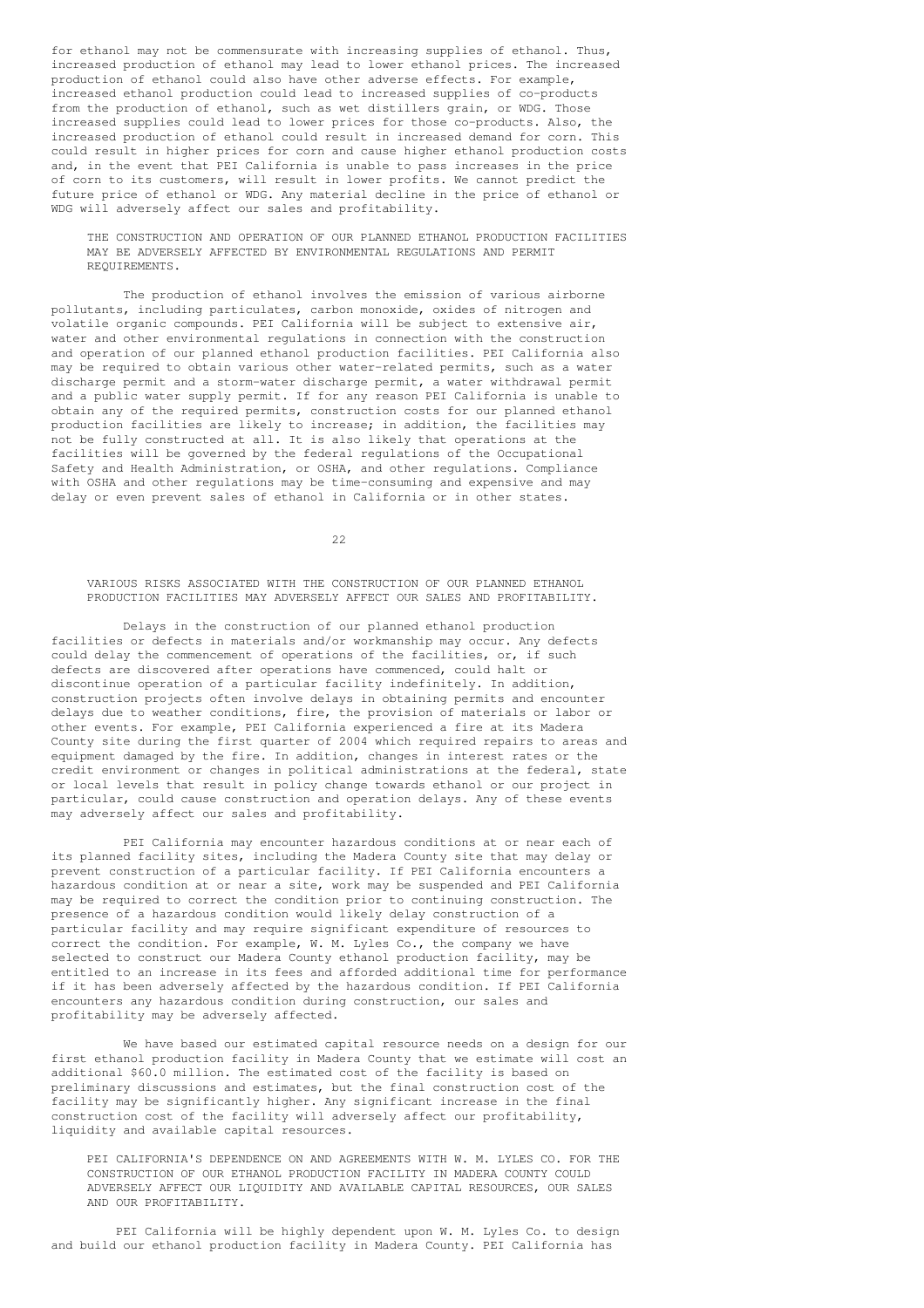entered into agreements with W. M. Lyles Co. for the construction of this facility. These agreements contain a number of provisions that are favorable to W. M. Lyles Co. and unfavorable to PEI California. These agreements also include a provision that requires PEI California to pay a termination fee of \$5.0 million to W. M. Lyles Co. in addition to payment of all costs incurred by W. M. Lyles Co. for services rendered through the date of termination, if PEI California terminates it in favor of another contractor. Consequently, if PEI California terminates these agreements, the requirement that it pay the termination fee and costs could adversely affect our liquidity and available capital resources. In addition, if W. M. Lyles Co. has entered into or enters into a construction contract with one or more other parties, it may be under pressure to complete another project or projects and may prioritize the completion of another project or projects ahead of our Madera County facility. As a result, PEI California's ability to commence production of and sell ethanol would be delayed, which would adversely affect our overall sales and profitability.

 $23$ 

THE RAW MATERIALS AND ENERGY NECESSARY TO PRODUCE ETHANOL MAY BE UNAVAILABLE OR MAY INCREASE IN PRICE, ADVERSELY AFFECTING OUR SALES AND PROFITABILITY.

The production of ethanol requires a significant amount of raw materials and energy, primarily corn, water, electricity and natural gas. In particular, we estimate that our Madera County ethanol production facility will require approximately 12.5 million bushels or more of corn each year and significant and uninterrupted supplies of water, electricity and natural gas. The prices of corn, electricity and natural gas have fluctuated significantly in the past and may fluctuate significantly in the future. In addition, droughts, severe winter weather in the Midwest, where we expect to source corn, and other problems may cause delays or interruptions of various durations in the delivery of corn to California, reduce corn supplies and increase corn prices. Local water, electricity and gas utilities may not be able to reliably supply the water, electricity and natural gas that our Madera County facility will need or may not be able to supply such resources on acceptable terms. In addition, if there is an interruption in the supply of water or energy for any reason, we may be required to halt ethanol production. We may not be able to successfully anticipate or mitigate fluctuations in the prices of raw materials and energy through the implementation of hedging and contracting techniques. PEI California's hedging and contracting activities may not lower its prices of raw materials and energy, and in a period of declining raw materials or energy prices, these hedging and contracting strategies may result in PEI California paying higher prices than its competitors. In addition, PEI California may be unable to pass increases in the prices of raw materials and energy to its customers. Higher raw materials and energy prices will generally cause lower profit margins and may even result in losses. Accordingly, our sales and profitability may be significantly and adversely affected by the prices and supplies of raw materials and energy.

## RISKS RELATED TO OUR COMMON STOCK

OUR COMMON STOCK HAS A SMALL PUBLIC FLOAT AND SHARES OF OUR COMMON STOCK ELIGIBLE FOR PUBLIC SALE COULD CAUSE THE MARKET PRICE OF OUR STOCK TO DROP, EVEN IF OUR BUSINESS IS DOING WELL, AND MAKE IT DIFFICULT FOR US TO RAISE ADDITIONAL CAPITAL THROUGH SALES OF EQUITY SECURITIES.

As of November 14, 2005, we had outstanding approximately 28.7 million shares of our common stock. Approximately 25.3 million of these shares were restricted under the Securities Act of 1933, including approximately 9.3 million shares beneficially owned, in the aggregate, by our executive officers, directors and 10% stockholders. Accordingly, our common stock has a public float of approximately 3.4 million shares held by a relatively small number of public investors.

We are in the process of registering for resale approximately 11.8 million shares of our common stock, including shares of our common stock underlying warrants. If and when a registration statement covering these shares of common stock is declared effective, holders of these shares will be permitted, subject to few limitations, to freely sell these shares of common stock. As a result of our small public float, sales of substantial amounts of common stock, including shares issued upon the exercise of stock options or warrants, or an anticipation that such sales could occur, may materially and adversely affect prevailing market prices for our common stock. Any adverse effect on the market price of our common stock could make it difficult for us to raise additional capital through sales of equity securities at a time and at a price that we deem appropriate.

OUR STOCK PRICE IS HIGHLY VOLATILE, WHICH COULD RESULT IN SUBSTANTIAL LOSSES FOR INVESTORS PURCHASING SHARES OF OUR COMMON STOCK AND IN LITIGATION AGAINST US.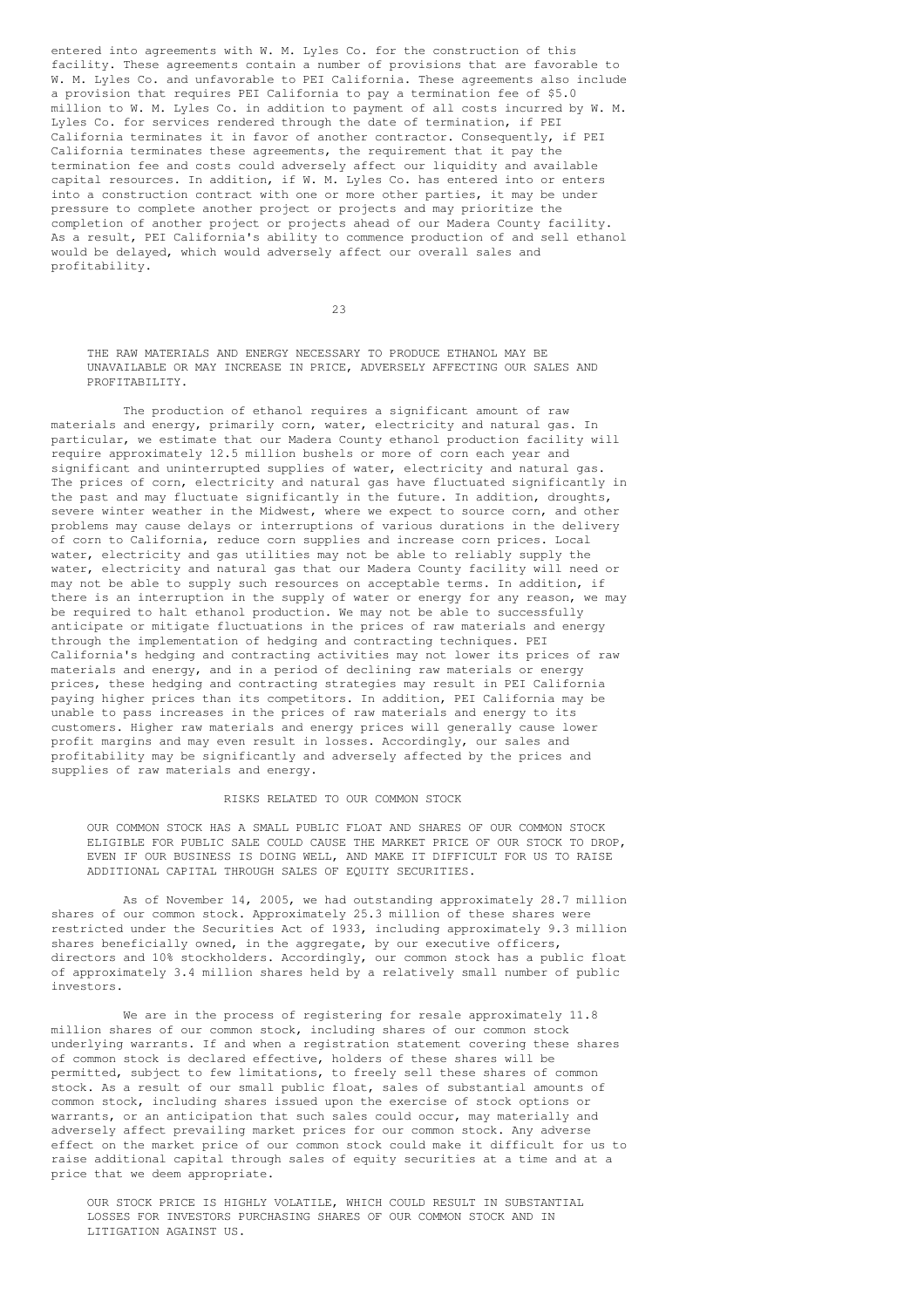The market price of our common stock has fluctuated significantly in the past and may continue to fluctuate significantly in the future. The market price of our common stock may continue to fluctuate in response to one or more of the following factors, many of which are beyond our control:

 $24$ 

| $\circ$ | the volume and timing of the receipt of orders for ethanol |
|---------|------------------------------------------------------------|
|         | from major customers;                                      |
| $\circ$ | competitive pricing pressures;                             |
| $\circ$ | our ability to produce, sell and deliver ethanol on a      |
|         | cost-effective and timely basis;                           |
| $\circ$ | our inability to obtain construction, acquisition, capital |
|         | equipment and/or working capital financing;                |
| $\circ$ | the introduction and announcement of one or more new       |
|         | alternatives to ethanol by our competitors;                |
| $\circ$ | changing conditions in the ethanol and fuel markets;       |
| $\circ$ | changes in market valuations of similar companies;         |
| $\circ$ | stock market price and volume fluctuations generally;      |
| $\circ$ | requiatory developments or increased enforcement;          |
| $\circ$ | fluctuations in our quarterly or annual operating results; |
| $\circ$ | additions or departures of key personnel; and              |
| $\circ$ | future sales of our common stock or other securities.      |

Furthermore, we believe that the economic conditions in California and other states, as well as the United States as a whole, could have a negative impact on our results of operations. Demand for ethanol could also be adversely affected by a slow-down in overall demand for oxygenate and gasoline additive products. The levels of our ethanol production and purchases for resale will be based upon forecasted demand. Accordingly, any inaccuracy in forecasting anticipated revenues and expenses could adversely affect our business. Furthermore, we recognize revenues from ethanol sales at the time of delivery. The failure to receive anticipated orders or to complete delivery in any quarterly period could adversely affect our results of operations for that period. Quarterly results are not necessarily indicative of future performance for any particular period, and we may not experience revenue growth or profitability on a quarterly or an annual basis.

The price at which you purchase shares of our common stock may not be indicative of the price that will prevail in the trading market. You may be unable to sell your shares of common stock at or above your purchase price, which may result in substantial losses to you and which may include the complete loss of your investment. In the past, securities class action litigation has often been brought against a company following periods of stock price volatility. We may be the target of similar litigation in the future. Securities litigation could result in substantial costs and divert management's attention and our resources away from our business. Any of the risks described above could adversely affect our sales and profitability and also the price of our common stock.

ITEM 3. CONTROLS AND PROCEDURES.

EVALUATION OF DISCLOSURE CONTROLS AND PROCEDURES

We conducted an evaluation, with the participation of our Chief Executive Officer and Chief Financial Officer, of the effectiveness of the design and operation of our disclosure controls and procedures, as defined in Rules 13a-15(e) and 15d-15(e) under the Securities Exchange Act of 1934, as amended, or the Exchange Act, as of September 30, 2005, to ensure that information required to be disclosed by us in the reports filed or submitted by us under the Exchange Act is recorded, processed, summarized and reported, within the time periods specified in the Securities Exchange Commission's rules and forms, including to ensure that information required to be disclosed by us in the reports filed or submitted by us under the Exchange Act is accumulated and communicated to our management, including our principal executive and principal financial officers, or persons performing similar functions, as appropriate to allow timely decisions regarding required disclosure. Based on

 $25$ 

that evaluation, our Chief Executive Officer and Chief Financial Officer have concluded that, as of September 30, 2005, our disclosure controls and procedures were not effective at the reasonable assurance level due to the material weakness described below.

In light of the material weakness described below, we performed additional analyses and other post-closing procedures to ensure that our consolidated financial statements were prepared in accordance with generally accepted accounting principles. Accordingly, we believe that the consolidated financial statements included in this report fairly present, in all material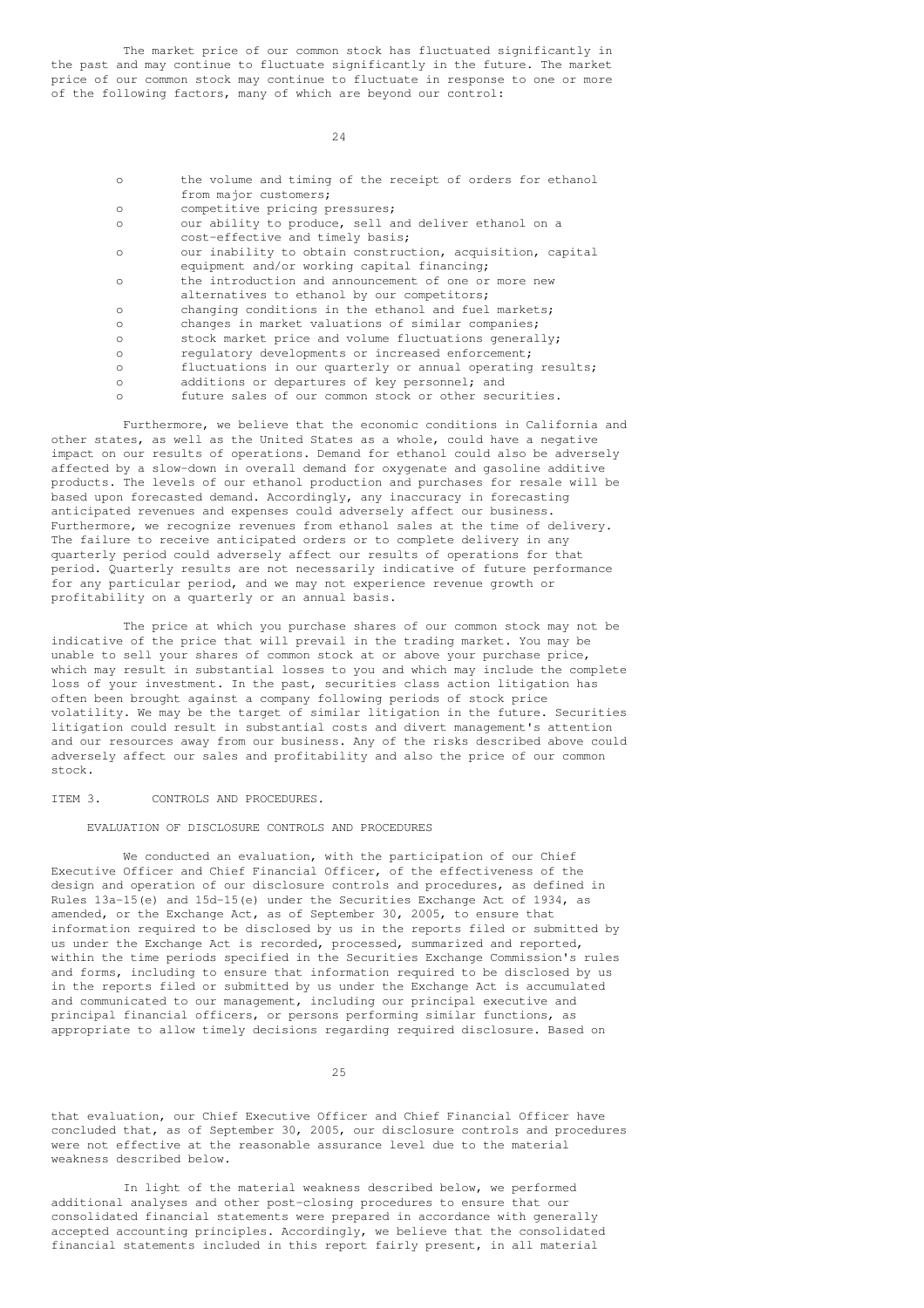respects, our financial condition, results of operations and cash flows for the periods presented.

A material weakness is a control deficiency (within the meaning of the Public Company Accounting Oversight Board (PCAOB) Auditing Standard No. 2) or combination of control deficiencies, that results in more than a remote likelihood that a material misstatement of the annual or interim financial statements will not be prevented or detected. Management has identified the following material weakness which has caused management to conclude that, as of September 30, 2005, our disclosure controls and procedures were not effective at the reasonable assurance level.

In conjunction with preparing our Registration Statement on Form S-1, and after receiving comments from the Staff of the Securities and Exchange Commission relating to our Registration Statement on Form S-1, management reviewed, during the third and fourth quarters of 2005, our purchase accounting methodology for the acquisition of ReEnergy. As a result of this review, management concluded, during the fourth quarter of 2005, that our controls over the selection of appropriate assumptions and factors affecting our purchase accounting methodology for the acquisition of ReEnergy were not in accordance with generally accepted accounting principles and that, of the \$972,250 purchase price for ReEnergy, all of which was previously recorded as goodwill and was being capitalized, \$852,250 should have been recorded as an expense for services rendered in connection with a feasibility study that was conducted with respect to real property that was subject to a purchase option held by ReEnergy and \$120,000 should have been recorded as an intangible asset for the fair value of a favorable option. Based upon this conclusion, our Audit Committee and senior management decided, in the fourth quarter of 2005, to restate our financial statements as of and for the three months ended March 31, 2005 and the six months ended June 30, 2005 to reflect the correction in our purchase accounting methodology.

Management evaluated, in the fourth quarter of 2005 and as of September 30, 2005, the impact of this restatement on our assessment of our disclosure controls and procedures and concluded, as of September 30, 2005, that the control deficiency that resulted in the use of an incorrect purchase accounting methodology represented a material weakness.

To address this material weakness, management performed additional analyses and other procedures to ensure that the financial statements included herein fairly present, in all material respects, our financial position, results of operations and cash flows for the periods presented.

## REMEDIATION OF MATERIAL WEAKNESS

To remediate the material weakness in our disclosure controls and procedures identified above, we have done the following subsequent to September 30, 2005:

We have revised our purchase accounting methodology as it relates to the acquisition of ReEnergy. Upon further examination of our purchase accounting methodology for the acquisition of ReEnergy, we determined that we made an error in our application of the relevant accounting principles under SFAS 141, paragraph 9 (with reference to EITF No. 98-3) and determined that we should have expensed \$852,250 and capitalized \$120,000 of the \$972,250 purchase price for ReEnergy. Under SFAS 141, paragraph 9 (with reference to EITF No. 98-3), only

26

the acquisition of an ongoing business can result in the recordation and capitalization of goodwill. At the time of the acquisition, ReEnergy did not have sufficient activities to qualify it as an ongoing business under SFAS 141, paragraph 9 (with reference to EITF No. 98-3) and accordingly, no amount of the \$972,250 purchase price for ReEnergy should have been recorded as goodwill. We have determined the effect of the correction on our previously issued financial statements and have restated the financial statements for the three months ended March 31, 2005 and for the six months ended June 30, 2005. Of the \$972,250 purchase price for ReEnergy, \$852,250 has been recorded as an expense for services rendered in connection with a feasibility study that was conducted with respect to real property that was subject to a purchase option held by ReEnergy and \$120,000 has been recorded as an intangible asset for the fair value of a favorable option. The revision of our purchase accounting methodology as it relates to the acquisition of ReEnergy was completed in the fourth quarter of 2005. This methodology applies to the three months ended March 31, 2005 and all subsequent periods. In addition, management will use more care in the selection of appropriate assumptions and factors affecting our purchase accounting methodology for future acquisitions, if any.

Management believes that the remediation described above has remediated the material weakness also described above. Management believes that our expenditures associated with this remediation, not including the reclassification as an expense of part of the purchase price for ReEnergy,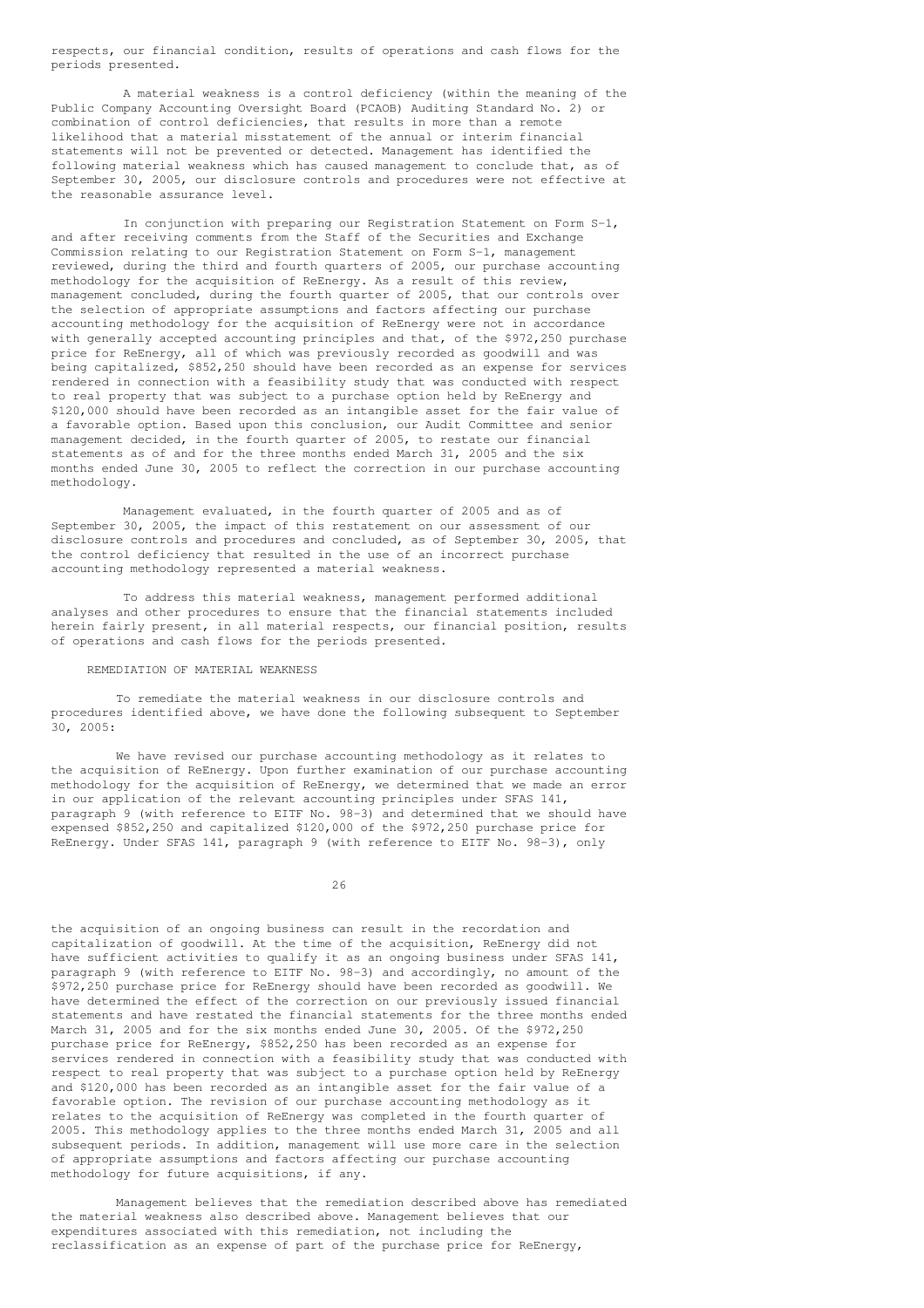totaled approximately \$20,000. These expenditures consisted primarily of legal and accounting fees related to the filing of amendments to our Forms 10-QSB for the quarterly periods ended March 31, 2005 and June 30, 2005.

# CHANGES IN INTERNAL CONTROL OVER FINANCIAL REPORTING

The changes in our controls over the selection of appropriate assumptions and factors affecting our purchase accounting methodology for the acquisition of ReEnergy and our commitment to use more care in the selection of appropriate assumptions and factors affecting our purchase accounting methodology for future acquisitions, if any, are the only changes during our most recently completed fiscal quarter that have materially affected or are reasonably likely to materially affect, our internal control over financial reporting, as defined in Rules  $13a-15(f)$  and  $15d-15(f)$  under the Exchange Act.

## PART II - OTHER INFORMATION

#### ITEM 1. LEGAL PROCEEDINGS.

We are subject to legal proceedings, claims and litigation arising in the ordinary course of business. While the amounts claimed may be substantial, the ultimate liability cannot presently be determined because of considerable uncertainties that exist. Therefore, it is possible that the outcome of those legal proceedings, claims and litigation could adversely affect our quarterly or annual operating results or cash flows when resolved in a future period. However, based on facts currently available, management believes such matters will not adversely affect our financial position, results of operations or cash flows.

## GERALD ZUTLER

In January 2003, DriverShield CRM Corp., or DriverShield, then a wholly-owned subsidiary of our predecessor, Accessity, was served with a complaint filed by Mr. Gerald Zutler, its former President and Chief Operating Officer, alleging, among other things, that DriverShield breached his employment contract, that there was fraudulent concealment of DriverShield's intention to terminate its employment agreement with Mr. Zutler, and discrimination on the basis of age and aiding and abetting violation of the New York State Human Rights Law. Mr. Zutler is seeking damages aggregating \$3.0 million, plus

27

punitive damages and reasonable attorneys' fees. DriverShield's management believes that DriverShield properly terminated Mr. Zutler's employment for cause, and intends to vigorously defend this suit. An Answer to the complaint was served by DriverShield on February 28, 2003. In 2003, Mr. Zutler filed a motion to have DriverShield's attorney removed from the case. The motion was granted by the court, but was subsequently overturned by an appellate court. DriverShield has filed a claim with its insurance carrier under its directors and officers and employment practices' liability policy. The carrier has agreed to cover certain portions of the claim as they relate to Mr. Siegel, DriverShield's former Chief Executive Officer. The policy has a \$50,000 deductible and a liability limit of \$3.0 million per policy year. At the present time, the carrier has agreed to cover the portion of the claim that relates to Mr. Siegel and has agreed to a fifty percent allocation of expenses.

## MERCATOR GROUP, LLC

We filed a Demand for Arbitration against Presidion Solutions, Inc., or Presidion, alleging that Presidion breached the terms of the Memorandum of Understanding, or the MOU, between Accessity and Presidion dated January 17, 2003. We sought a break-up fee of \$250,000 pursuant to the terms of the MOU alleging that Presidion breached the MOU by wrongfully terminating the MOU. Additionally, we sought out of pocket costs of its due diligence amounting to approximately \$37,000. Presidion filed a counterclaim against us alleging that we had breached the MOU and therefore owe Presidion a break-up fee of \$250,000. The dispute was heard by a single arbitrator before the American Arbitration Association in Broward County, Florida in late February 2004. During June 2004, the arbitrator awarded us the \$250,000 break-up fee set forth in the MOU between us and Presidion, as well as our share of the costs of the arbitration and interest from the date of the termination by Presidion of the MOU, aggregating approximately \$280,000. During the third quarter of 2004, Presidion paid us the full amount of the award with accrued interest. The arbitrator dismissed Presidion's counterclaim against us.

In 2003, we filed a lawsuit seeking damages in excess of \$100 million as a result of information obtained during the course of the arbitration discussed above, against: (i) Presidion Corporation, f/k/a MediaBus Networks, Inc., Presidion's parent corporation, (ii) Presidion's investment bankers, Mercator Group, LLC, or Mercator, and various related and affiliated parties and (iii) Taurus Global LLC, or Taurus, (collectively referred to as the "Mercator Action"), alleging that these parties committed a number of wrongful acts,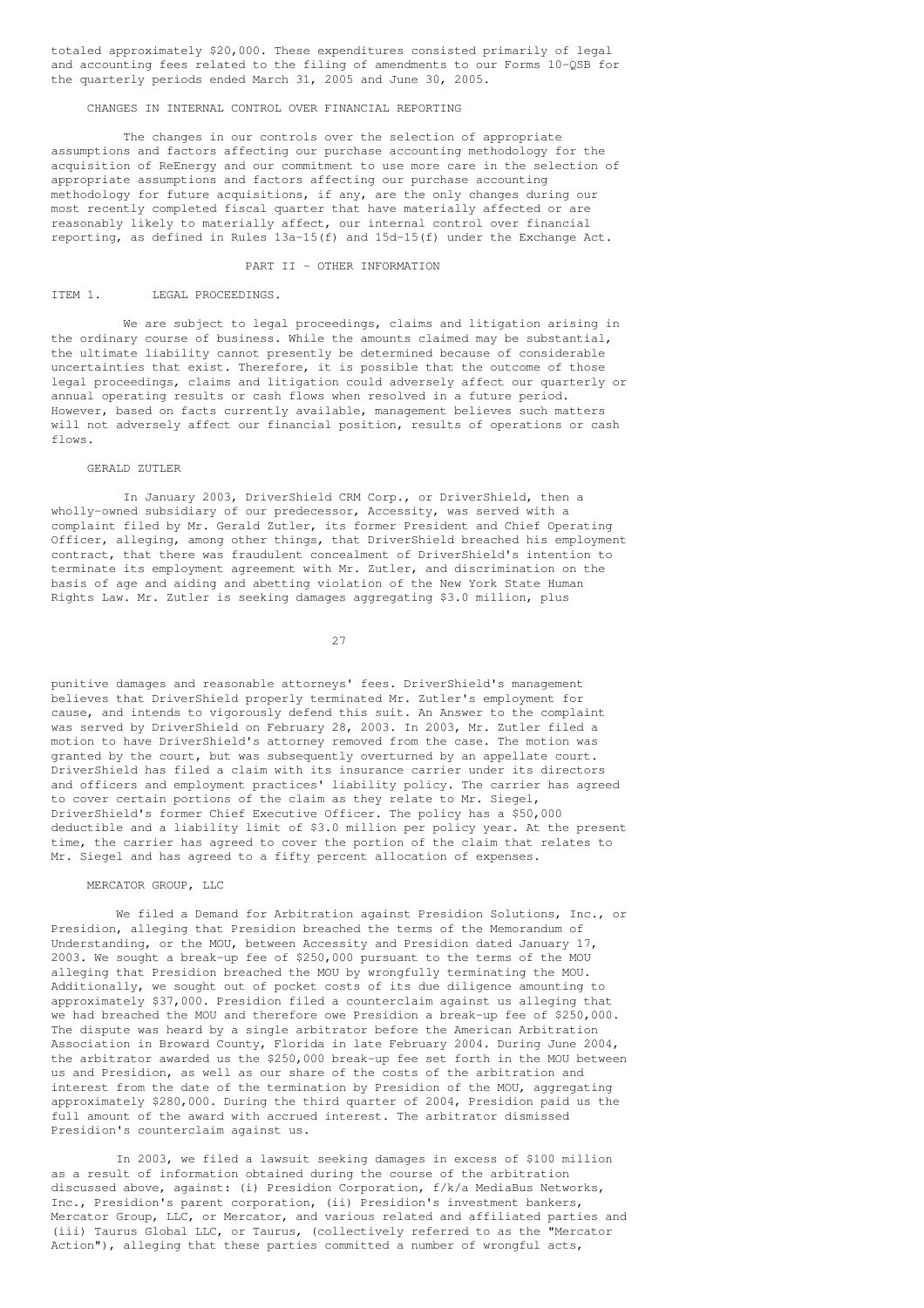including, but not limited to tortuously interfering in the transaction between us and Presidion. In 2004, we dismissed this lawsuit without prejudice, which was filed in Florida state court. We recently refiled this action in the State of California, for a similar amount, as we believe this to be the proper jurisdiction. On August 18, 2005, the court stayed the action and ordered the parties to arbitration. The parties have agreed to mediate the matter. Mediation is scheduled to take place on December 9, 2005. The final outcome of the Mercator Action will most likely take an indefinite time to resolve. We currently have limited information regarding the financial condition of the defendants and the extent of their insurance coverage. Therefore, it is possible that we may prevail, but may not be able to collect any judgment. The share exchange agreement relating to the Share Exchange Transaction provides that following full and final settlement or other final resolution of the Mercator Action, after deduction of all fees and expenses incurred by the law firm representing us in this action and payment of the 25% contingency fee to the law firm, shareholders of record of Accessity on the date immediately preceding the closing date of the Share Exchange Transaction will receive two-thirds and we will retain the remaining one-third of the net proceeds from any Mercator Action recovery.

28

ITEM 2. UNREGISTERED SALES OF EQUITY SECURITIES AND USE OF PROCEEDS.

#### UNREGISTERED SALES OF EQUITY SECURITIES

On July 26, 2005 we issued options to purchase an aggregate of 115,000 shares of our common stock to five of our non-employee directors at a per share exercise price of \$8.25.

On July 28, 2005 we issued options to purchase an aggregate of 30,000 shares of our common stock to two of our non-employee directors at a per share exercise price of \$8.30.

On August 10, 2005 we issued options to purchase an aggregate of 425,000 shares of our common stock to an executive officer at a per share exercise price of \$8.03.

On August 10, 2005 we issued options to purchase an aggregate of 75,000 shares of our common stock to an executive placement and consultancy firm at a per share exercise price of \$8.03.

On September 1, 2005 we issued options to purchase an aggregate of 160,000 shares of our common stock to two employees at a per share exercise price of \$6.63.

On September 9, 2005, we issued an aggregate of 6,906 shares of common stock to three transferees of a placement agent upon cashless exercises of outstanding warrants, which cashless exercises resulted in the cancellation of 2,094 shares of common stock.

On September 23, 2005, we issued 28,750 shares of common stock to a consultant and three transferees of that consultant upon exercise of outstanding warrants with exercise prices of \$.0001 per share for total gross proceeds of approximately \$2.88.

Exemption from the registration provisions of the Securities Act of 1933 for the transactions described above is claimed under Section 4(2) of the Securities Act of 1933, among others, on the basis that such transactions did not involve any public offering and the purchasers were sophisticated or accredited with access to the kind of information registration would provide.

#### DIVIDENDS

We have never paid cash dividends on our common stock and do not currently intend to pay cash dividends on our common stock in the foreseeable future. We currently anticipate that we will retain any earnings for use in the continued development of our business.

ITEM 3. DEFAULTS UPON SENIOR SECURITIES.

None.

## ITEM 4. SUBMISSION OF MATTERS TO A VOTE OF SECURITY HOLDERS.

None.

ITEM 5. OTHER INFORMATION.

None.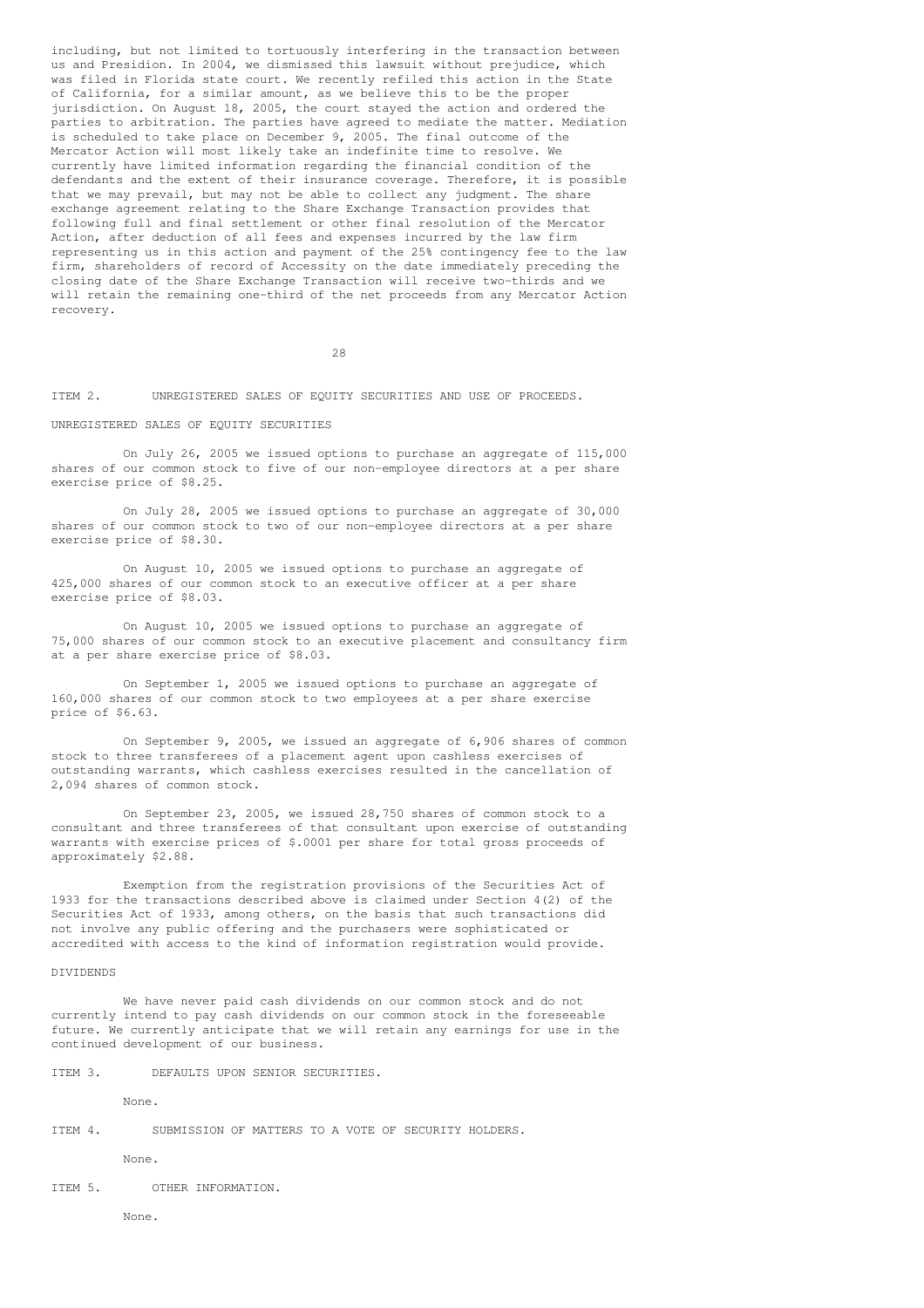ITEM 6. EXHIBITS.

| Exhibit<br>Number<br>------ | Description                                                                                                                                                                    |
|-----------------------------|--------------------------------------------------------------------------------------------------------------------------------------------------------------------------------|
| 10.1                        | Description of Non-Employee Director Compensation (1)                                                                                                                          |
| 10.2                        | Form of Indemnification Agreement between the Company and Charles<br>$W.$ Bader $(1)$                                                                                          |
| 10.3                        | Form of Indemnification Agreement between the Company and John L.<br>Prince (1)                                                                                                |
| 10.4                        | Form of Membership Interest Purchase Agreement between the<br>Company and the Holders of the Membership Interests of Phoenix<br>Bio-Industries, LLC (2)                        |
| 10.5                        | Executive Employment Agreement dated August 10, 2005 between the<br>Company and William G. Langley (2)                                                                         |
| 10.6                        | Form of Indemnification Agreement between the Company and William<br>G. Langley (2)                                                                                            |
| 10.7                        | Ethanol Marketing Agreement dated as of August 31, 2005 by and<br>between Kinergy Marketing, LLC and Front Range Energy, LLC (3)                                               |
| 31                          | Certifications Required by Rule $13a-14(a)$ of the Securities<br>Exchange Act of 1934, as amended, as Adopted Pursuant to Section<br>302 of the Sarbanes-Oxley Act of 2002 (*) |
| 32                          | Certification of President and Chief Financial Officer Pursuant<br>to 18 U.S.C. Section 1350, as Adopted Pursuant to Section 906 of<br>the Sarbanes-Oxley Act of 2002 $(*)$    |

## (1) Filed as an exhibit to the Registrant's current report on Form 8-K for July 26, 2005 filed with the Securities and Exchange Commission on August 1, 2005 and incorporated herein by reference.

(2) Filed as an exhibit to the Registrant's current report on Form 8-K for August 10, 2005 filed with the Securities and Exchange Commission on August 16, 2005 and incorporated herein by reference.

(3) Filed as an exhibit to the Registrant's current report on Form 8-K for August 31, 2005 filed with the Securities and Exchange Commission on September 7, 2005 and incorporated herein by reference.

## 30

#### SIGNATURES

In accordance with the requirements of the Exchange Act, the registrant caused this report to be signed on its behalf by the undersigned, thereunto duly authorized.

PACIFIC ETHANOL, INC.

Dated: November 14, 2005 By: /S/ WILLIAM G. LANGLEY

---------------------------- William G. Langley Chief Financial Officer (principal financial officer and duly authorized officer)

31

# EXHIBITS FILED WITH THIS QUARTERLY REPORT ON FORM 10-QSB

Exhibit Description ------ -----------

31 Certifications Required by Rule 13a-14(a) of the Securities Exchange Act of 1934, as amended, as Adopted Pursuant to Section 302 of the Sarbanes-Oxley Act of 2002

29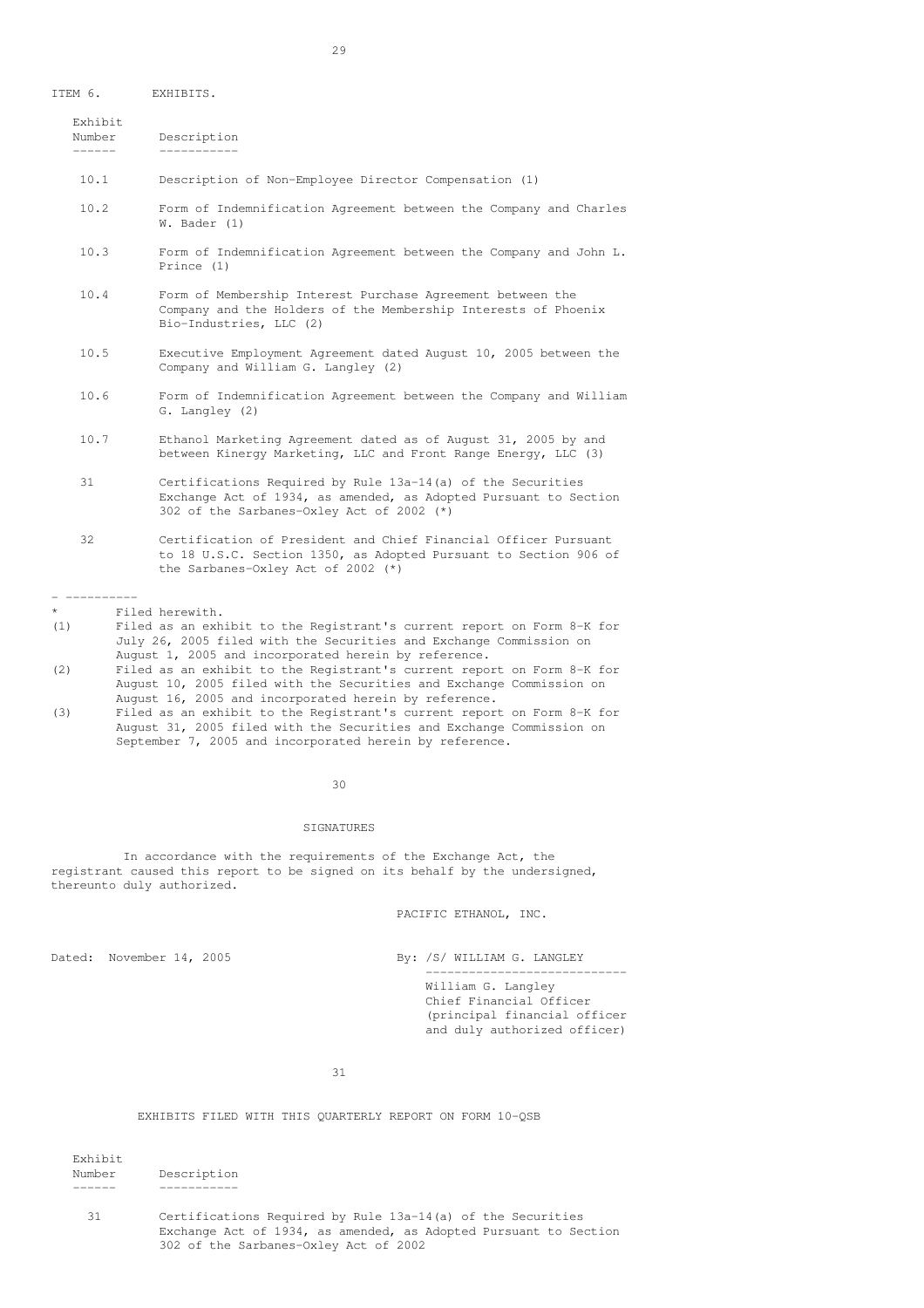32 Certification of President and Chief Financial Officer Pursuant to 18 U.S.C. Section 1350, as Adopted Pursuant to Section 906 of the Sarbanes-Oxley Act of 2002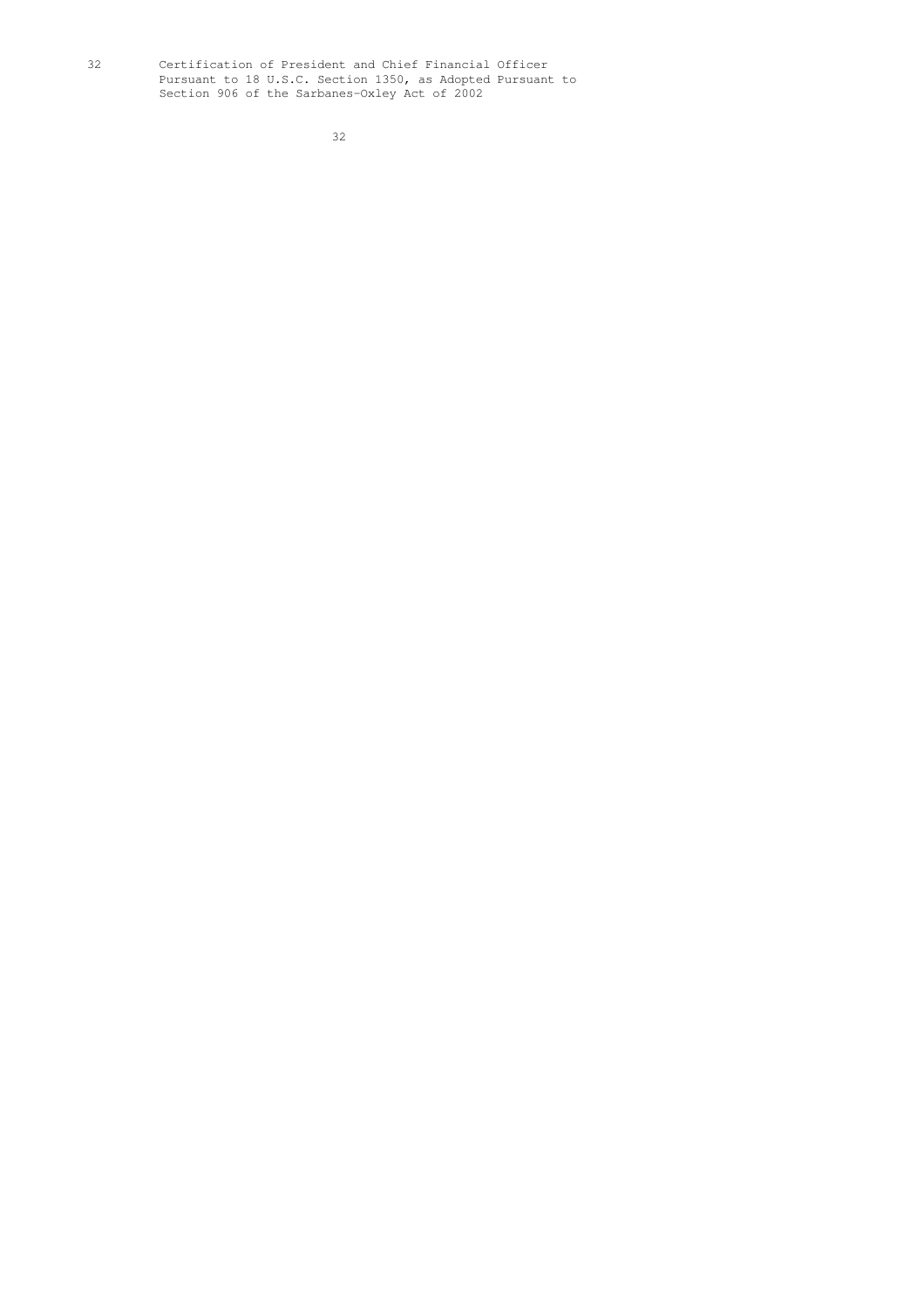## CERTIFICATIONS

I, Neil M. Koehler, certify that:

1. I have reviewed this Form 10-QSB of Pacific Ethanol, Inc.;

2. Based on my knowledge, this report does not contain any untrue statement of a material fact or omit to state a material fact necessary to make the statements made, in light of the circumstances under which such statements were made, not misleading with respect to the period covered by this report;

3. Based on my knowledge, the financial statements, and other financial information included in this report, fairly present in all material respects the financial condition, results of operations and cash flows of the small business issuer as of, and for, the periods presented in this report;

4. The small business issuer's other certifying officer(s) and I are responsible for establishing and maintaining disclosure controls and procedures (as defined in Exchange Act Rules 13a-15(e) and 15d-15(e)) [language omitted pursuant to SEC Release 34-47986] for the small business issuer and have:

(a) Designed such disclosure controls and procedures, or caused such disclosure controls and procedures to be designed under our supervision, to ensure that material information relating to the small business issuer, including its consolidated subsidiaries, is made known to us by others within those entities, particularly during the period in which this report is being prepared;

(b) [Omitted pursuant to SEC Release 34-47986];

(c) Evaluated the effectiveness of the small business issuer's disclosure controls and procedures and presented in this report our conclusions about the effectiveness of the disclosure controls and procedures, as of the end of the period covered by this report based on such evaluation; and

(d) Disclosed in this report any change in the small business issuer's internal control over financial reporting that occurred during the small business issuer's most recent fiscal quarter (the small business issuer's fourth fiscal quarter in the case of an annual report) that has materially affected, or is reasonably likely to materially affect, the small business issuer's internal control over financial reporting; and

5. The small business issuer's other certifying officer(s) and I have disclosed, based on our most recent evaluation of internal control over financial reporting, to the small business issuer's auditors, and the audit committee of the small business issuer's board of directors (or persons performing the equivalent functions):

(a) All significant deficiencies and material weaknesses in the design or operation of internal control over financial reporting which are reasonably likely to adversely affect the small business issuer's ability to record, process, summarize and report financial information; and

(b) Any fraud, whether or not material, that involves management or other employees who have a significant role in the small business issuer's control over financial reporting.

Date: November 14, 2005

/S/ NEIL M. KOEHLER

---------------------------------------- Neil M. Koehler, Chief Executive Officer (principal executive officer)

I, William G. Langley, certify that: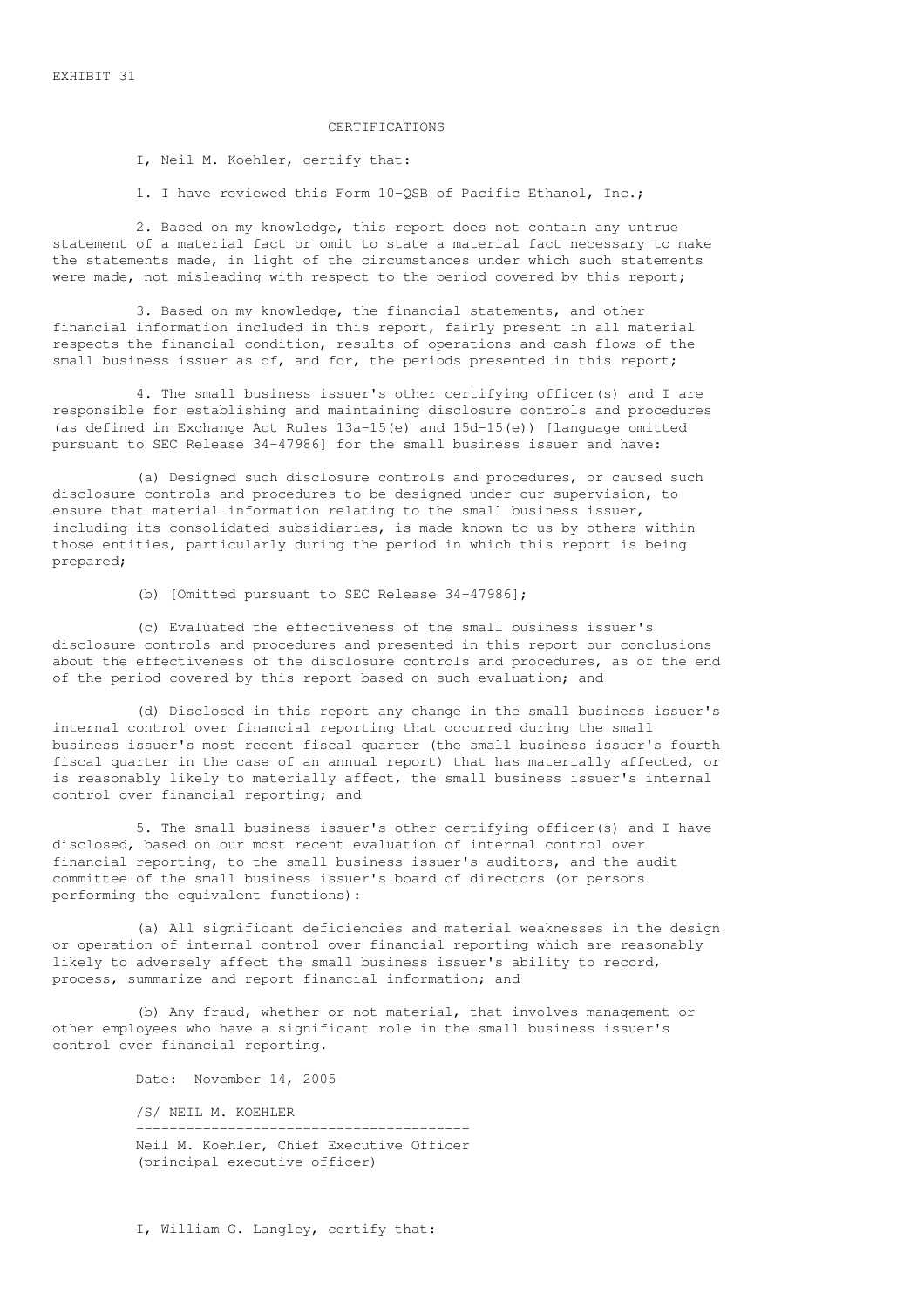1. I have reviewed this Form 10-QSB of Pacific Ethanol, Inc.;

2. Based on my knowledge, this report does not contain any untrue statement of a material fact or omit to state a material fact necessary to make the statements made, in light of the circumstances under which such statements were made, not misleading with respect to the period covered by this report;

3. Based on my knowledge, the financial statements, and other financial information included in this report, fairly present in all material respects the financial condition, results of operations and cash flows of the small business issuer as of, and for, the periods presented in this report;

4. The small business issuer's other certifying officer(s) and I are responsible for establishing and maintaining disclosure controls and procedures (as defined in Exchange Act Rules 13a-15(e) and 15d-15(e)) [language omitted pursuant to SEC Release 34-47986] for the small business issuer and have:

(a) Designed such disclosure controls and procedures, or caused such disclosure controls and procedures to be designed under our supervision, to ensure that material information relating to the small business issuer, including its consolidated subsidiaries, is made known to us by others within those entities, particularly during the period in which this report is being prepared;

(b) [Omitted pursuant to SEC Release 34-47986];

(c) Evaluated the effectiveness of the small business issuer's disclosure controls and procedures and presented in this report our conclusions about the effectiveness of the disclosure controls and procedures, as of the end of the period covered by this report based on such evaluation; and

(d) Disclosed in this report any change in the small business issuer's internal control over financial reporting that occurred during the small business issuer's most recent fiscal quarter (the small business issuer's fourth fiscal quarter in the case of an annual report) that has materially affected, or is reasonably likely to materially affect, the small business issuer's internal control over financial reporting; and

5. The small business issuer's other certifying officer(s) and I have disclosed, based on our most recent evaluation of internal control over financial reporting, to the small business issuer's auditors and the audit committee of the small business issuer's board of directors (or persons performing the equivalent functions):

(a) All significant deficiencies and material weaknesses in the design or operation of internal controls over financial reporting which are reasonably likely to adversely affect the small business issuer's ability to record, process, summarize and report financial information; and

(b) Any fraud, whether or not material, that involves management or other employees who have a significant role in the small business issuer's control over financial reporting.

Date: November 14, 2005

/S/ WILLIAM G. LANGLEY -------------------------------------------

William G. Langley, Chief Financial Officer (principal financial officer)